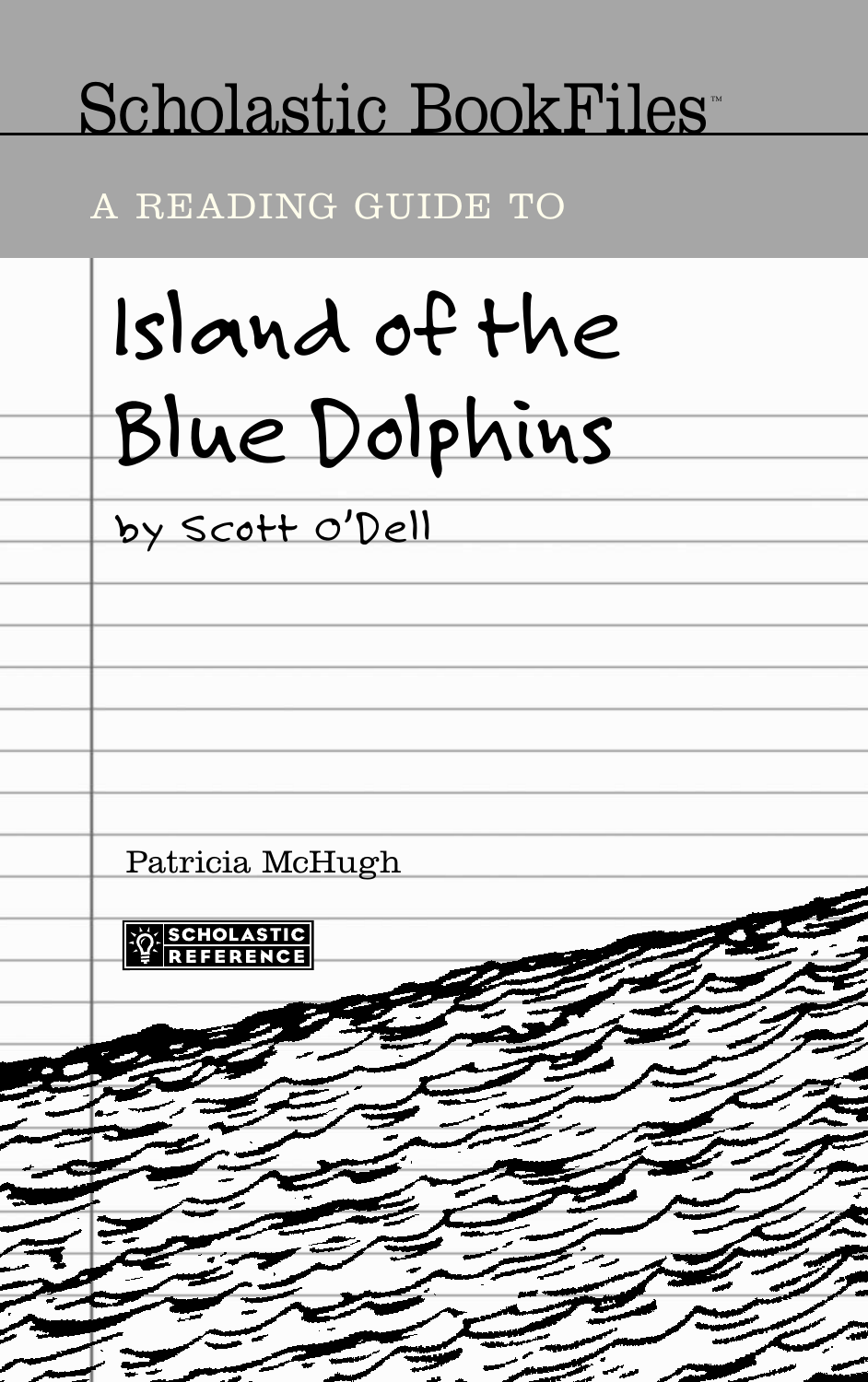Copyright © 2003 by Scholastic Inc.

All rights reserved. Published by Scholastic Inc.

SCHOLASTIC, SCHOLASTIC REFERENCE, SCHOLASTIC BOOKFILES, and associated logos are trademarks and/or registered trademarks of Scholastic Inc.

No part of this publication may be reproduced, or stored in a retrieval system, or transmitted in any form or by any means, electronic, mechanical, photocopying, recording, or otherwise, without written permission of the publisher. For information regarding permission, write to Scholastic Inc., Attention: Permissions Department, 557 Broadway, New York, NY 10012.

*Library of Congress Cataloging-in-Publication Data*

McHugh, Patricia, 1954–

Scholastic BookFiles: A Reading Guide to Island of the Blue Dolphins by Scott O'Dell/Patricia McHugh.

p. cm.

Summary: Discusses the writing, characters, plot, and themes of this 1961 Newbery Award–winning book. Includes discussion questions and activities. Includes bibliographical references.

1. O'Dell, Scott, 1898–1989. Island of the Blue Dolphins—Juvenile literature. 2. California—In literature—Juvenile literature. 3. Survival in literature—Juvenile literature. 4. Solitude in literature—Juvenile literature. 5. Indians in literature—Juvenile literature. 6. Islands in literature—Juvenile literature.

[1. O'Dell, Scott, 1898–1989. Island of the Blue Dolphins.

2. American literature—History and criticism.] I. Title. PS3529.D434 I836 2003

813′.6—dc21 2002042489

#### 0-439-46369-6

10 9 8 7 6 5 4 3 2 1 03 04 05 06 07

Composition by Brad Walrod/High Text Graphics, Inc. Cover and interior design by Red Herring Design

> Printed in the U.S.A. 23 First printing, July 2003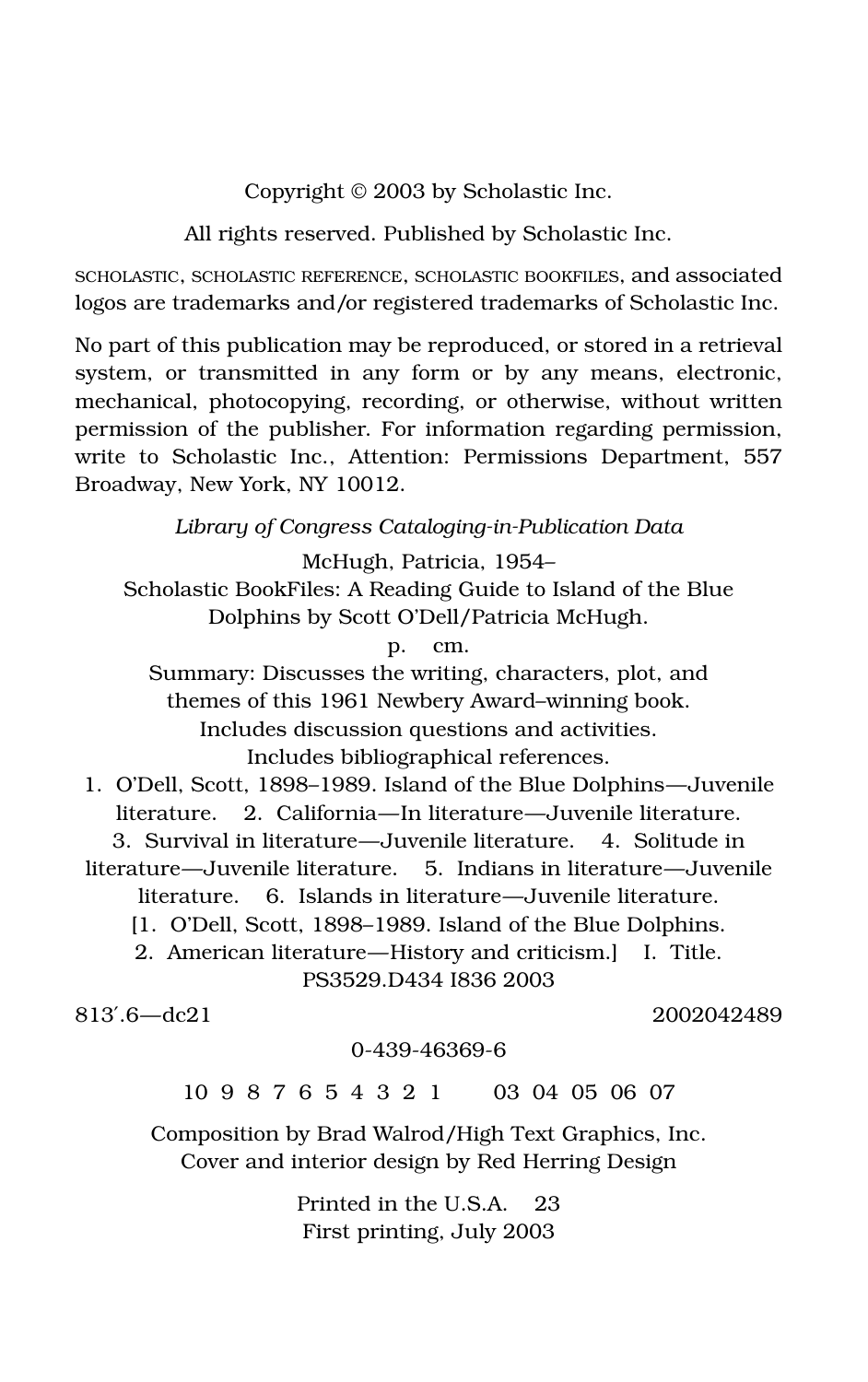## Contents

| <b>About Scott O'Dell</b>                               | 5               |  |
|---------------------------------------------------------|-----------------|--|
| How Island of the Blue Dolphins Came About              | 10 <sup>1</sup> |  |
| <b>Chapter Charter: Questions to Guide Your Reading</b> | 15              |  |
| Plot: What's Happening?                                 | 21              |  |
| Setting/Time and Place: Where in the World Are We?      | 27              |  |
| Themes/Layers of Meaning: Is That What It               |                 |  |
| <b>Really Means?</b>                                    | 32              |  |
| Characters: Who Are These People, Anyway?               | 40              |  |
| Opinion: What Have Other People Thought About           |                 |  |
| <b>Island of the Blue Dolphins?</b>                     | 47              |  |
| Glossary                                                | 50              |  |
| Scott O'Dell on Writing                                 | 52              |  |
| You Be the Author!                                      | 55              |  |
| <b>Activities</b>                                       | 57              |  |
| <b>Related Reading</b>                                  | 60              |  |
| <b>Bibliography</b>                                     | 63              |  |
|                                                         |                 |  |
|                                                         |                 |  |
|                                                         |                 |  |
|                                                         |                 |  |
|                                                         |                 |  |
|                                                         |                 |  |
| 3                                                       |                 |  |
|                                                         |                 |  |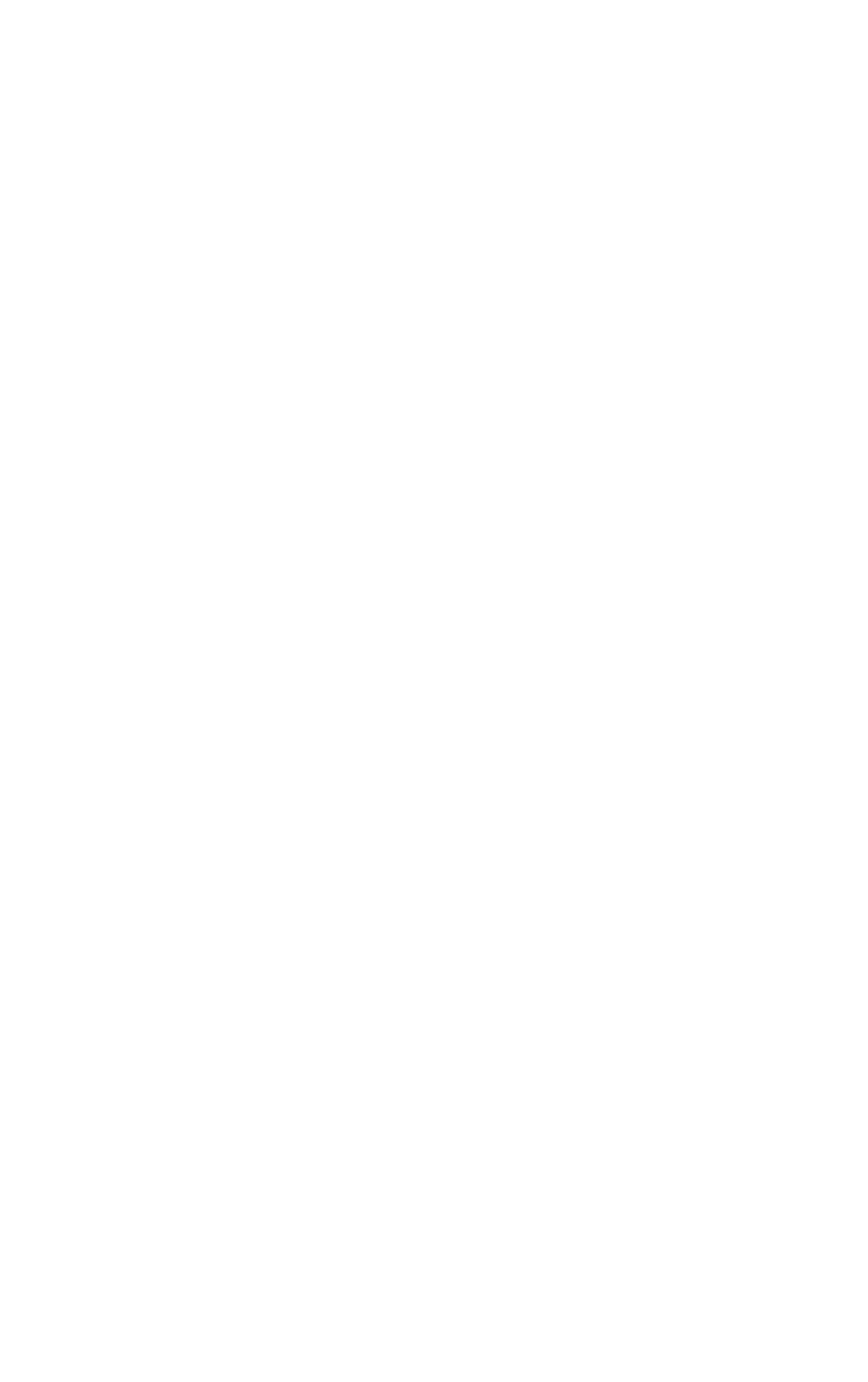

*"Always, I knew I would be a writer."*

—Scott O'Dell

When Scott O'Dell was born in Los Angeles on May 23, 1898, it was not the busy city it is today. "Los Angeles was a frontier town when I was born there," O'Dell said. "It had more horses than automobiles and more jackrabbits than people. The first sound I remember was a wildcat scratching on the roof of our house."

O'Dell grew up in California with his mother and father and a younger sister, Lucile. Because O'Dell's father worked for the railroad, the family moved often. They settled for a few years in the seaside town of San Pedro, California, and later lived in Julian, California, near the Mexican border. For a while, the family even lived on an island—Rattlesnake Island, near San Pedro. Their house was built on stilts, and when the tide came in, the seawater would wash under the house.

Wherever the family moved, though, they were never far from the Pacific Ocean or Los Angeles. "That is why, I suppose," said O'Dell, "the sound of the sea and the feel of the frontier are in my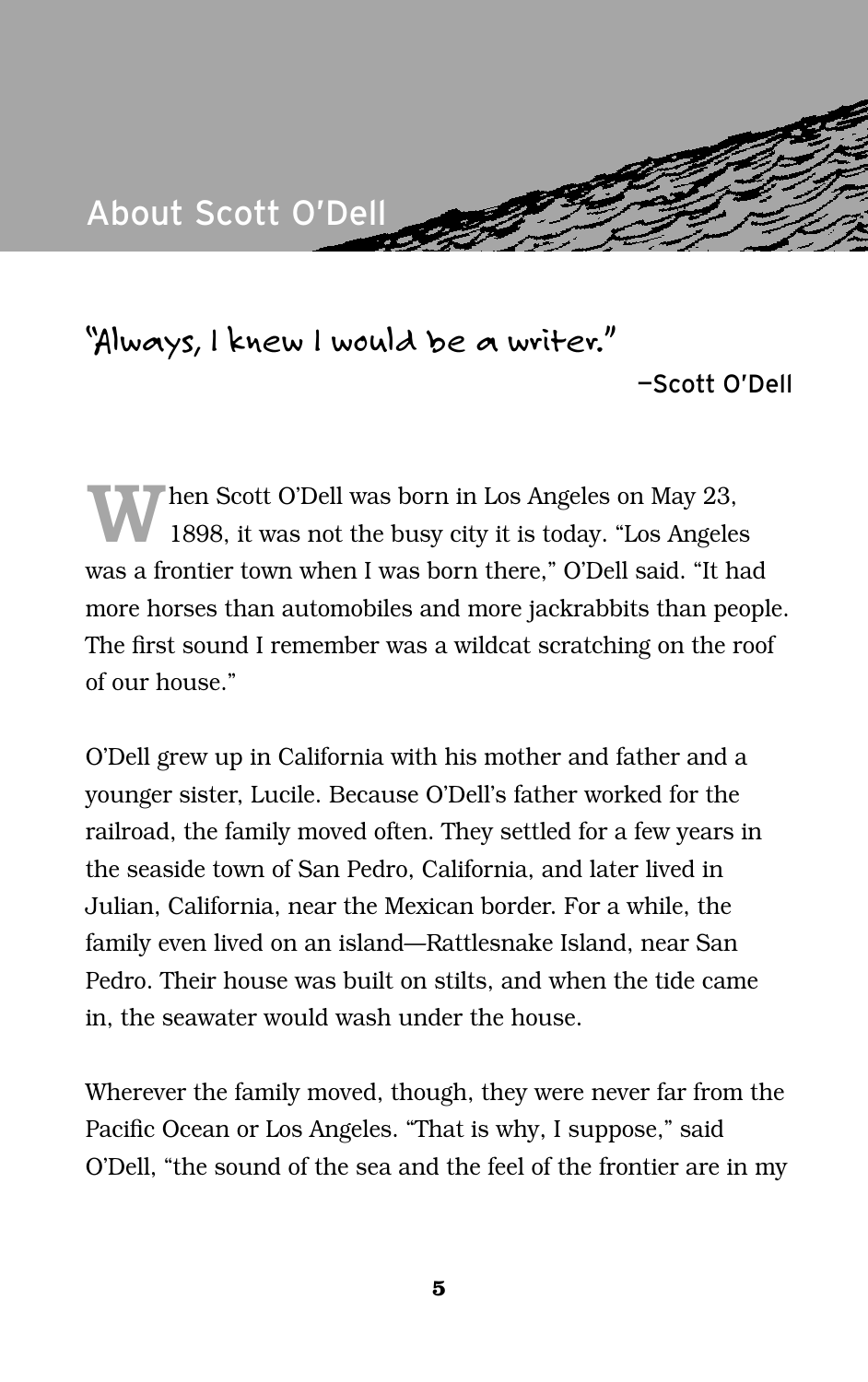books." Many of O'Dell's experiences on the California coast later became part of Karana's story in *Island of the Blue Dolphins*.

Scott O'Dell was not the name the author was given at birth. In fact, it was quite the opposite: He was named Odell Scott! When he was a young adult, a typesetter accidentally switched the two words. O'Dell decided that he liked the new name better and legally changed his name.

O'Dell started school in a one-room schoolhouse, then attended other, larger schools as his family moved from place to place. He always liked to read. When O'Dell was still in elementary school, his parents told him that he was related to Sir Walter Scott, the well-known Scottish novelist. O'Dell was so impressed that he decided to become a writer himself when he grew up.

During high school, O'Dell was a track star. He graduated from Polytechnic High School in Long Beach, California. School came so easily to him that he never studied very hard. When he went to college, he found that he did not know how to focus on his studies. That's why, he once said, he wandered from college to college. He studied only what interested him—history, literature, philosophy, and psychology—and never earned a college degree.

O'Dell's first job was reading movie scripts in Hollywood. Then he worked in the movie business as a set dresser—preparing movie sets for different scenes—and as a camera operator. Later he supported himself as a writer and editor for newspapers and magazines. All the while, he was writing books for adults. He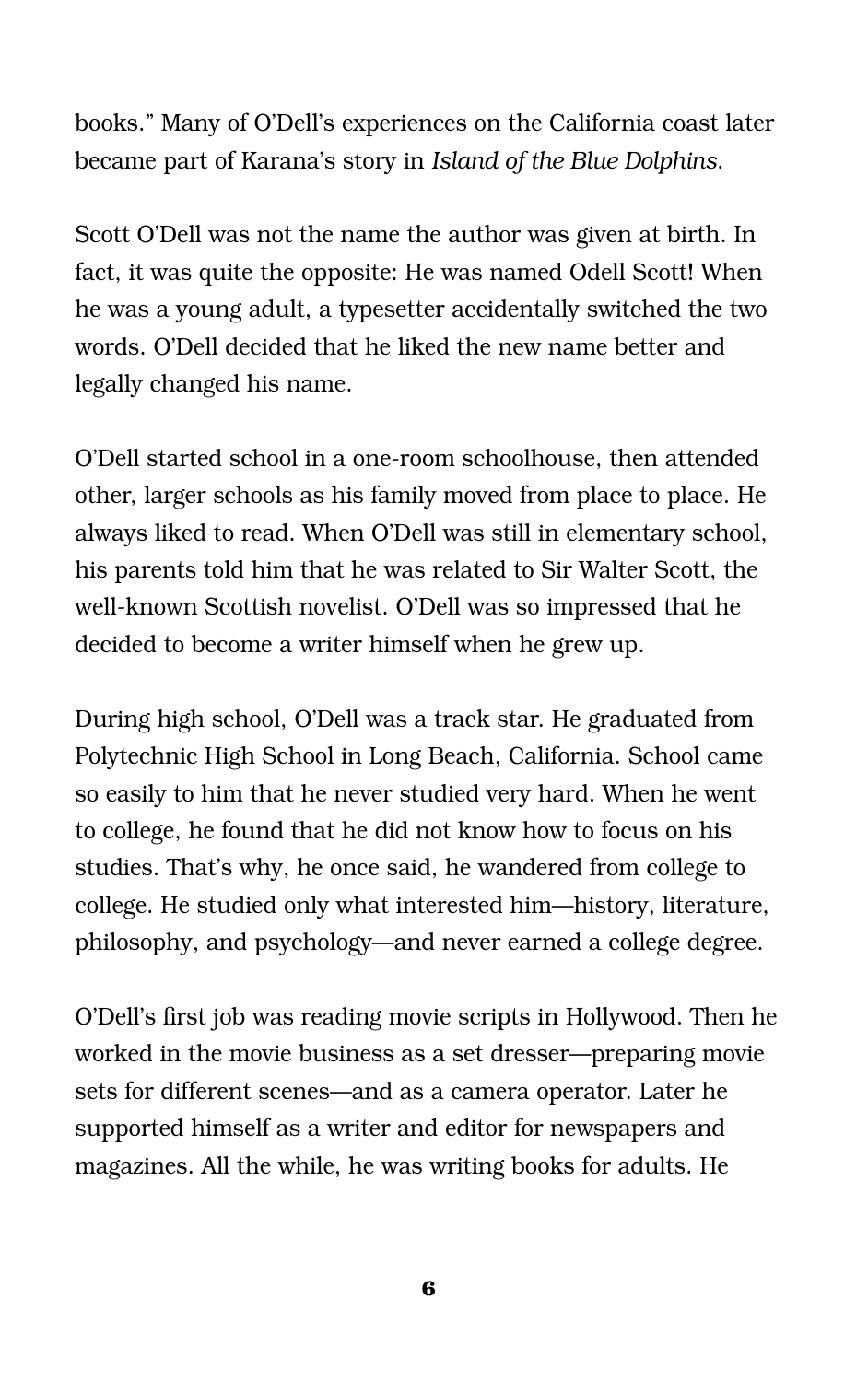wrote seven altogether, including novels, a guidebook to Southern California, and a book about children's art.

During both World War I and World War II, O'Dell was a soldier, though he never actually fought in either war. He was still in training when World War I ended, and he was stationed in the United States during World War II.

O'Dell lived for many years in California, where he loved to sail and fish. For a while, he owned a sailboat that he sailed up and down the western coast of North America between Alaska and Mexico. O'Dell was married twice, the second time to Elizabeth Hall. He became a stepfather to Hall's two children from her previous marriage.

When O'Dell wrote *Island of the Blue Dolphins*, his first children's book, he was already in his early sixties. At a point in life when many people's careers are winding down, he was just beginning a second career as a children's book author. It was a career that would quickly bring him praise from around the world.

*Island of the Blue Dolphins* was published in 1960 and was awarded the 1961 Newbery Medal. The Newbery Medal is awarded each year by the American Library Association to the author of the most distinguished American children's book published the previous year. Earning this award for his first children's book was a great honor for O'Dell.

Six years after *Island of the Blue Dolphins* came out, O'Dell published his second children's book, *The King's Fifth*. The next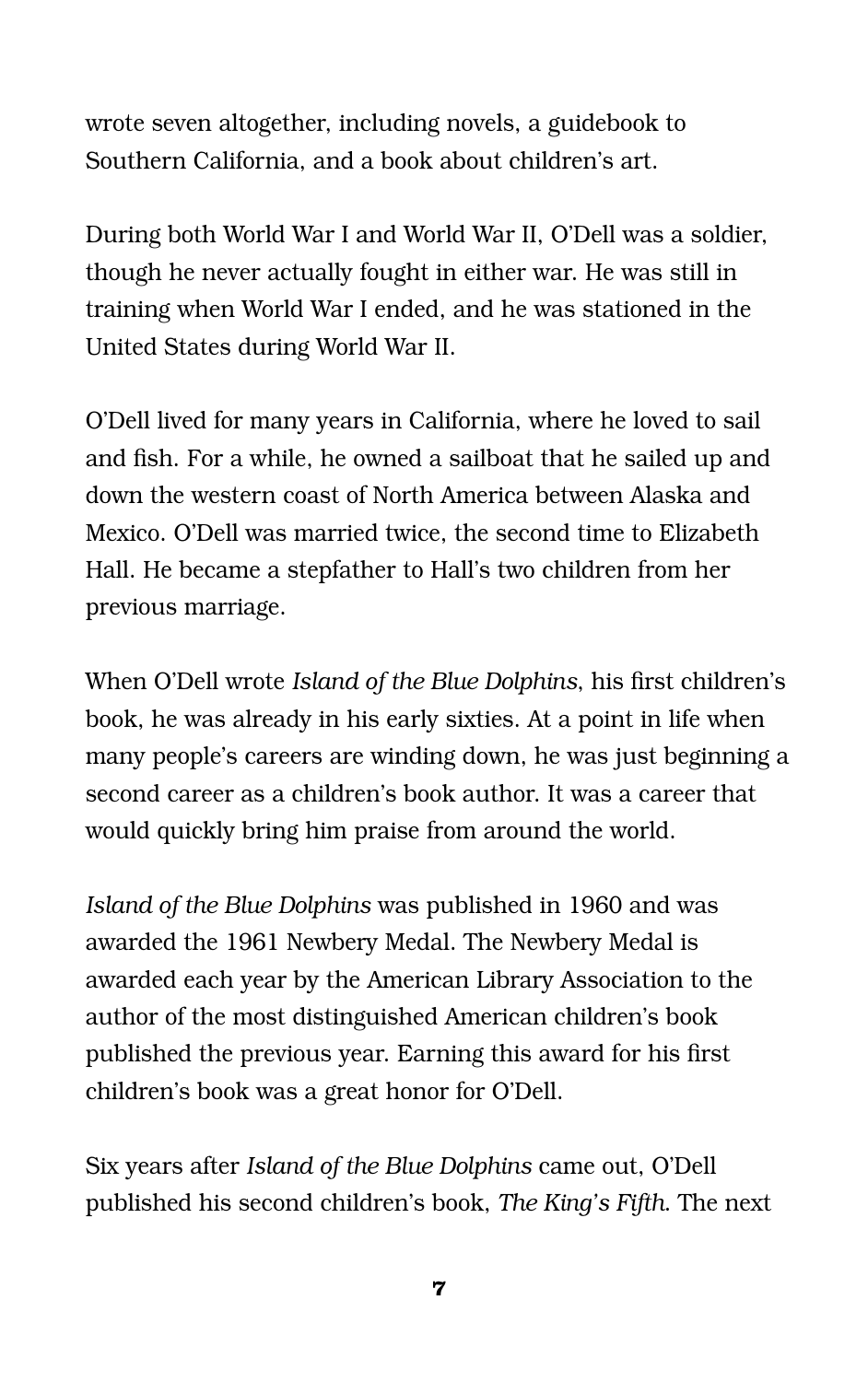year his third, *The Black Pearl,* appeared. *The King's Fifth* and *The Black Pearl* were both named Newbery Honor books. Newbery Honor awards are given to books that the Newbery committee thinks are excellent but that did not win the main Newbery Medal. O'Dell received a third Newbery Honor in 1971 for *Sing Down the Moon.*

After *Island of the Blue Dolphins,* O'Dell never wrote another adult book. He wrote a total of twenty-six children's books and began two more that his wife, Elizabeth Hall, finished after his death.

Most of O'Dell's children's books are works of historical fiction, novels that are part historical fact and part fiction. One of them, called *Zia,* is a story told by Karana's fictional niece, Zia. It reveals what happens to Karana after she leaves the Island of the Blue Dolphins.

In 1972, O'Dell was given the Hans Christian Andersen Award, the highest international award granted to an author or illustrator. Given every other year, the award honors one author and one illustrator "whose complete works have made a lasting contribution to children's literature."

After living most of his life on the West Coast, O'Dell moved to the East Coast in 1975. His wife had accepted a job in New York, and they moved to Westchester County, north of New York City. There, they bought a home on a lake. When he was not writing, O'Dell liked to plant trees and grow vegetables. He also pursued his lifelong passions for traveling, sailing, and fishing.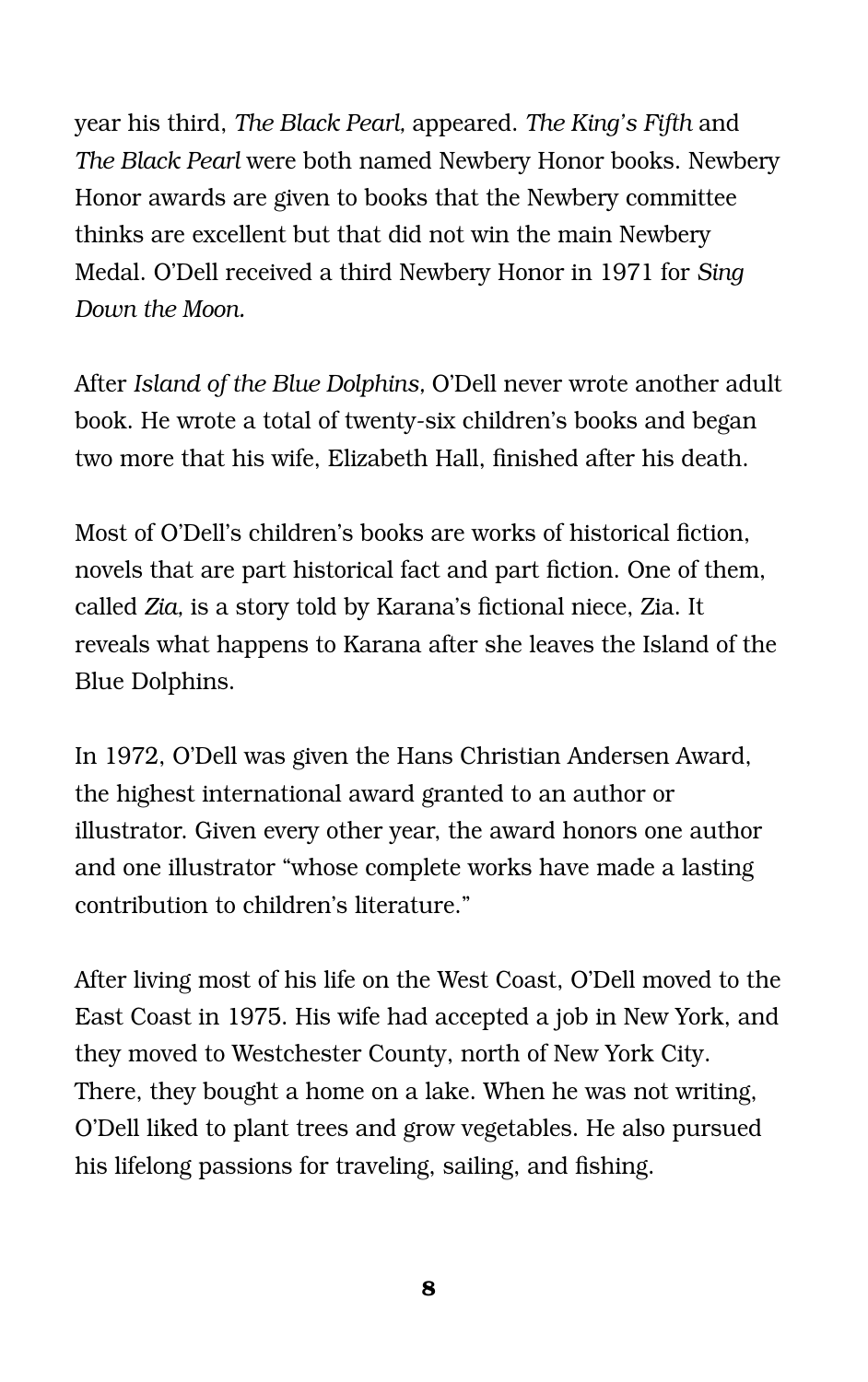In 1982, O'Dell began a project to encourage others to write about history. He established the Scott O'Dell Award for Historical Fiction. Each year since 1984 this annual award of \$5,000 has been given to the author of the best book of historical fiction for children.

O'Dell died of cancer on October 15, 1989. He was ninety-one years old. Although he died on the East Coast, his ashes were scattered in the sea off the coast of La Jolla, California. After the ceremony, as the mourners' boat turned back toward shore, a group of dolphins leaped from the water. The dolphins never left the boat's side until it turned from the ocean into the San Diego Bay.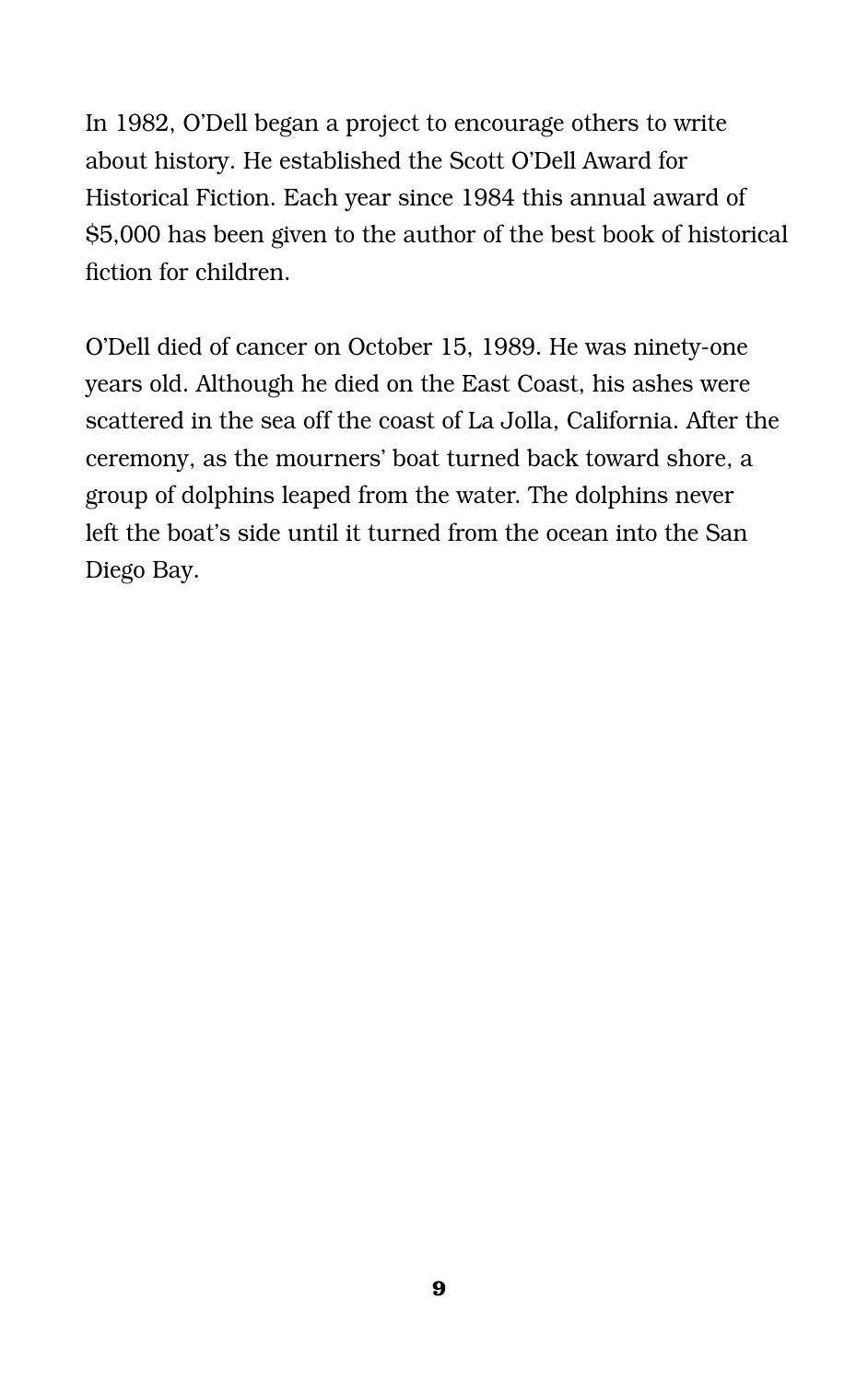

*"I have a sincere feeling that I am able to say something to children, that someone is listening. I am not just entertaining them; I hope somewhere in each of my books there is something they will take away from it that is important to them as a person."*

—Scott O'Dell

**Solution** Cott O'Dell based *Island of the Blue Dolphins* on the history of a real person, but facts about her life were just part of the story. The rest he wrote from his imagination, inspired by many of his own experiences.

*Island of the Blue Dolphins* is based on the story of the Lost Woman of San Nicolas Island. She lived alone on San Nicolas for eighteen years, from 1835 to 1853, before being rescued and brought to the mainland. O'Dell tells some of her story in the Author's Note at the end of the novel.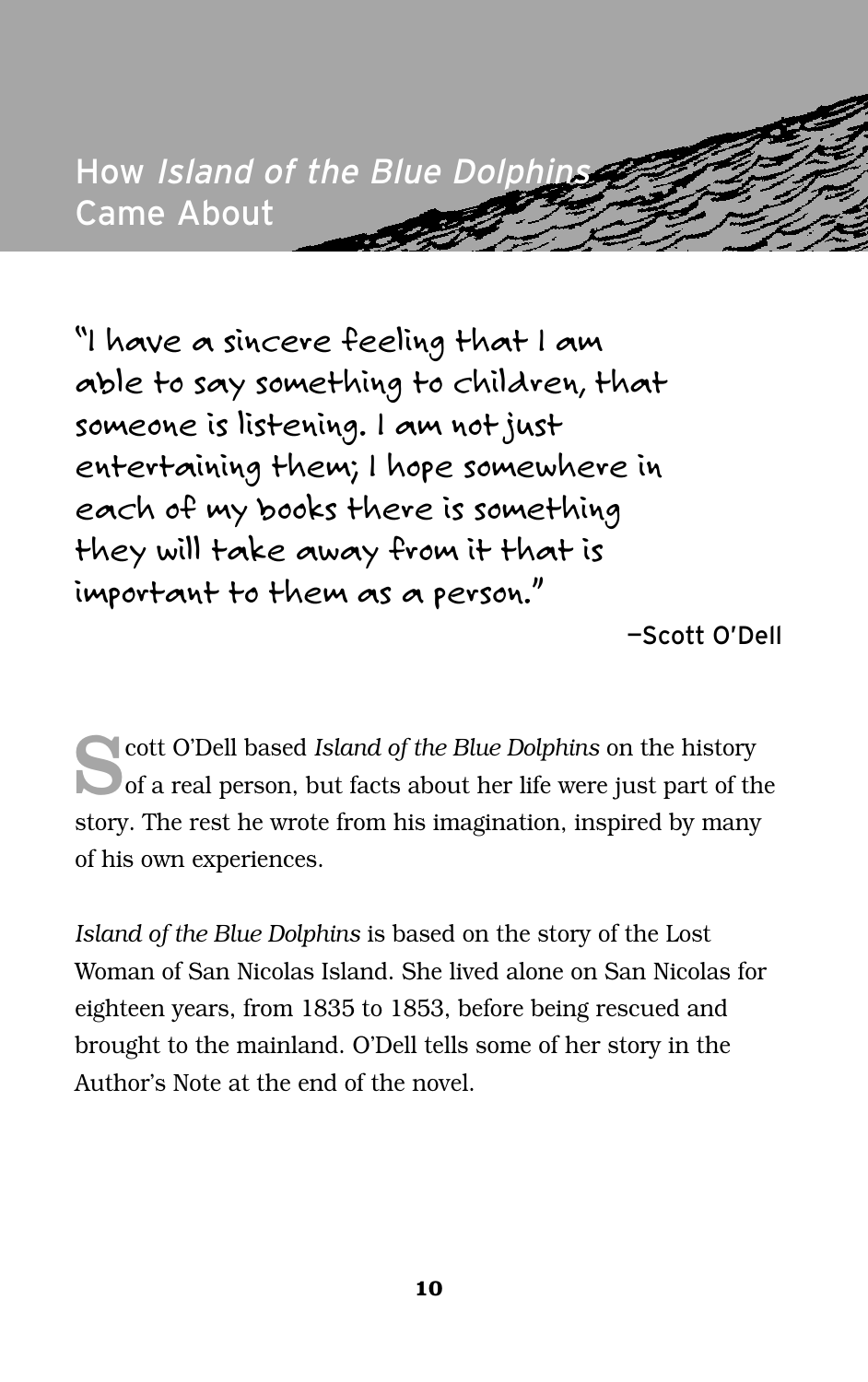In the early 1800s, the Indians of San Nicolas were fighting with Russian and Aleut sea otter hunters. The Aleuts were natives of the Aleutian Islands that lie off the mainland of Alaska.

San Nicolas Island lies off the coast of what is now called California. When the Lost Woman was left behind in 1835, this land belonged to Mexico. At that time, the California region was inhabited mostly by Native Americans and by missionaries. The missionaries were there to settle the land and teach the Native Americans about Christianity. Up and down the coast of California, the missionaries had developed small communities, called missions.

When the missionaries heard that hunters were threatening the islanders of San Nicolas, the missionaries offered to bring them to live at the Santa Barbara Mission. The islanders agreed, and in 1835, the missionaries sent a ship to bring them to the mainland. As the ship was leaving the island in bad weather, a young woman said that a child had been left behind. The other people on the boat refused to turn back. The young woman leaped from the boat and swam to shore. Eighteen years later, she was discovered still alive on the island, dressed in a skirt of cormorant feathers and accompanied by a dog.

By the time the Lost Woman was rescued, all traces of her tribe had disappeared. No one could be found who spoke her language, so she could not tell people much about her experiences alone on the island. She died just seven weeks after coming to the mission, probably because she could not adjust to her new diet. The people at the mission, who never learned her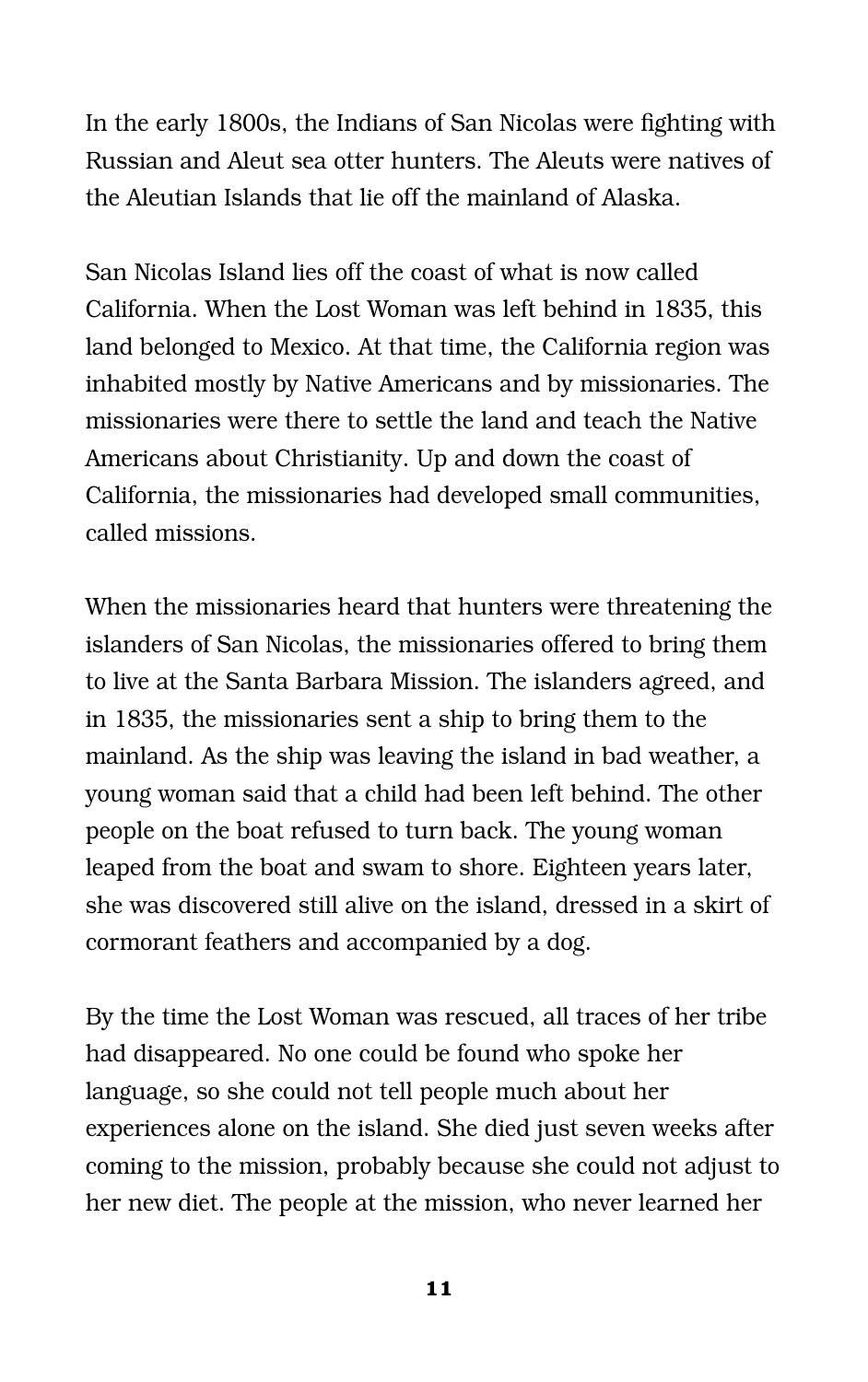real name, gave her the Christian name Juana Maria and buried her at the mission.

O'Dell knew the Lost Woman's story for many years before he began to write about it. He first heard her story when he read a short magazine article about her in 1920. He found the story interesting but did nothing with it. As the years passed, he sometimes came across other mentions of the story. What finally inspired him to write about the Lost Woman? Hunters did.

In the late 1950s, O'Dell was living in the mountains of California near Mexico. He was not sure what he wanted to write about next. But he did know that he was angry at the hunters who were killing many animals in the mountains. He became so angry that he began to hate them. He wrote, "That hatred combined itself with the memory of this legend about the girl on the island, eighteen years alone... and it became an idea, not for a book, exactly, but just something that I wanted to say—really, to myself—and to sort this out."

O'Dell had two important pieces of his story: It would be a survival story based on the Lost Woman's history, and it would be a protest against the senseless killing of animals. But how would he bring the Lost Woman, whom he now called Karana, to life?

He found much of what he needed in experiences from his own life.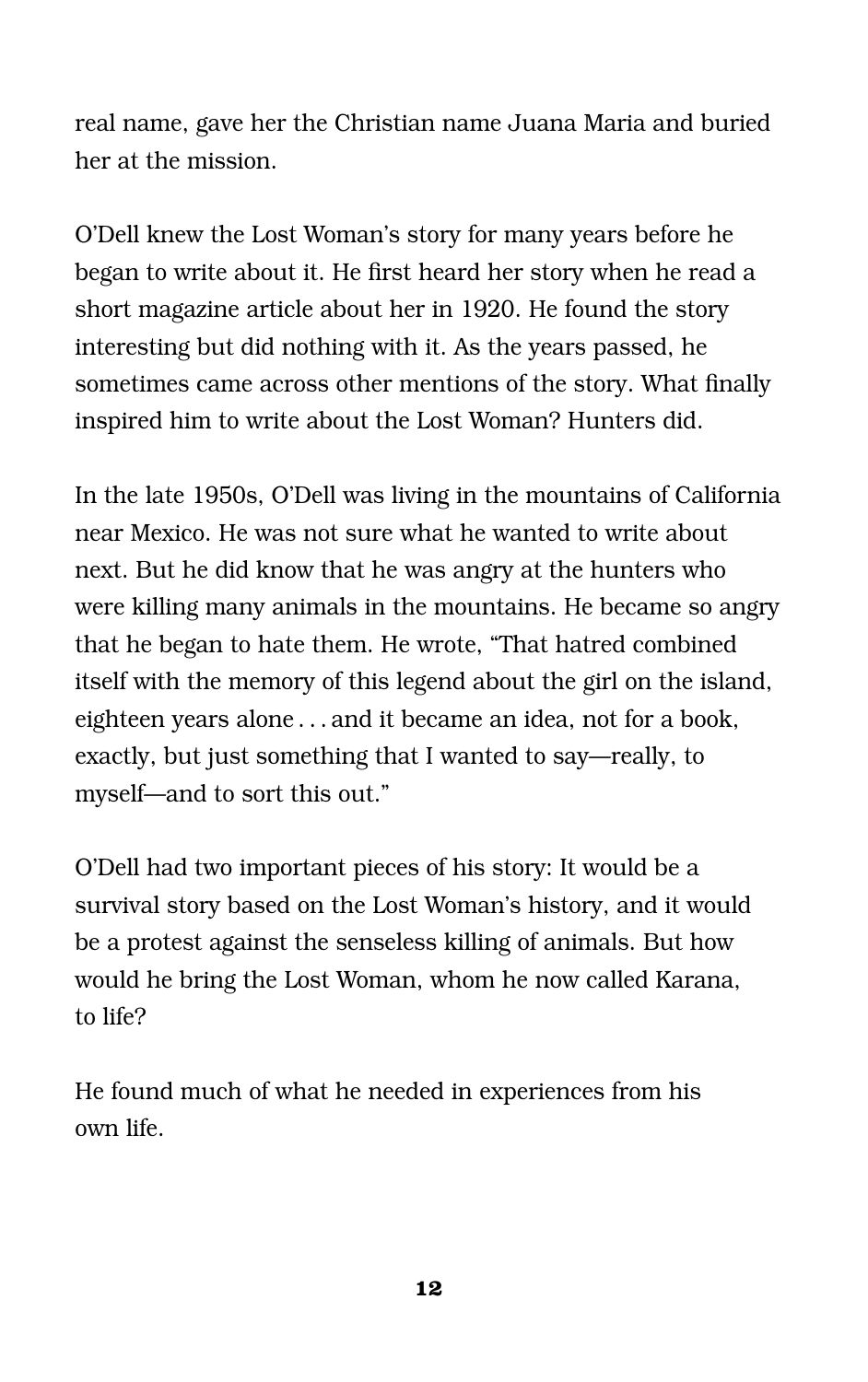O'Dell knew the Channel Islands and the coast of California from his many experiences there as a child and as an adult. As a boy, O'Dell had hunted for devilfish along the rocky coast with his friends. Another childhood adventure became the basis for Karana's journey by canoe. O'Dell once described his adventure this way: "Many summer days we left the landlocked world and went to sea. How? Each of us on a separate log. The logs had been towed into the harbor in great rafts—from Oregon. They were twelve feet long or longer, rough with splinters and covered with tar." They might have been just logs, but to O'Dell and his friends, "they were proud canoes."

Some details of Karana's character were inspired by a Mexican girl whom O'Dell and his wife had met. She was a sixteen-yearold named Carolina, a strong, straightforward girl who "stood in her bare feet squarely on the earth as if growing from it." She was always careful to share the O'Dells' gifts with her brothers and sisters, showing the same loving spirit that Karana later showed to Ramo. Carolina also had a skirt that she treasured, much as Karana loved her skirt of cormorant feathers. "The two girls are much alike," O'Dell once said.

O'Dell loved dogs and knew how to describe a close relationship with one. He once had a German shepherd named Eric that went everywhere with him. In fact, O'Dell would only stay at hotels that welcomed the dog. When Eric became sick with his final illness, O'Dell nursed him sadly, fanning him through a long, hot summer. He once spoke about Eric's death in a way that sounds very much like Rontu's death: "Slowly, he walked to where I was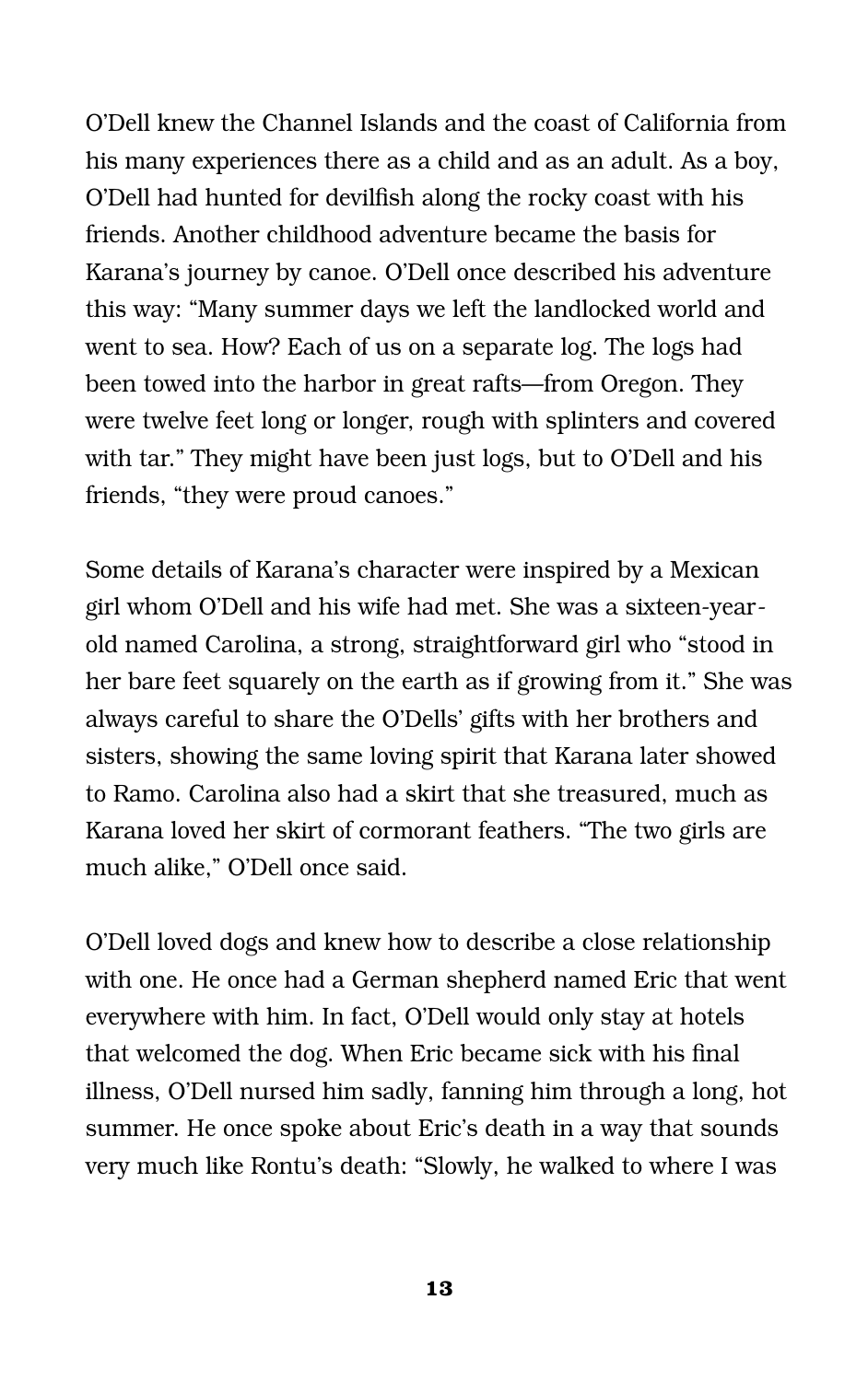standing and fell at my feet. I put my hand on his chest. I could feel his heart beating, very slowly... and then no more."

When he wrote *Island of the Blue Dolphins*, O'Dell also used memories of behavior he was less than proud of. As a child he had sometimes killed wild animals out of curiosity. When he grew up, he was always horrified to remember what he had done, and he was determined to help other people learn to treat animals properly.

O'Dell had an enemy as a child, much as Karana has enemies in the wild dogs and the Aleuts. O'Dell's enemy was a bully, a boy who tormented him both in and out of school. When O'Dell and his childhood enemy met later as adults, O'Dell was prepared to hate him still. He found he couldn't—and he used that feeling of forgiveness to show how Karana could befriend two members of enemy groups: Rontu, a wild dog, and Tutok, an Aleut.

After O'Dell wrote *Island of the Blue Dolphins,* he showed it to a friend, children's book author Maud Lovelace. To his surprise, she told him that he had written his first children's book. O'Dell once said, "I didn't know what young people were reading and I didn't consider [*Island of the Blue Dolphins*] a children's book, necessarily."

O'Dell's editor agreed to publish *Island of the Blue Dolphins* soon after he submitted it. The book quickly became one of the bestloved children's books ever written.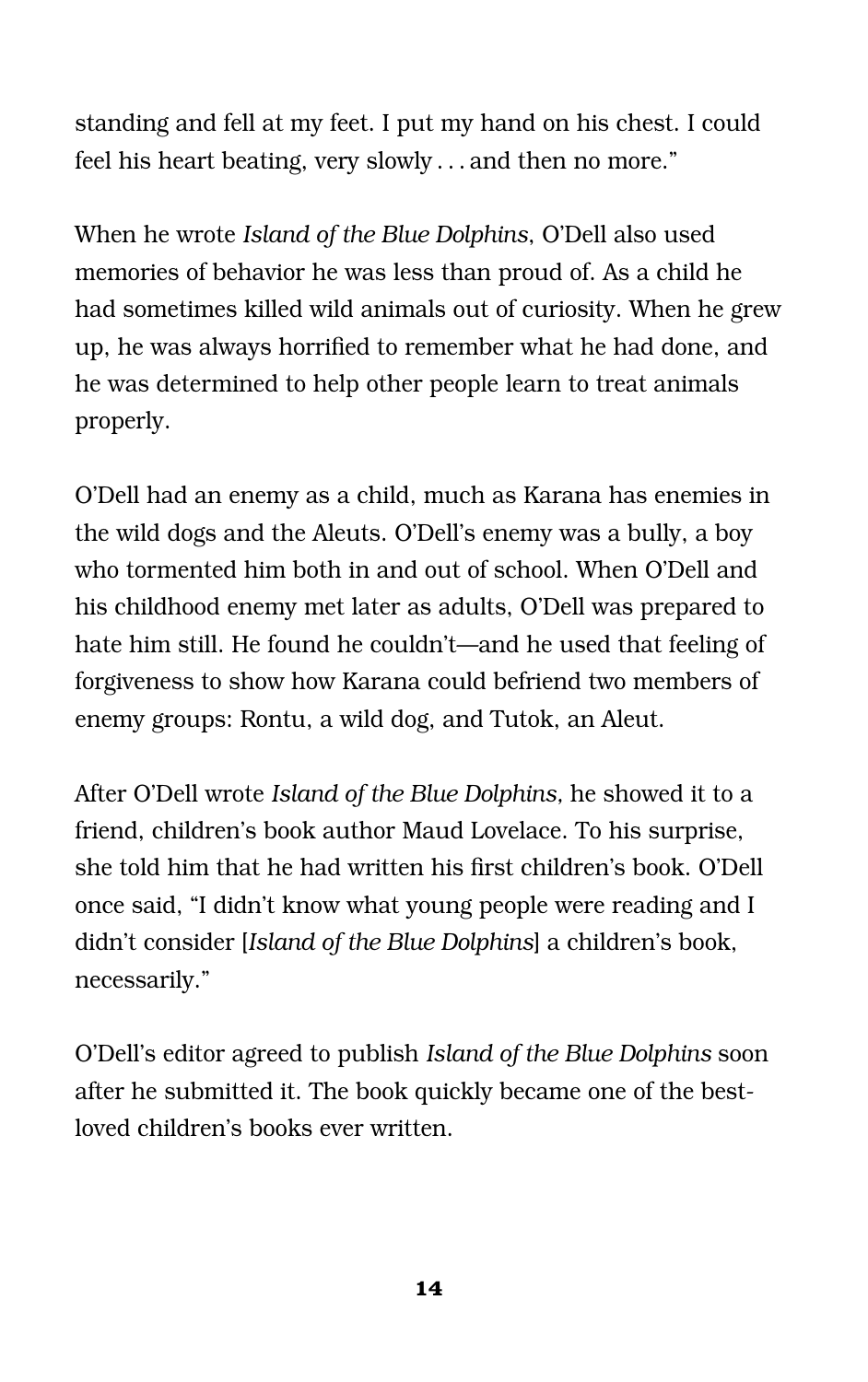

 $\textcolor{red}{\blacksquare}$  <br> he following questions will help you think about the important parts of each chapter.

#### **Chapter 1**

- Do you think that Karana is a responsible person? What about Ramo? How much do you think their ages affect whether or not they are responsible?
- How would you describe the relationship between the islanders and the Aleuts as the story begins?

#### **Chapter 2**

• What do the islanders do that contributes to bad feelings between them and the Aleuts?

#### **Chapter 3**

• Why might Karana's people need to know exactly when the hunters will leave?

#### **Chapter 4**

• If Chief Chowig had not argued with the hunters about payment, what do you think would have happened that day? What might have happened the next time the hunters came to the island?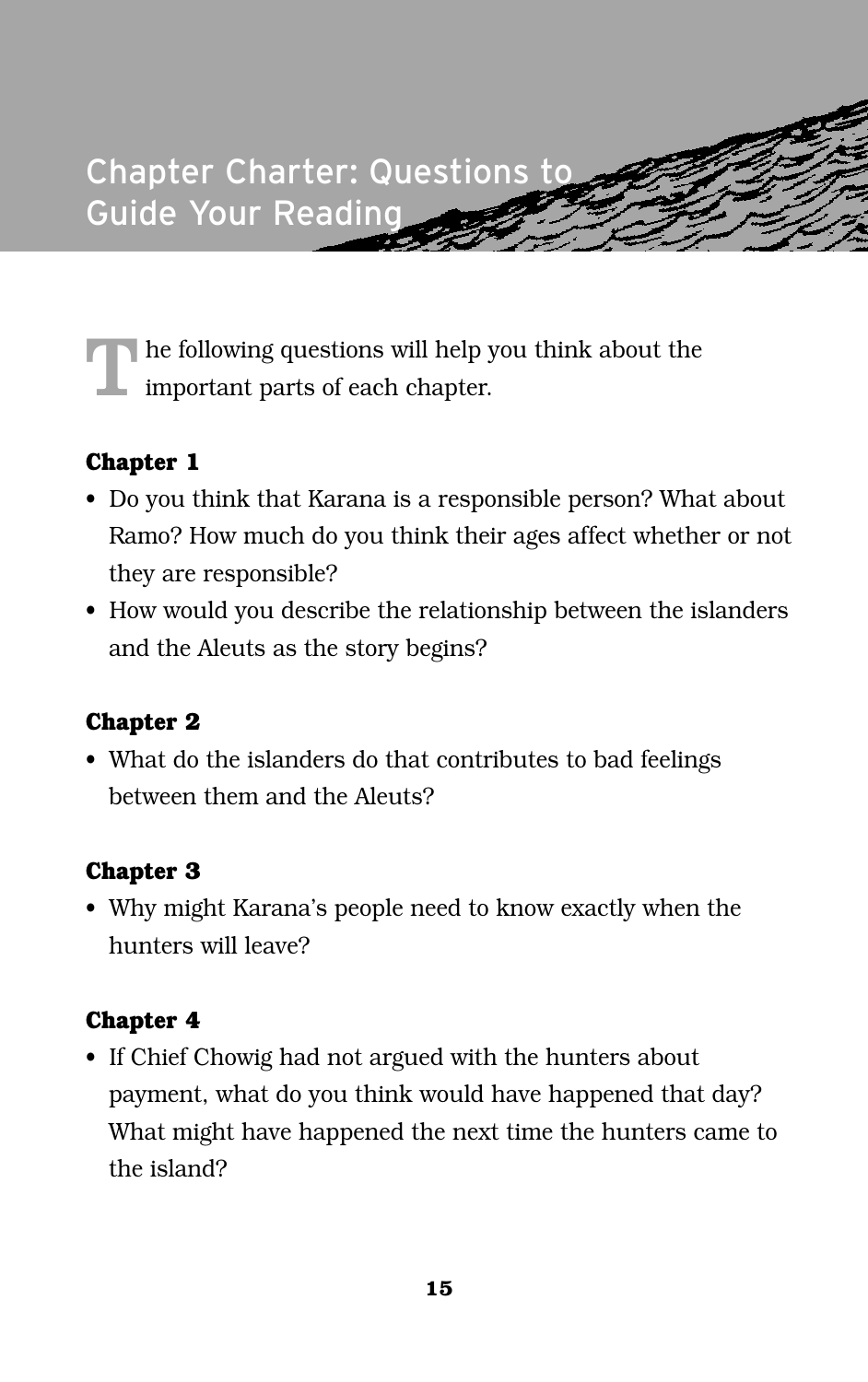• Why do you think Kimki decides that the tribe should leave the island?

#### **Chapter 6**

• Why do you think Nanko teases the islanders instead of telling them the good news right away? Can you think of a time when you've done that?

#### **Chapter 7**

- The islanders are leaving their home forever on a strange ship. How might you feel if you had to move away from your home? Is there one special thing you would never leave behind, as Ramo will not leave his spear?
- Both Chief Matasaip and Karana have to make difficult decisions about going back for Ramo. The chief decides not to turn back; Karana decides to do so. Do you think either person made the right decision? What would you have done?

#### **Chapter 8**

• After Ramo dies, Karana vows to kill all of the wild dogs on the island. Does this seem fair to you?

#### **Chapter 9**

- Why do you think Karana burns down the village of Ghalas-at? Would you have made the same decision? Why or why not?
- Karana decides to disobey the law that forbids women from making weapons. Can you think of a situation in which you might have to disobey a law to save your life?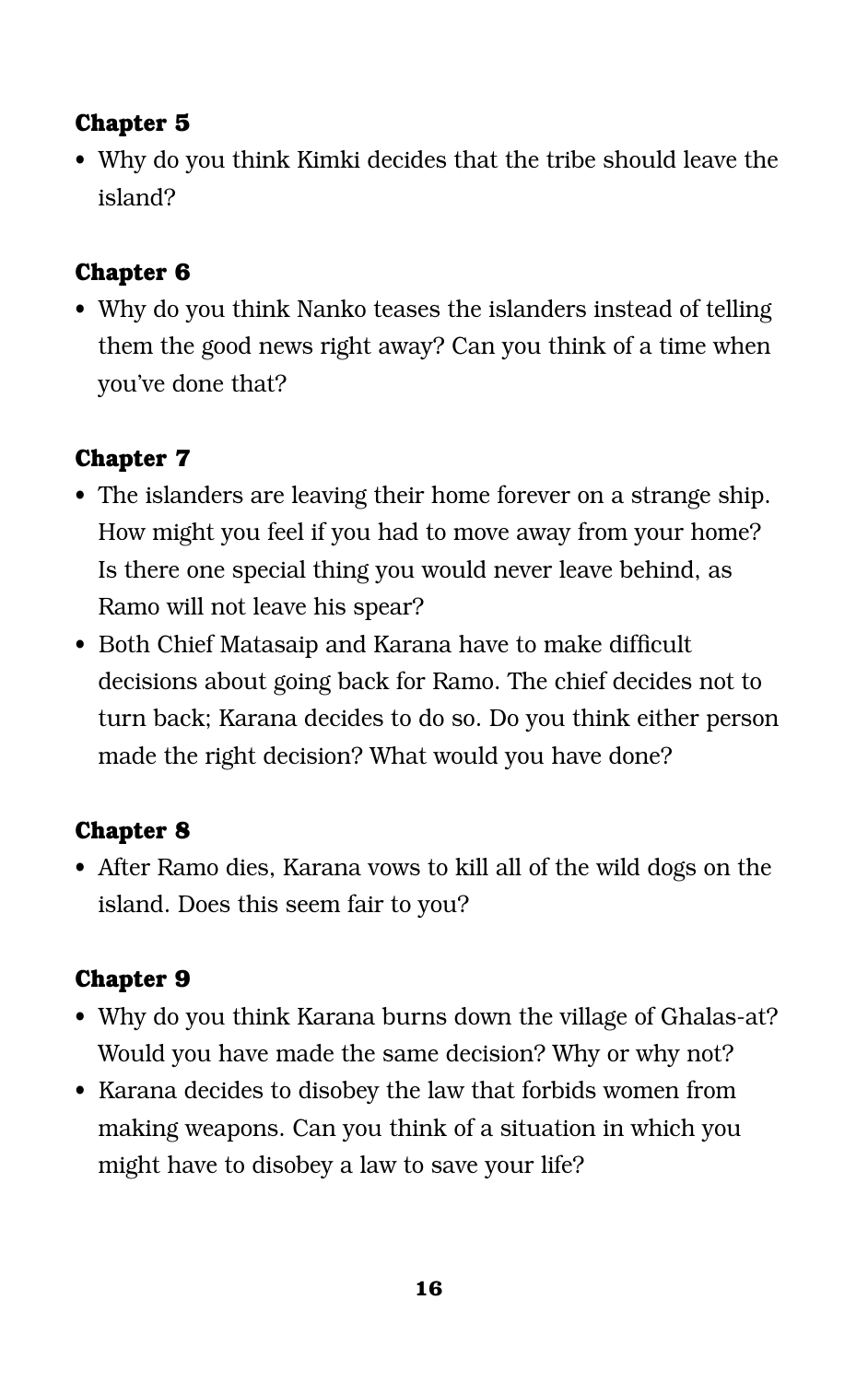• Karana undertakes a dangerous journey when she leaves the island by canoe. Why do you think she feels desperate enough to risk her life this way?

#### **Chapter 11**

- Why do you think Karana decides that she will never again leave the island unless the white men come for her?
- As Karana chooses a location for her new home, what are some of the issues she has to consider? Do you think she chooses wisely?

#### **Chapter 12**

• As Karana builds her new home, how does she protect herself from animals and from the weather? Why do you think she tries to make her life more comfortable?

#### **Chapter 13**

• Karana sees two large male sea elephants fighting. Do you think the younger or the older animal will win? Why?

#### **Chapter 14**

• What do you think is different about Karana's second home, compared with her first?

#### **Chapter 15**

- Why does Karana decide she must kill the leader of the dog pack? What changes her mind?
- Why do you think the leader of the dog pack begins to trust her, rather than wants to harm her?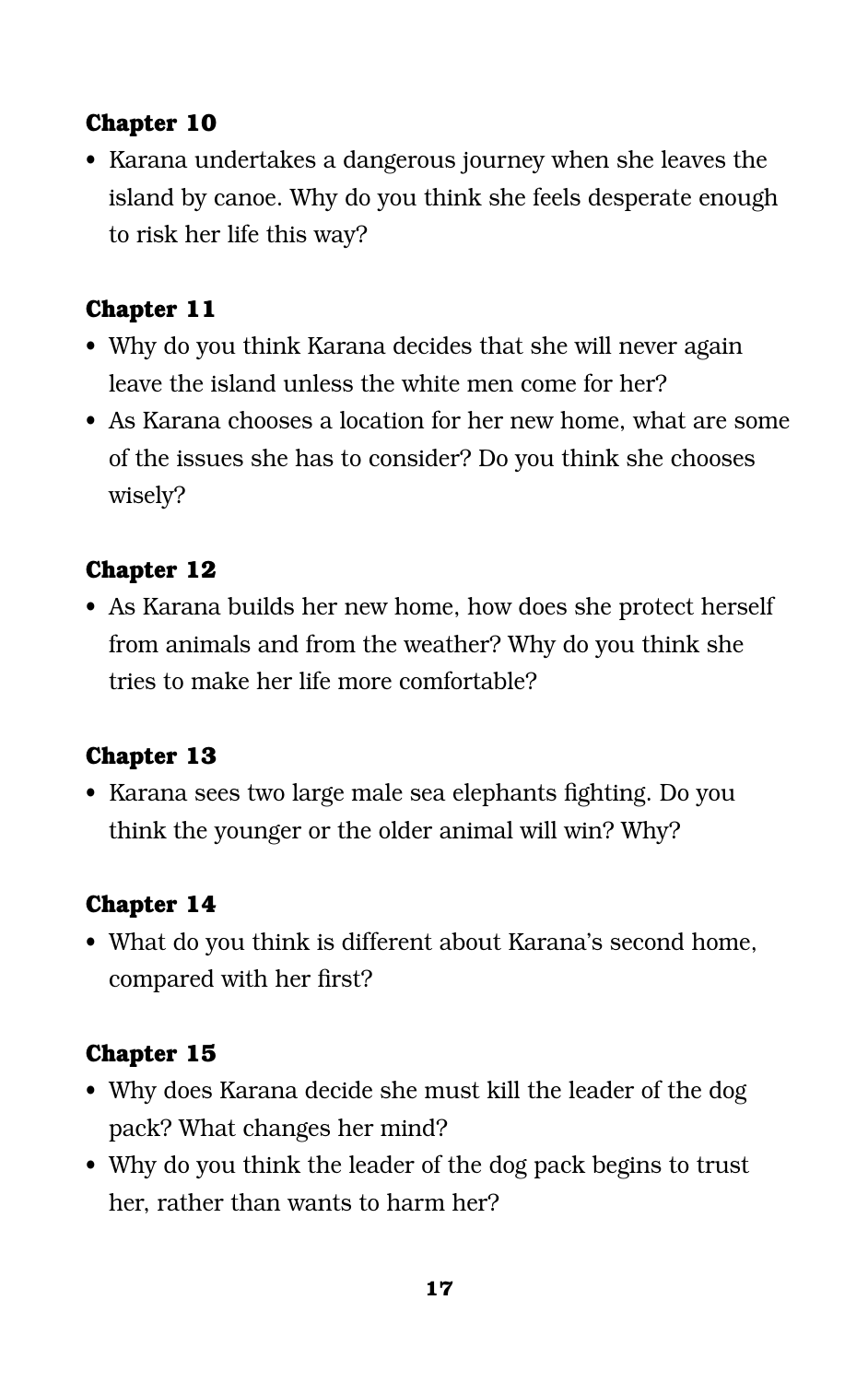• Karana's life changes after she befriends Rontu. Have you ever had a pet or a human friend who has changed your life? If so, can you describe how?

#### **Chapter 17**

• When Rontu goes back to the wild dogs, Karana doesn't help him fight. Have you ever had a pet that needed your help? If so, what happened? Were you able to help it?

#### **Chapter 18**

• In this chapter, Karana describes a spring season when she is especially happy. Would you have been happy in her situation during that spring?

#### **Chapter 19**

• Why does Karana want to spear the devilfish? Why do you think she later decides never to hunt one again?

#### **Chapter 20**

- As Karana explores Black Cave, what does she discover there? How does it make her feel? If you were Karana, would you ever return to Black Cave? Why or why not?
- When the Aleuts come, what does Karana do to hide from them?

#### **Chapter 21**

• Do you think Karana is more afraid of the Aleut girl or of the hunters?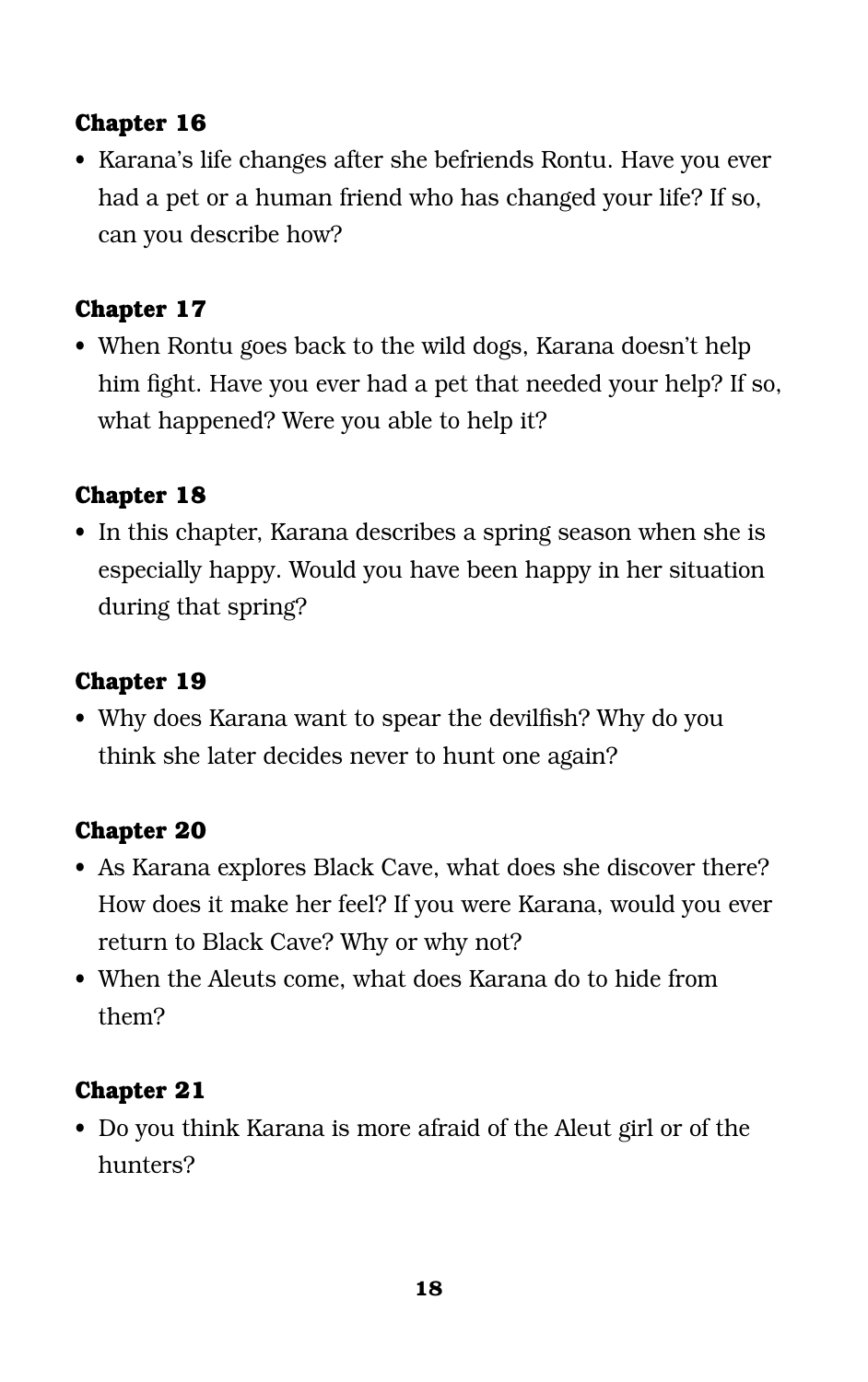• Do you think that the Aleut girl is afraid of Karana? Why or why not?

#### **Chapter 22**

- How do we know that Karana has come to trust Tutok?
- Why do you think Karana cooks food for Tutok even though she knows Tutok is gone?

#### **Chapter 23**

- What does it mean that Karana eventually gives the otter a name, Mon-a-nee?
- Why do you think the otter did not stay in the pool?

#### **Chapter 24**

• As time passes, Karana's feelings about killing animals change. How did she once feel, and how does she feel now? Why do you think her feelings change?

#### **Chapter 25**

• Karana loses her best friend when Rontu dies. Describe how it might feel to lose a favorite animal.

#### **Chapter 26**

• Why do you think Karana tries to catch the wild dog that is Rontu's son?

#### **Chapter 27**

• Before the earthquake, what are some of the signs Karana notices that something abnormal is happening to the sea and to the island?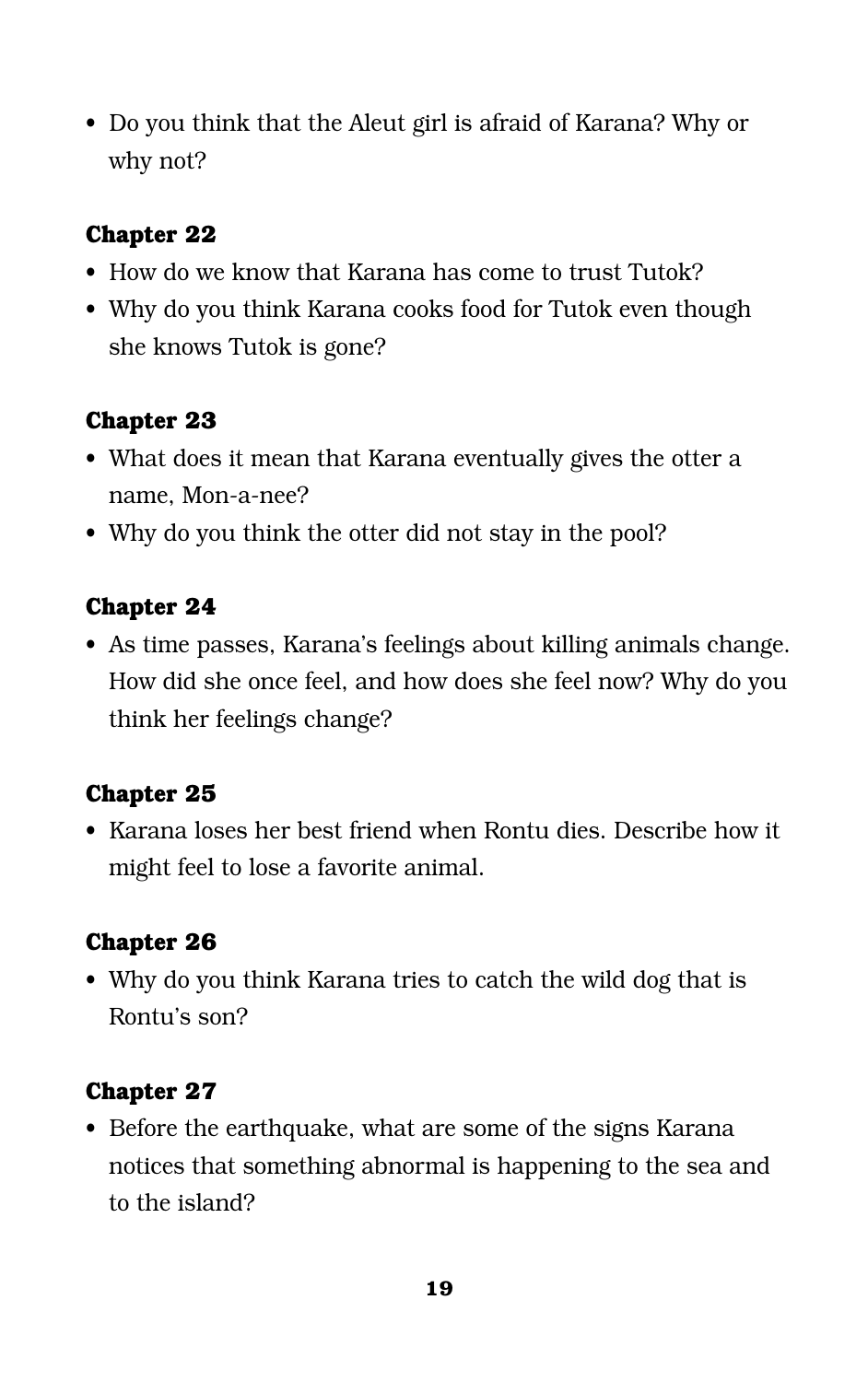• The author almost never uses words that describe how Karana is feeling. We can often guess, though, by how he describes what Karana is doing. From his descriptions, what do you think Karana is feeling when she first sees the ship? when she realizes that she doesn't know whose ship it is? when she hears the man calling her? when she realizes that the ship has left without her?

#### **Chapter 29**

- The white men want Karana to change into clothes like theirs. Why do you think they do this?
- Do you think Karana will have a better life after she leaves the island? What might her life be like?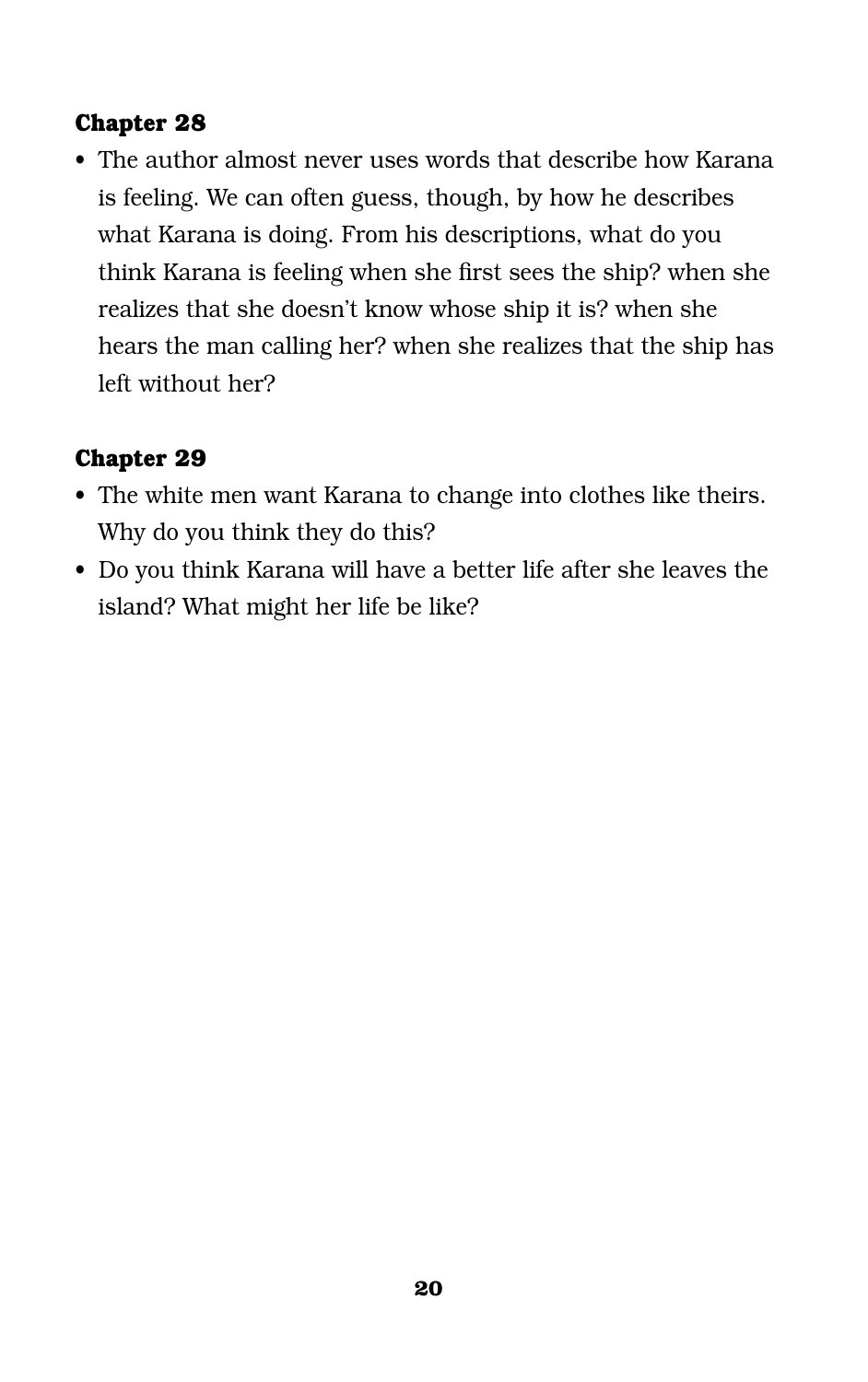

*"I walked across the deck and, though many hands tried to hold me back, flung myself into the sea."*

—Karana, Island of the Blue Dolphins

I *sland of the Blue Dolphins* is the story of Karana, an American Indian girl who survives alone on an island for many years.

Twelve-year-old Karana lives in the village of Ghalas-at on the Island of the Blue Dolphins. One day Karana and her six-yearold brother, Ramo, see a ship sailing toward their island. Karana is excited but uneasy.

The men of Ghalas-at race to meet the ship. Forty Aleuts and their Russian captain, named Orlov, have come to hunt sea otters. Orlov says that they will pay the islanders with jewelry and metal spearheads. Karana's father, Chief Chowig, does not trust the hunters. Still, he agrees to let them hunt. Karana's sister, Ulape, declares that one of the Aleuts is a girl, but no one believes her.

When the Aleuts are done hunting, they argue with the islanders about payment. The Aleuts and the islanders fight on the beach,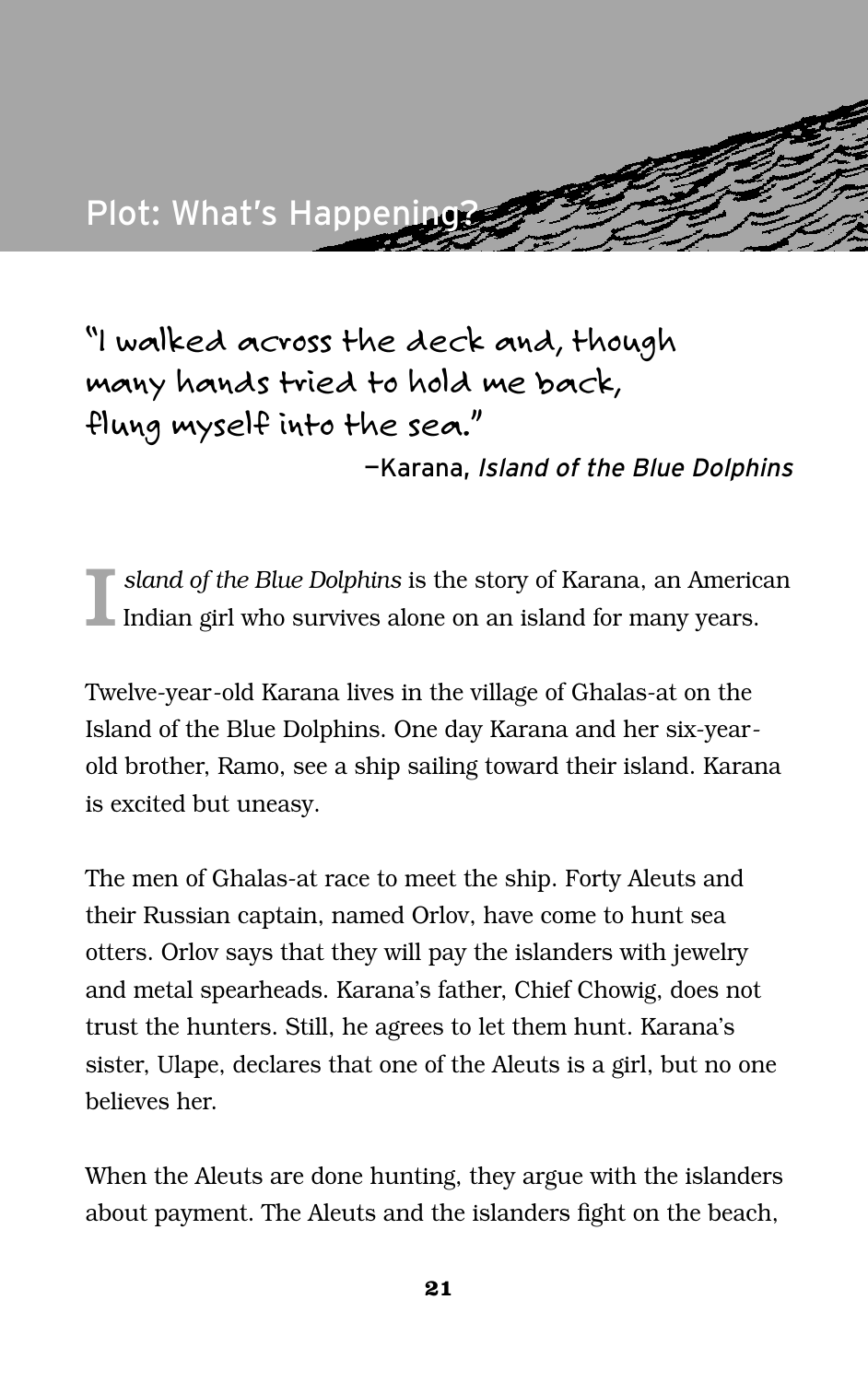and many island men die. The tribe is devastated. "There was no woman who had not lost a father or a husband, a brother or a son."

The new tribal chief, Kimki, travels across the sea to find a new place for the tribe. After he leaves, Matasaip becomes chief.

A year later, another ship sails into the harbor. Kimki has sent the white men and their ship to bring the tribe to their new home.

A storm is coming, so the islanders hurry to board the ship. Ramo has forgotten his treasured fishing spear and wants to go back for it. Karana says no, but Ramo disobeys her. As the ship sails out to sea, Karana sees Ramo alone on the island. She begs Chief Matasaip to go back for him. "We cannot wait for Ramo," he says. "If we do, the ship will be driven on the rocks." The chief promises to come back for him on another trip. "He will be safe," he says.

Karana does not believe him. She dives back into the sea and swims to shore. She hugs Ramo and promises that they will be rescued soon.

Sadly, there will be no rescue for Ramo, who is soon killed by wild dogs. Karana vows that someday she will kill the dogs that killed her brother.

After Ramo's death, Karana decides that she can no longer live in the village of empty huts that remind her "of all the people who

**22**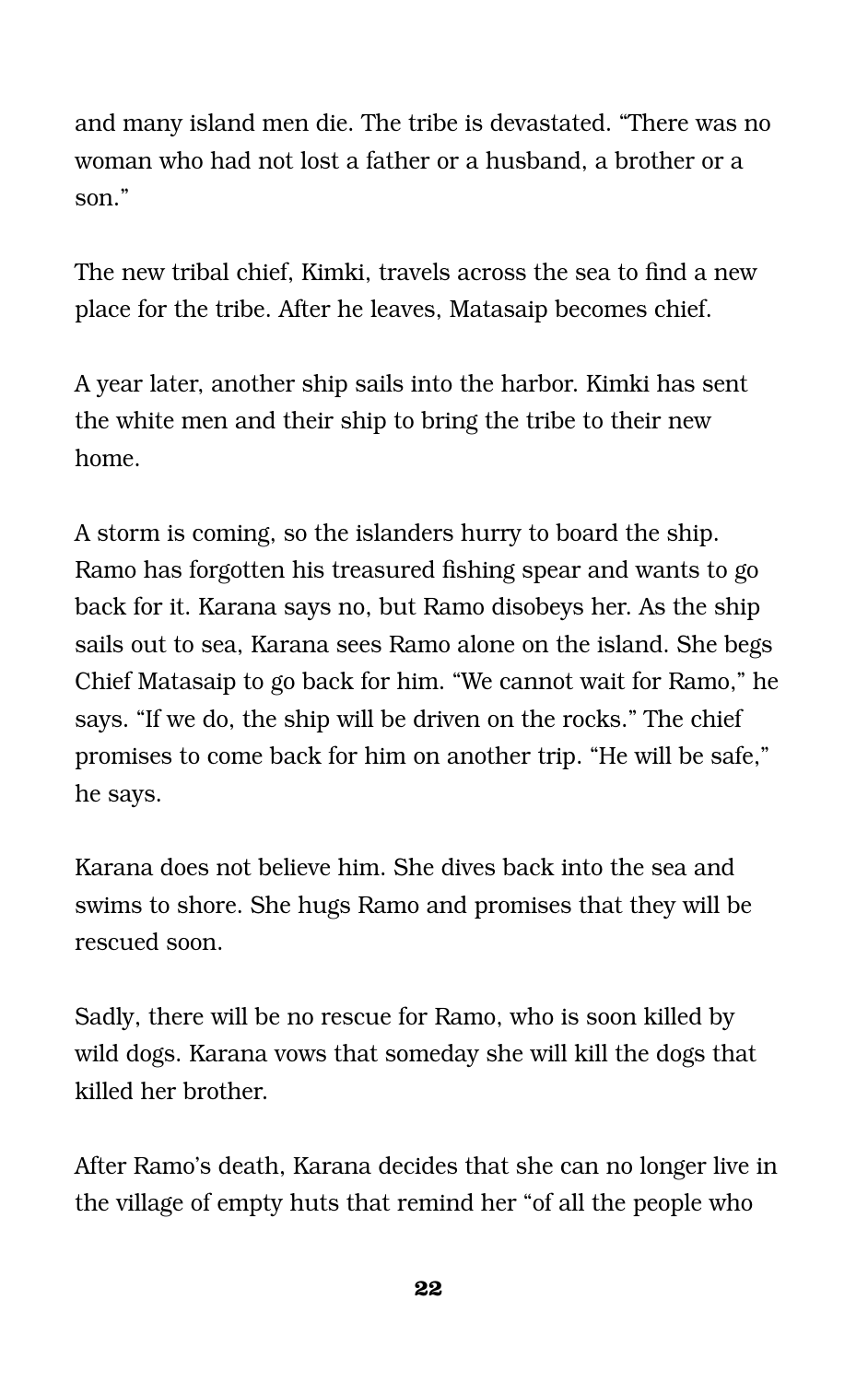were dead and those who were gone." She burns each house in the village until "there were only ashes left to mark the village of Ghalas-at."

Karana makes a new home on a large rock. There she is safe from the dogs, though they follow her when she leaves the rock. She needs weapons to kill the dogs but she is afraid to disobey her tribe's law, which states that women are not allowed to make weapons.

Karana looks everywhere for weapons but finds none. She decides that she must disobey the tribe's law. She makes a spear and then a bow and arrows. Feeling more secure with her weapons nearby, Karana begins to enjoy her new life. Still, she waits for the ship to return for her and always "at dawn, as light spread across the sea, my first glance was toward the little harbor of Coral Cove."

After the dogs threaten her again, Karana decides to leave the island by canoe. She is not really afraid, she says, for whatever might happen to her means "far less than the thought of staying on the island alone, without a home or companions, pursued by wild dogs, where everything reminded me of those who were dead and those who had gone away."

Karana paddles out to sea, but the old canoe is leaking and starts to split apart. Karana realizes that she must turn back to the island, though she is uncertain if she will make it. When a swarm of dolphins swims near her canoe, they lift her spirits and give her the strength to paddle home.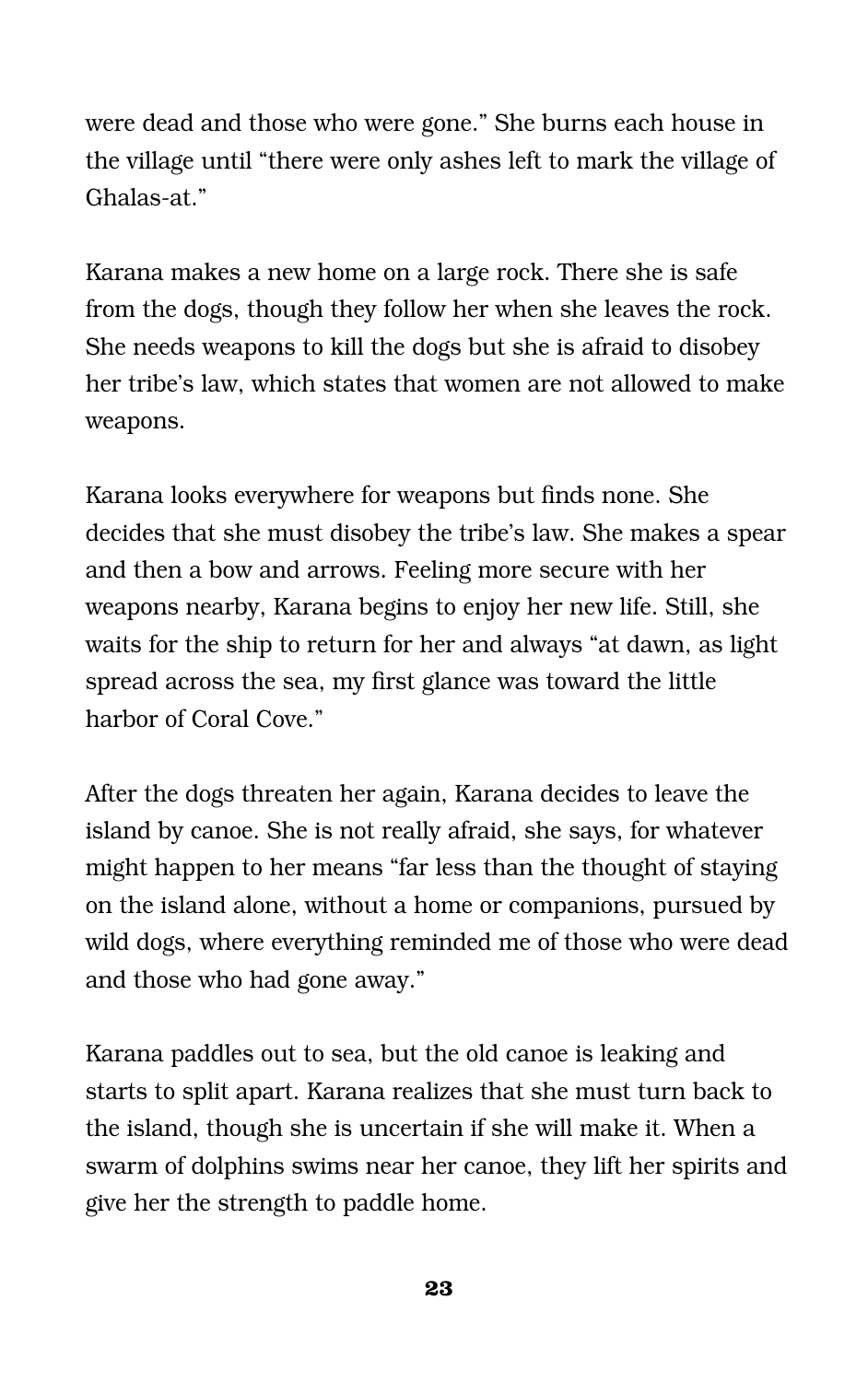Grateful to be alive, Karana settles into life on the island. She builds a home on the headland and furnishes it. She makes new, stronger weapons to hunt the wild dogs. She plans to kill a sea elephant for its sharp teeth, which she can use as spear points. Instead, she witnesses a terrible fight between two sea elephants that leads to one of the sea elephants' death.

Karana stumbles and badly injures her leg as she watches the fight. She hides from the wild dogs in a cave and, after she recovers, makes it into a second shelter.

Karana makes spear points from the teeth of the dead sea elephant and hunts the wild dogs. She wounds the leader of the pack, a big dog that she thinks must have come with the Aleuts. When she follows the wounded dog into the brush, she is surprised to find that she does not want to kill him, though she is not sure why. She nurses the dog back to health and, when he is better, names him Rontu.

Next, Karana decides to fix one of the tribe's old canoes. As she does so, Rontu plays nearby. Now Karana realizes how lonely she had been before she "had Rontu to talk to." Karana and Rontu use the canoe to explore the island's caves, where they hunt a giant devilfish and find ancient figures her ancestors once made.

Then one day the Aleuts return. This time, Karana sees for herself that they have a girl with them. Though Karana hides, the Aleut girl discovers her. Slowly the two become friends.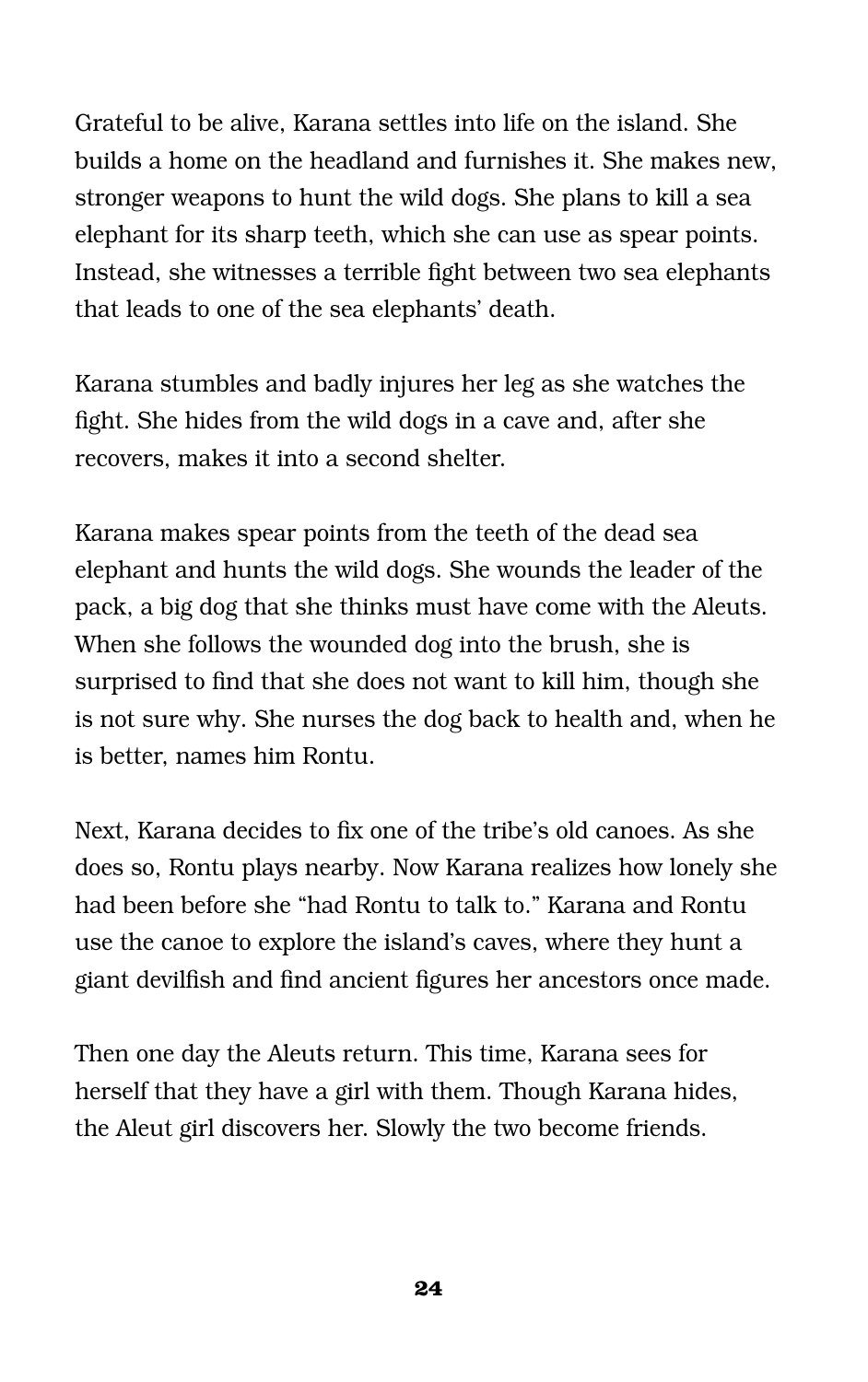The girls visit together for many days before the Aleuts leave. Afterward, Karana listens to the many familiar sounds of the island. "But suddenly," she says to herself, "as I thought of Tutok, the island seemed very quiet."

Karana goes down to the beach and sees the dead and dying otters the Aleuts have left behind. She is able to save one otter, who becomes her friend Mon-a-nee. As time passes, her pet birds, Tainor and Lurai, have two baby birds, and Karana nurses an injured young gull. Karana decides that she will never kill another otter, cormorant, seal, dog, or sea elephant again. Even if her tribespeople were to come back and laugh at her, she would not change her mind.

Rontu dies, but Karana soon catches and tames a wild dog that is Rontu's son and names him Rontu-Aru.

Karana barely survives an earthquake that strikes first at sea and then on the island. She loses all her food, weapons, and canoes. As she is piecing together a new canoe on the beach one day, she sees a ship on the horizon. Karana hides, not knowing at first if the men on board are dangerous Aleuts or rescuers. By the time she realizes they are rescuers, the men have left. She is alone again on the island.

Two years later, the same ship returns. Karana knows that this time she will leave on the ship. She carefully prepares, dressing in her finest clothes and jewelry. The white men greet Karana in a strange language. Though she doesn't understand what they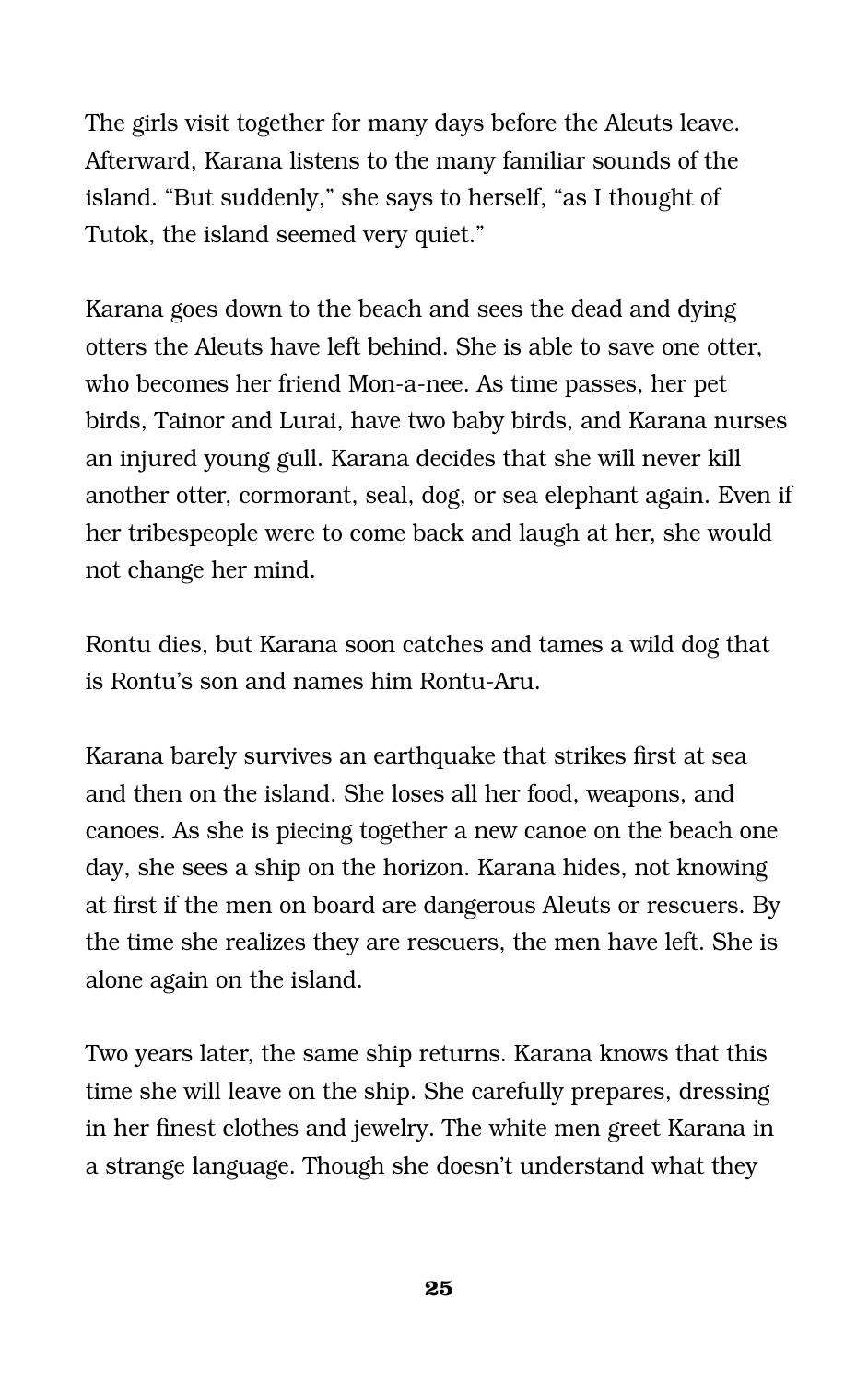are saying, the words are sweet to her. "They were the sound of a human voice. There is no sound like this in all the world."

As the ship sails for the mainland, Karana says to the reader, "For a long time I stood and looked back at the Island of the Blue Dolphins." She thinks of all the animals she has left behind "and of all the happy days." Dolphins accompany the ship far out to sea. Her little birds chirp and Rontu-Aru sits beside Karana as she sails toward her new life.

#### **Thinking about the plot**

- Why do the islanders and the Aleuts fight?
- How does Karana become stranded on the Island of the Blue Dolphins?
- What are the greatest dangers Karana faces, and how does she respond to them?
- How is Karana rescued?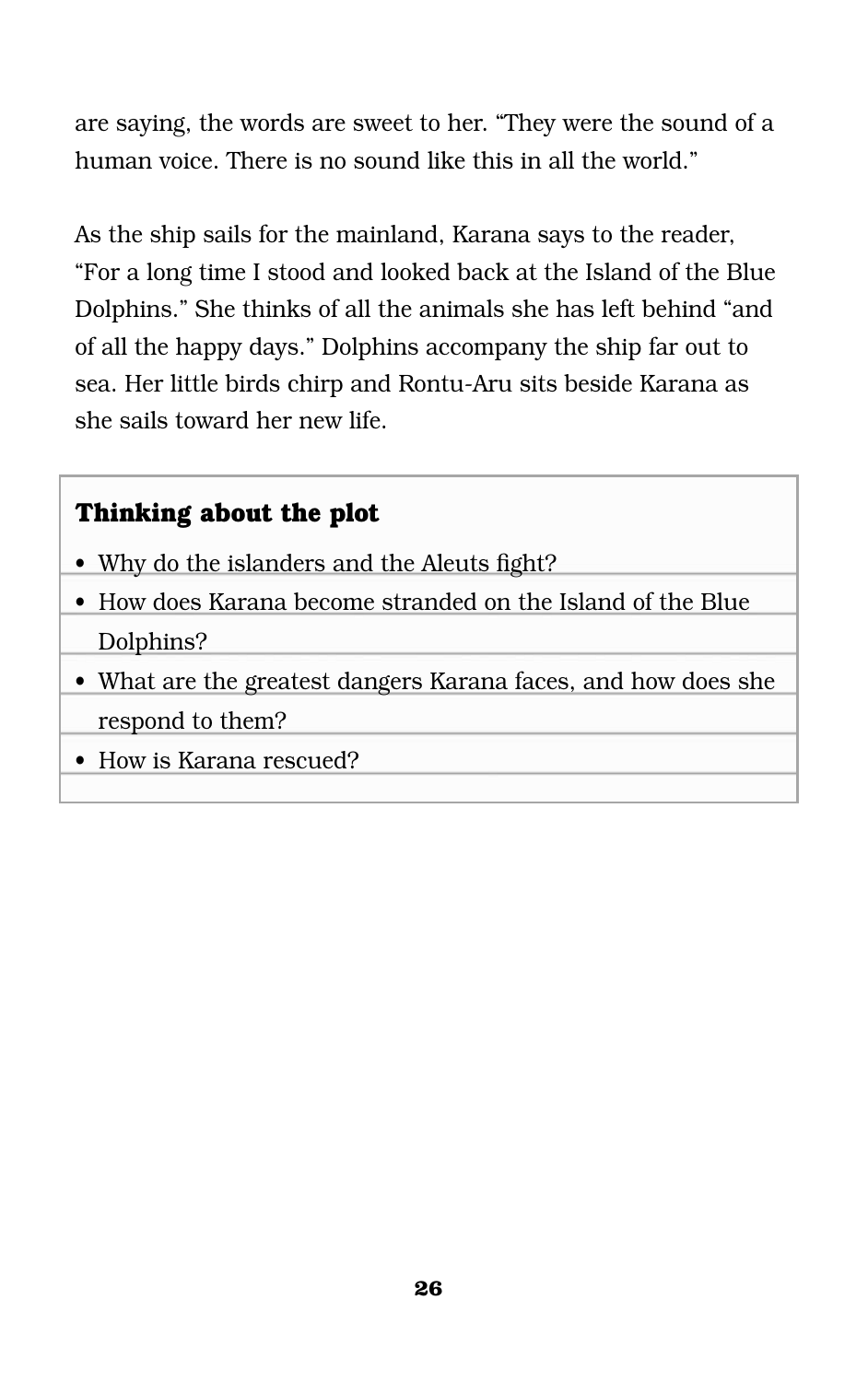

*"The Island of the Blue Dolphins was my home; I had no other. It would be my home until the white men returned in their ship."*

—Karana, Island of the Blue Dolphins

I *sland of the Blue Dolphins* takes place entirely on the island and in the nearby ocean during the mid-1800s.

#### **Time**

Although O'Dell never mentions any dates in *Island of the Blue Dolphins*, we know the general time period since the novel is based on a true story. The real Lost Woman of San Nicolas lived alone on the island for eighteen years, between 1835 and 1853. Certain details of the story show us that O'Dell kept his novel in the same time period.

We see that the story takes place when the islanders are just beginning to be affected by outside cultures. Hunters have been to the Island of the Blue Dolphins only once before in the islanders' memory. Also, the white men helping the islanders are missionaries from the Santa Barbara Mission. Missions were the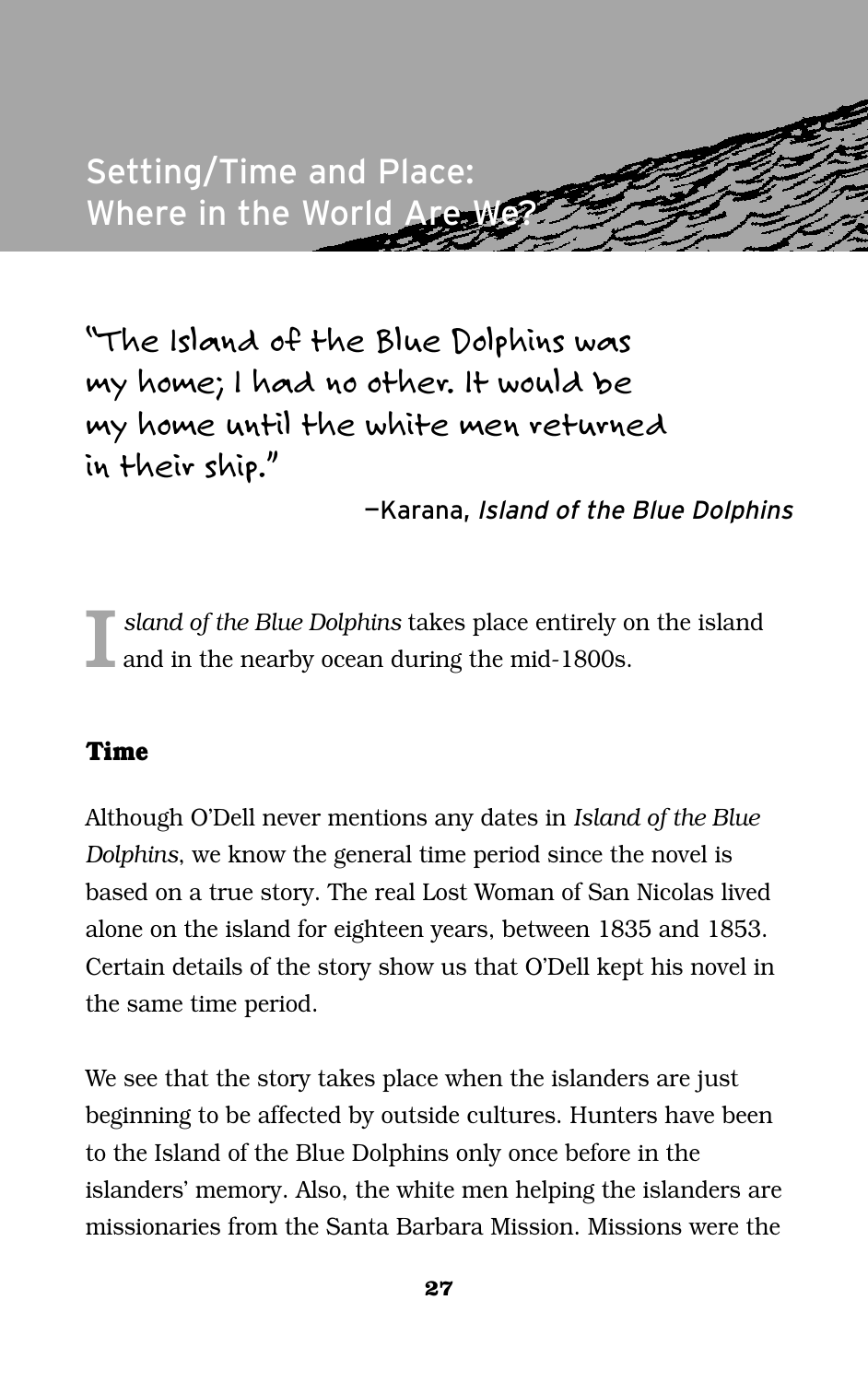main white settlements in California from the late 1700s to the mid-1800s. The hunters and the white men arrive in sailing ships of the sort that were used a hundred years or more ago. The Aleuts and the Russians have tools and objects that are almost as simple as the ones the Indians use: They fish for otters with spears, and as payment they offer beads and iron spearheads.

A number of years pass during the course of the book. The author shows this by letting whole seasons or years go by with a simple comment such as, "For many summers after the Aleuts had gone . . ." or "After two more springs had gone . . ." He also gives us a dramatic sense that many years have passed when he describes how Karana has marked the passage of time. For a long time, Karana counts the passing moons (months) by making a mark for each on a pole by her door. So much time passes that "there were many marks, from the roof to the floor." After a while, though, she stops marking the moons and begins marking only the four seasons. Finally, during the last year when she doubts that she will ever be rescued, she does not mark the passing time at all.

#### **Place**

The author creates the island setting by weaving details into nearly every paragraph in the book. O'Dell describes the island itself and the many creatures that live on or near it. He gives us many details of the Indians' culture, as well as some details about the cultures of the Aleuts and the white men. He also uses language to help make the setting real.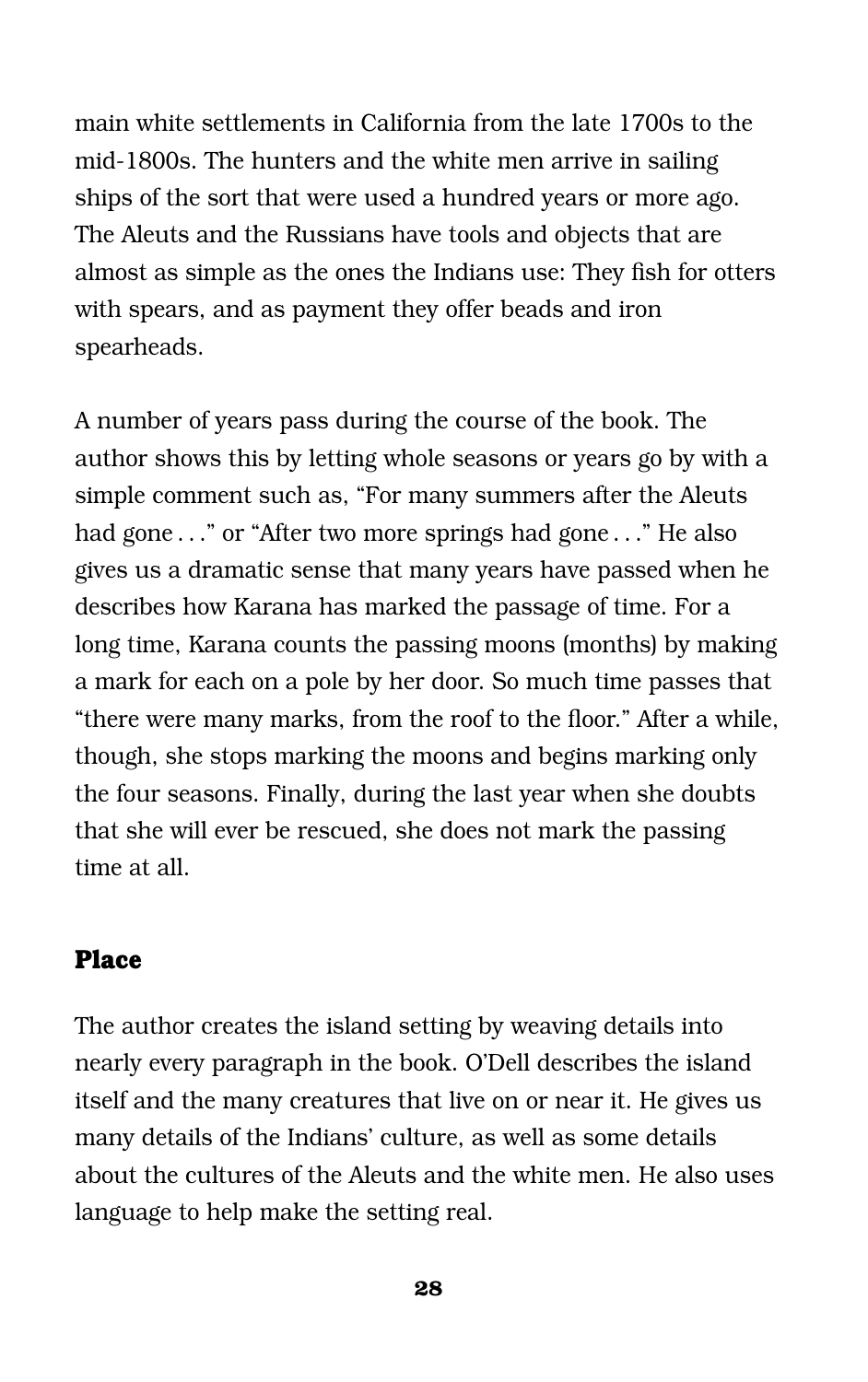The island in the title of the book is based on the real island of San Nicolas. San Nicolas is one of the Channel Islands that lie off the coast of California, southwest of Santa Barbara and Los Angeles. Just as O'Dell describes it in the novel, San Nicolas was once home to American Indians and was a hunting place for the Aleuts and the Russians who came in search of sea otters. The island is now used by the U.S. Navy, and the public is not allowed to visit.

O'Dell loved the ocean and island life. He had lived near the sea for many years and had lived on an island for part of his childhood. So he knew many details of island life and used them to help establish the setting.

O'Dell describes the island in such detail that it is possible to draw a map from his descriptions. Karana gives us an overall picture:

Our island is two leagues long and one league wide, and if you were standing on one of the hills that rise in the middle of it, you would think that it looked like a fish. Like a dolphin lying on its side, with its tail pointing toward the sunrise, its nose pointing to the sunset, and its fins making reefs and the rocky ledges along the shore. [A league is about three miles long, or five kilometers.]

The author uses vivid details to help us visualize the island setting. Right from the beginning of the story he gives us details such as these: The ship sails around the *kelp bed* and between two *large rocks* that guard *Coral Cove*. The men race down the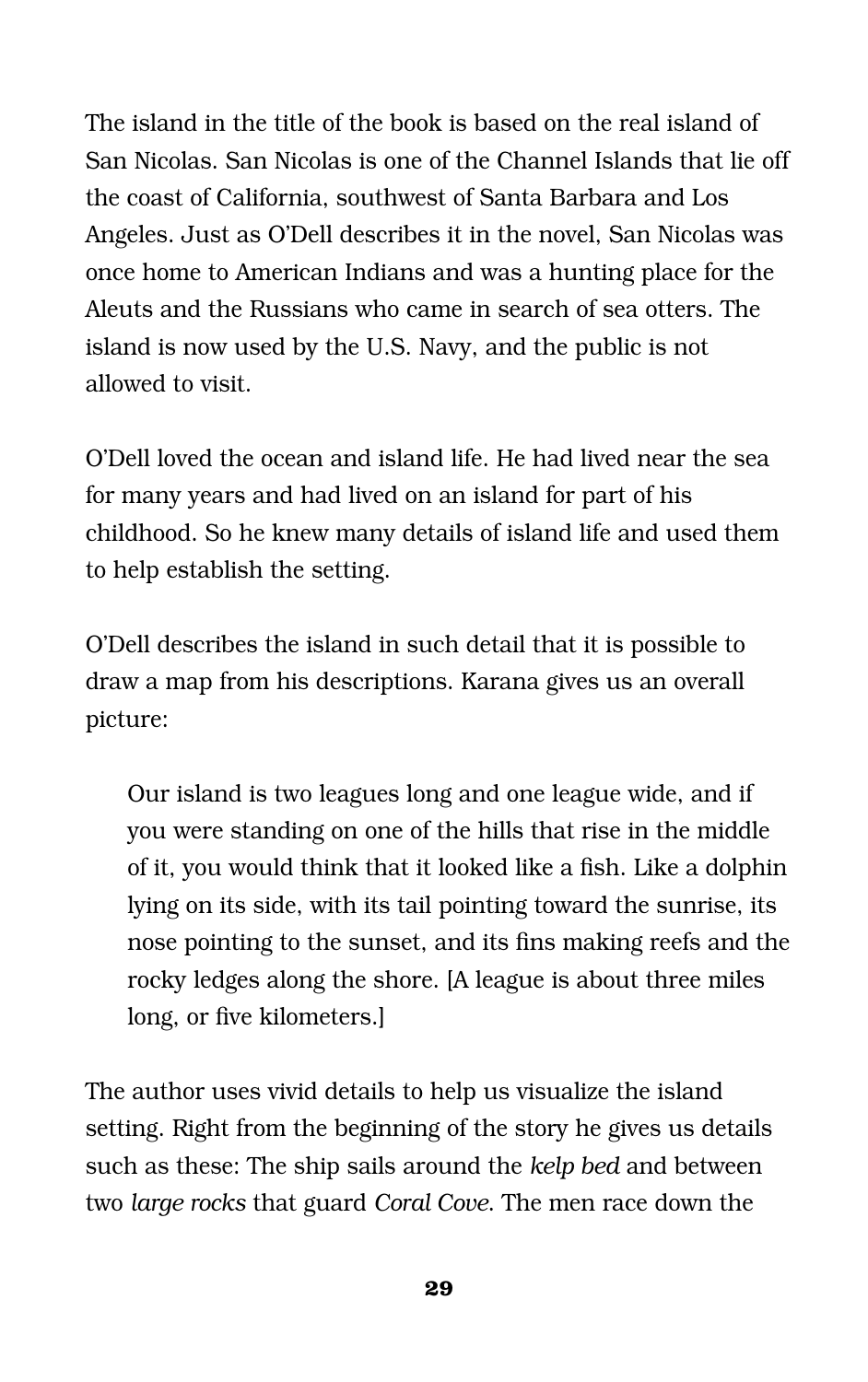*trail* to the *shore;* the women gather on the *mesa*. Karana moves through *heavy brush* and down the *ravine* to the *sea cliffs,* where she hides in the *toyon bushes*.

O'Dell describes other aspects of the environment, from the island's constant wind and the motion of the sea to descriptions of the changing seasons and of a frightening earthquake.

The characters in *Island of the Blue Dolphins* act and speak in ways that show they are living in and have a deep understanding of their natural environment. As the story begins, they are digging for roots to eat. From a distance, the ship looks like a shell to Karana, then a gull with folded wings. Ramo guesses that it is a cloud or a whale, then a very large canoe. Karana compares Ramo with a cricket, and thinks his eyes are like lizards' eyes. Karana and Ramo also talk about some of the animals on their island, the dolphins, gulls, cormorants, otters, and whales. We are immediately as immersed in their island world as they are.

As the story unfolds, we can see island life through its many other creatures, too, from wild dogs, sea elephants, and devilfish to red foxes, sea gulls, and pelicans.

O'Dell uses his knowledge of Channel Island Indian culture to make his setting seem real. Because of his careful research, O'Dell knew a great deal about how the native people lived. He describes the Indian village and the things that the islanders made and used, from their houses to their clothing, tools, and weapons. He shows us what they ate and how they prepared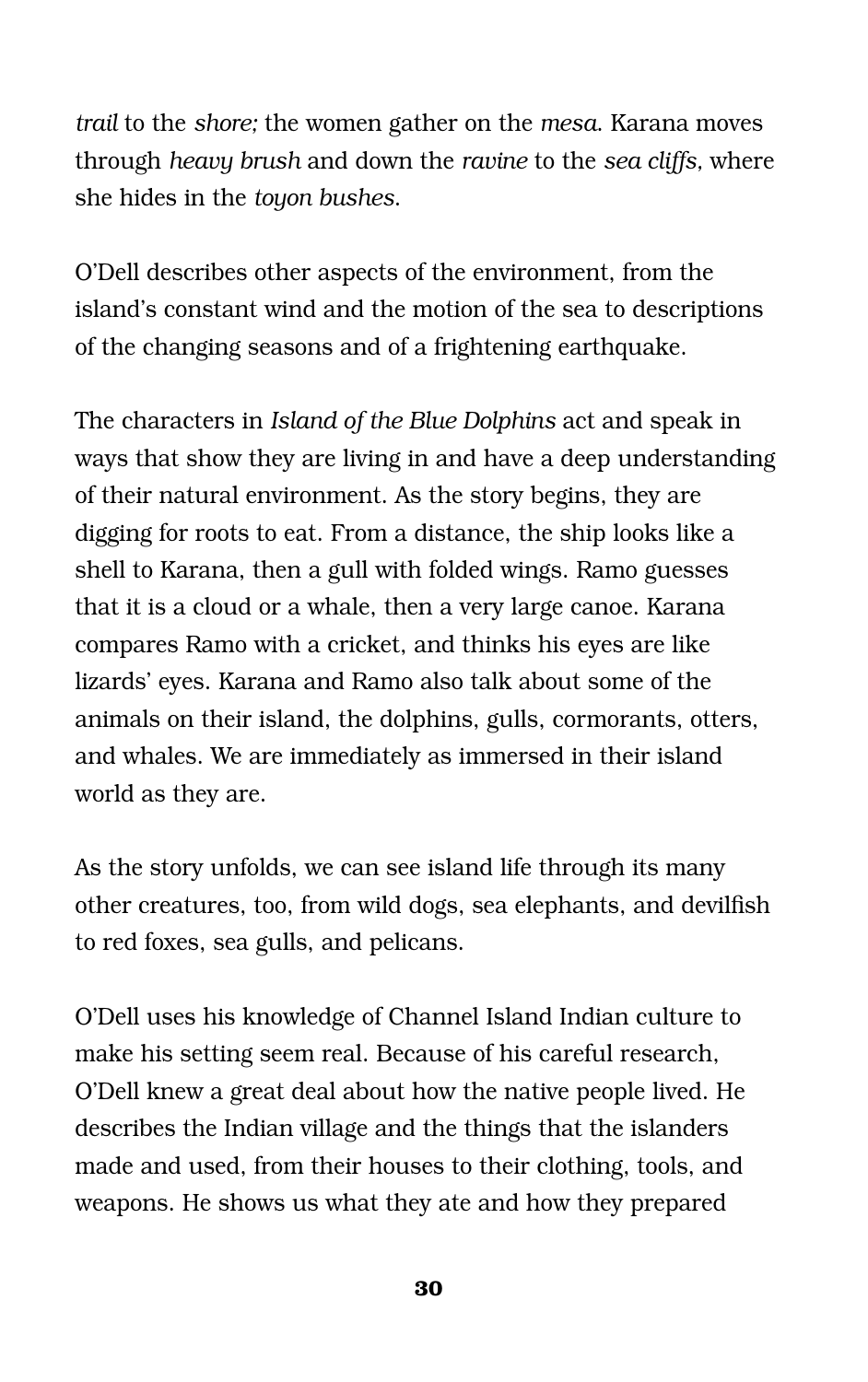their food. Though O'Dell does not go into such detail about the Aleuts and the white men, he tells us enough about their appearance, equipment, and habits to make them seem real.

The author uses language to help involve us in island life. Karana tells the story using simple words and ideas that show us she has little knowledge of the world beyond the island. O'Dell introduces some words in the characters' native languages, too. We find out several of the islanders' everyday names and their real, but secret, names. We also learn some of the Aleuts' words as well as those of the islanders. Sometimes we can compare them. For instance, we see that the Aleut word for "pretty" *wintscha—*is similar to the islanders' word for "pretty"—*win-tai*. Using similar words is also a way for O'Dell to say that different groups of people are not really so different from one another, after all.

#### **Thinking about the setting**

- Describe the setting of *Island of the Blue Dolphins.*
- How does the author use language to establish the setting?
- When does *Island of the Blue Dolphins* take place?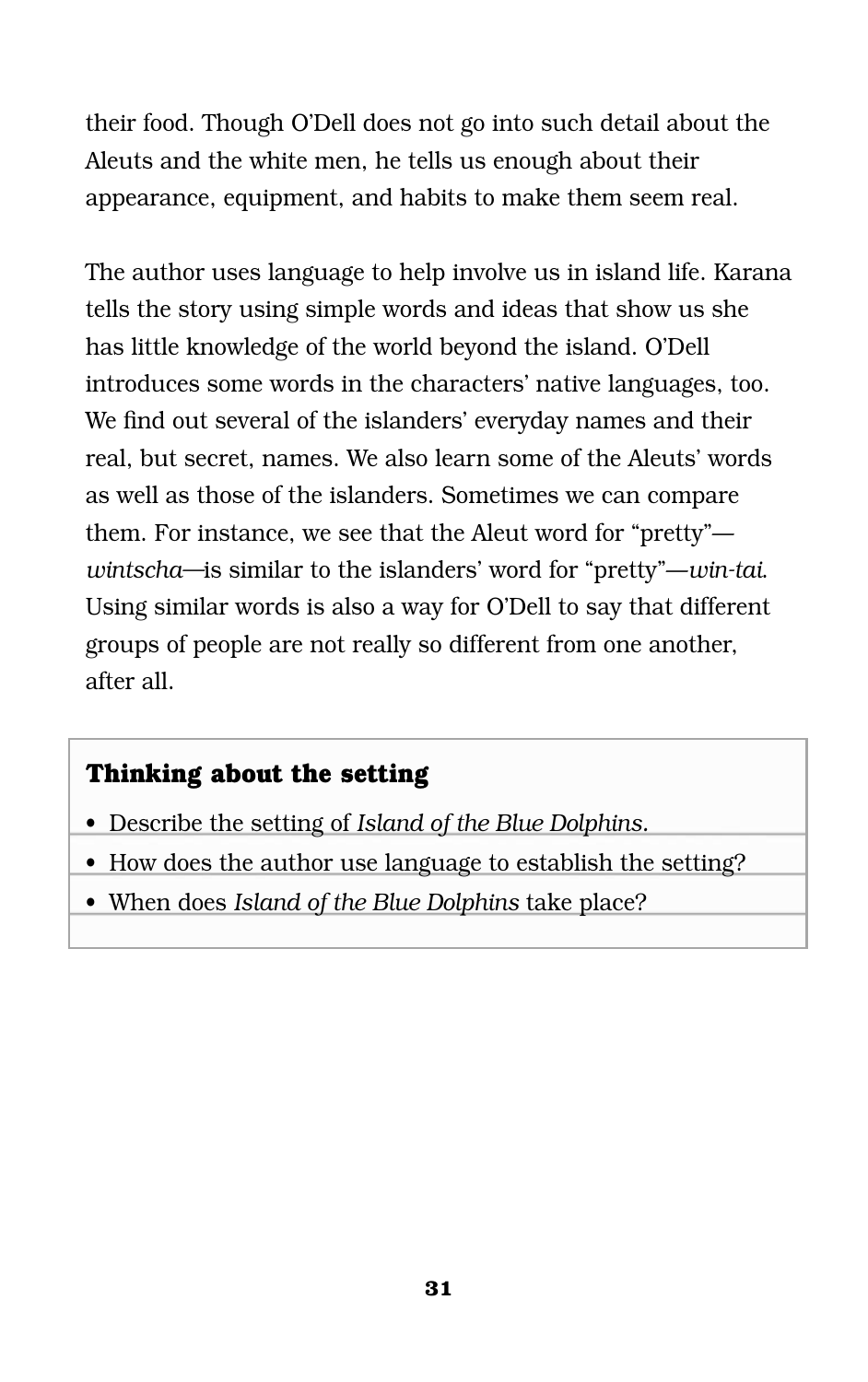

*"I tried to convey a simple, but profound, message: Forgive your enemies and have respect for life all life."*

—Scott O'Dell

Cott O'Dell often said that the two most important themes of *Island of the Blue Dolphins* were forgiveness and respect for all life. The book has other themes, too, including the themes of survival and of the place of girls and women in society.

#### **Forgiveness**

O'Dell wanted to show people how important he thought it was to get along with others and to forgive your enemies.

The first enemy Karana forgives is not a person, but a dog. Rontu is an enemy because he is the leader of the dog pack that kills Ramo and threatens Karana. He is also an enemy because he is an Aleut dog, and the Aleuts are Karana's enemies.

After Ramo dies, Karana vows that "some day I would go back and kill the wild dogs in the cave. I would kill all of them." This is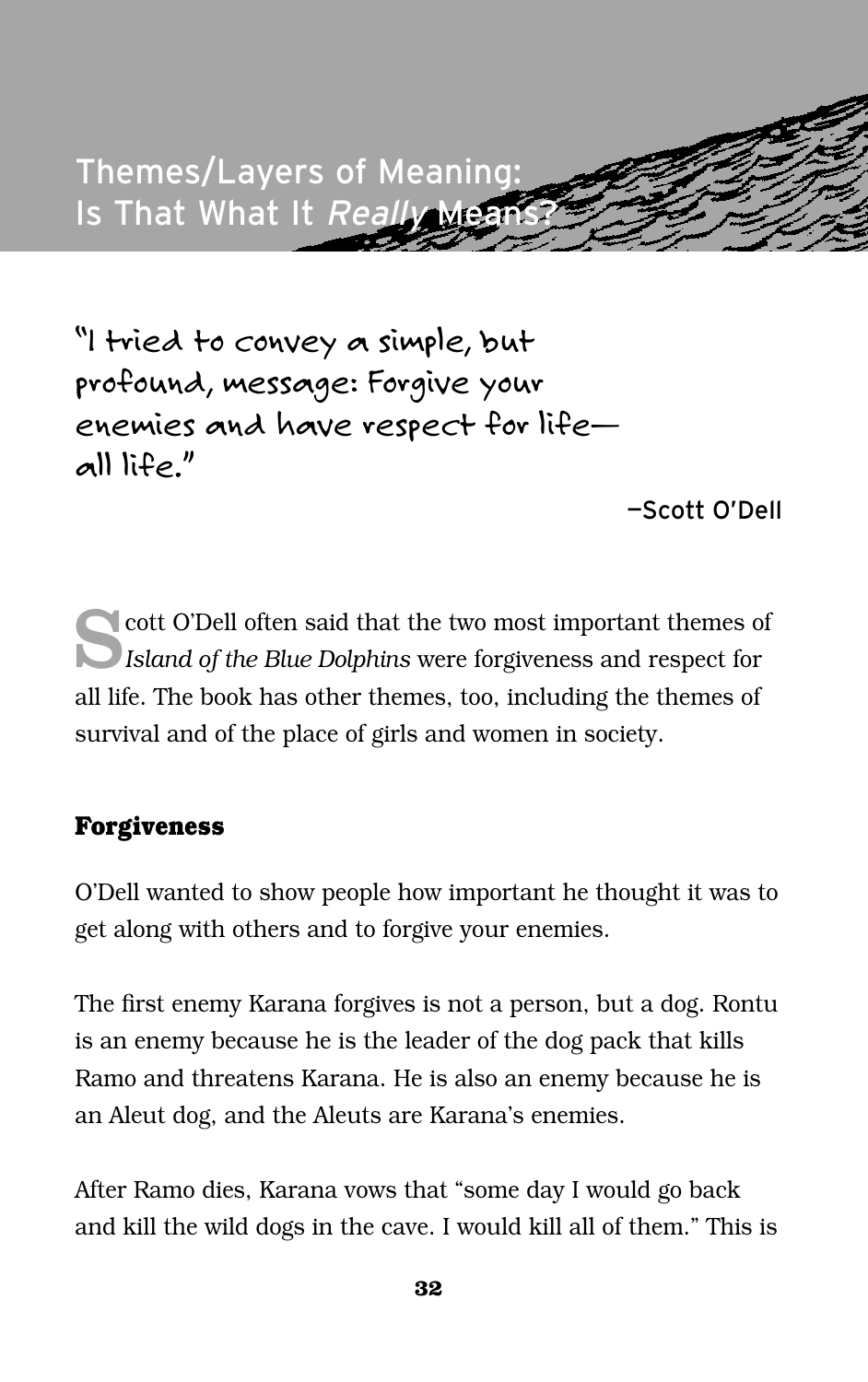a promise of revenge as much as one of self-defense. She wants to kill them not only to punish them for killing Ramo but also because they threaten her.

Karana kills some of the dogs with the weapons she makes. She decides that she has to be sure to kill the leader, because he has made the pack bolder and more dangerous.

Karana wounds Rontu, but she finds that she is reluctant to kill him. She says, "Why I did not send the arrow I cannot say.... The big dog lay there and did not move and this may be the reason. If he had gotten up I would have killed him."

Karana feeds the dog and nurses him back to health. She does this out of a sense of duty rather than because she cares about the dog. "I had no thought that he would live and I did not care."

As the days pass, Karana's caretaking of Rontu has an effect on them both: They begin to truly care about each other. When Karana returns with a fish for Rontu on the fourth day, she is relieved that he has not left. Rontu looks "first at the fish I carried and then at me and moved his tail." Soon Karana's worst enemy has become her first friend on the island since she was left alone.

Later, Karana has another chance to forgive and befriend an enemy—this time, an Aleut.

In the years before the story begins, the Aleuts had come to hunt on the Island of the Blue Dolphins and had treated the islanders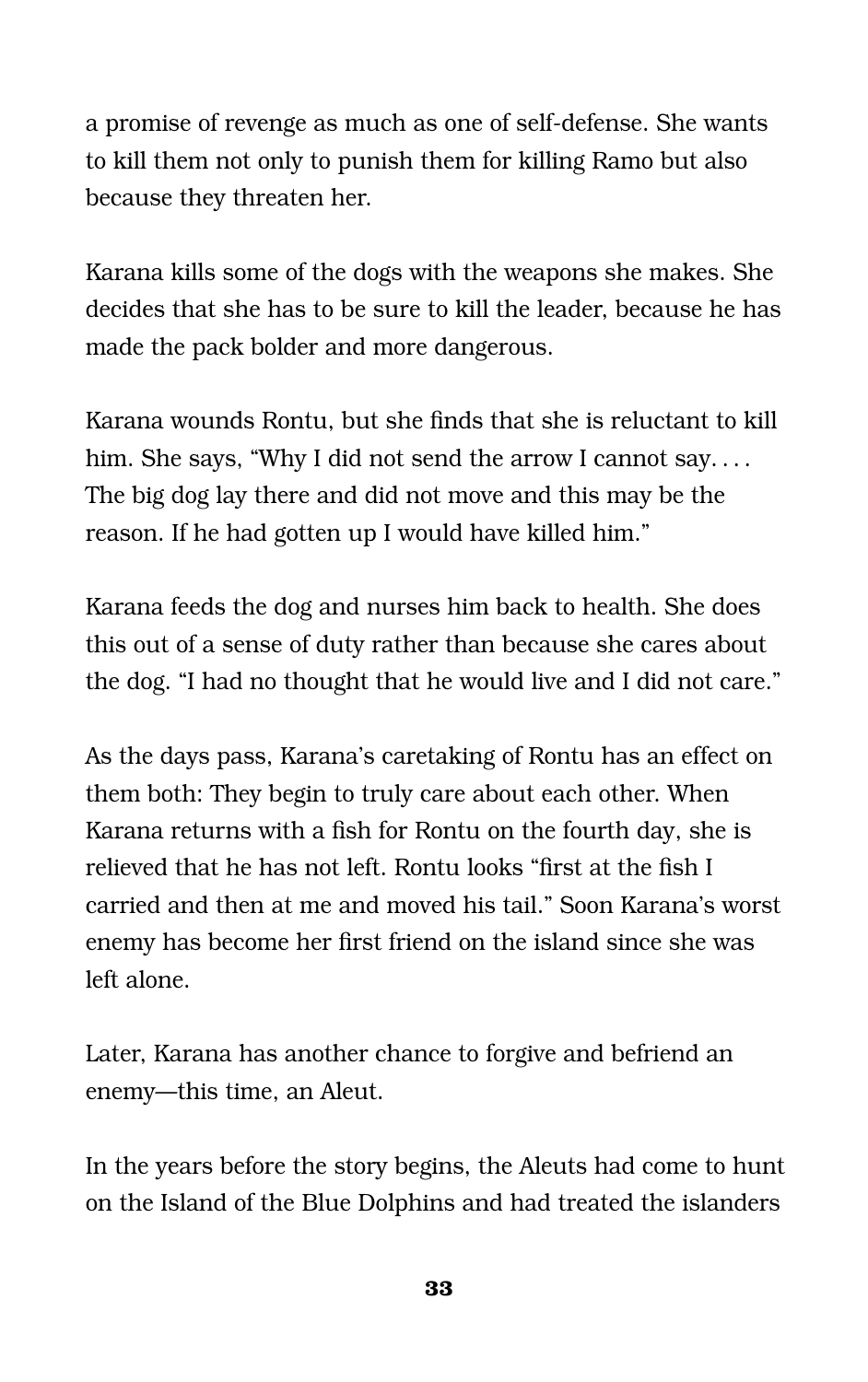poorly. Karana's tribespeople have distrusted the Aleuts ever since. When the Aleuts return at the beginning of the story, they cause bad feelings again by cheating the islanders. The two groups fight and many men die.

But when the Aleuts come to the island a third time, when Karana is alone there, Karana learns that an enemy can become a friend. This happens when she gets to know one Aleut, a girl named Tutok.

When Karana first sees Tutok, Karana almost attacks her with a spear. Karana surprises herself when she does not throw the spear at Tutok, "for she was one of the Aleuts who had killed my people on the beach of Coral Cove."

Though Tutok can see that Karana distrusts her, Tutok is friendly. She tells Karana her name and smiles at her. She touches Karana's cormorant skirt and holds it against her body. Karana admits to herself that the skirt looks nice on Tutok, but "I hated the Aleuts and took it from her."

Though Karana struggles to hold on to her hatred, it is weakening. She has not heard a human voice in so long that Tutok's words sound good to her, "even though it was an enemy who spoke them."

When Tutok gives Karana a beautiful necklace, Karana begins to see that Tutok could be her friend. Still, Karana does not trust Tutok completely. Only after two more days of visiting does Karana trust Tutok enough to tell Tutok her real, secret name. After that, the girls spend many days together. Karana has made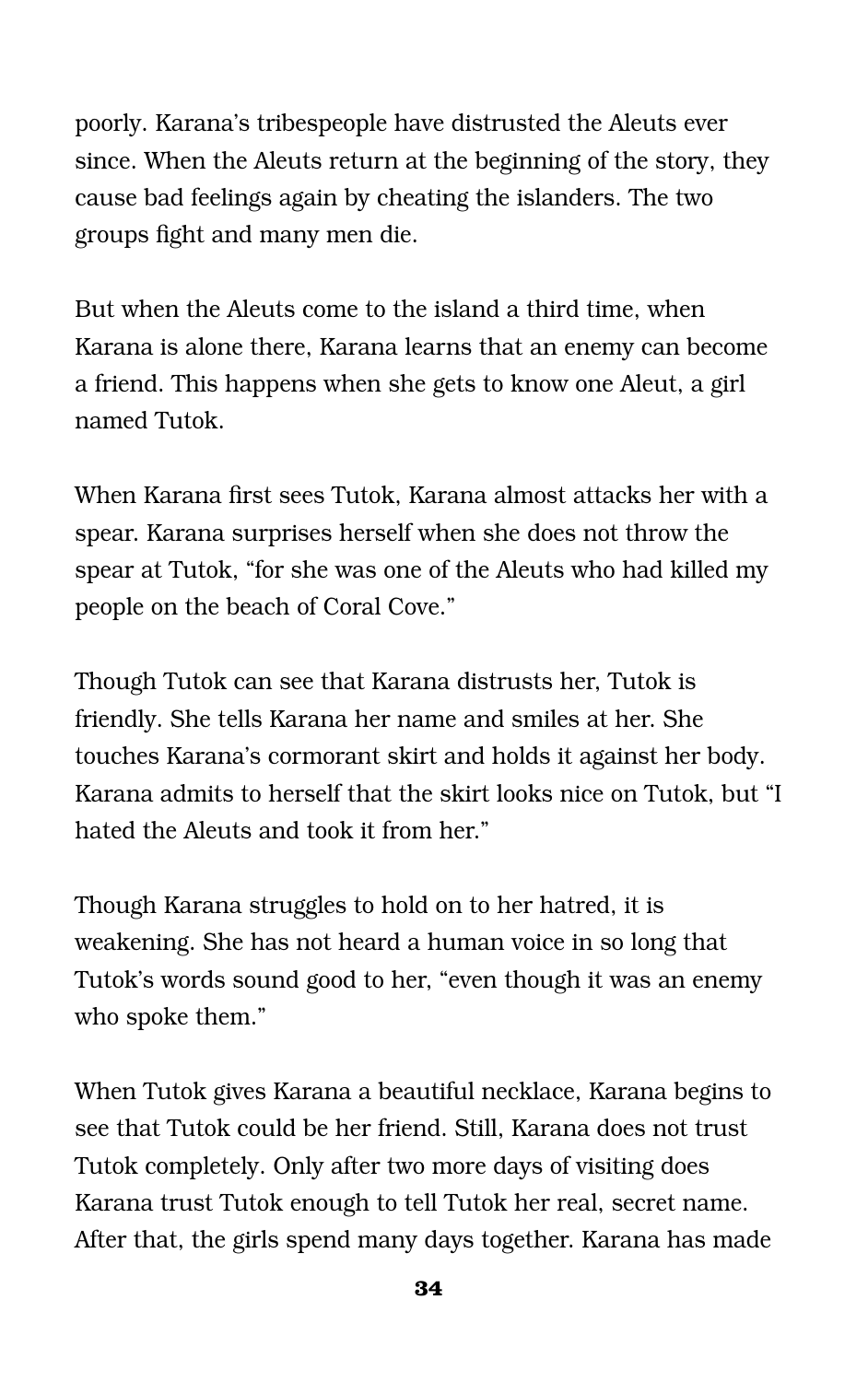a true friend—a well-earned reward for learning to forgive an enemy.

#### **Respect for all life**

When O'Dell wrote *Island of the Blue Dolphins* in the late 1950s, it was one of the first children's books to suggest that animals deserve to be treated with the same respect as people. O'Dell loved animals, though he did not always treat them well as a child. When he grew up he was ashamed of his behavior and wanted to help others learn to treat them properly.

Karana's tribespeople must hunt animals to survive. They depend on animals, especially fish, as food. They need animal skins to make clothing. They need animal bones, teeth, and sinews to make tools and shelters. When the Russian and the Aleut hunters come, they change the islanders' traditional relationship with animals. Now, animals are hunted for profit as well as to fulfill basic needs. Many more animals are killed, and because the hunters want only their skins, many otters' bodies lie wasted on the shore. The islanders approve of killing the otters because they, too, will share in the profits.

Though Karana kills animals to satisfy her needs, we see from the beginning of the story that her feelings about animals are already different from other islanders'. Karana is the only islander who worries that the hunters will kill too many otters. She sees these gentle, playful creatures as her friends.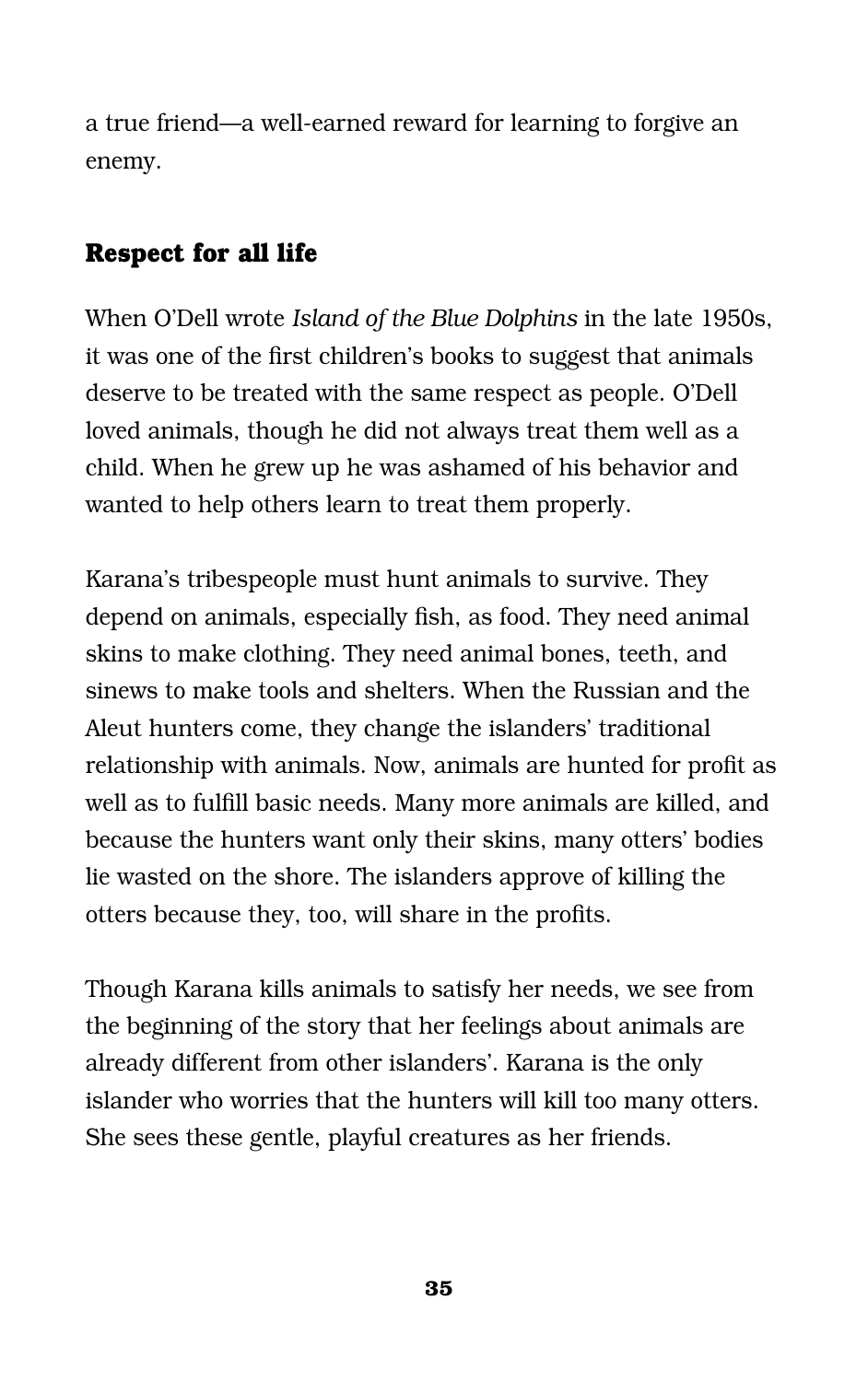Karana slowly becomes more and more sympathetic toward animals. She plans to kill a sea elephant for its sharp teeth, but instead she is injured as she watches a bloody battle between two sea elephants. Hunting begins to lose some of its appeal.

Karana has her first real change of heart about animals when she befriends Rontu. Now she begins to see some animals as individual creatures and potential friends. She soon makes pets of the birds Tainor and Lurai as well.

When Karana tries to kill the giant devilfish, it fights back hard, hurting both her and Rontu. Karana decides never to try to kill a devilfish again. She is beginning to respect even the animals that threaten her. Still, she then kills ten cormorants to make a feather skirt.

A turning point for Karana comes when the hunters return to the island after Karana has lived there alone for years. After the hunters finish their hunt and leave the island, Karana is disturbed to see the dead and dying sea otters they have left behind. She tries to undo some of the harm the hunters have done, killing the badly injured otters and nursing one back to health. Soon, she befriends the otter's pups and realizes that she can never harm another sea otter again. More than this, she realizes that she can never again harm a cormorant or a seal, a wild dog or a sea elephant. Her tribespeople would have laughed at her, she knows, but even then she would not have changed her mind, for "this is the way I felt about the animals who had become my friends and those who were not, but in time could be."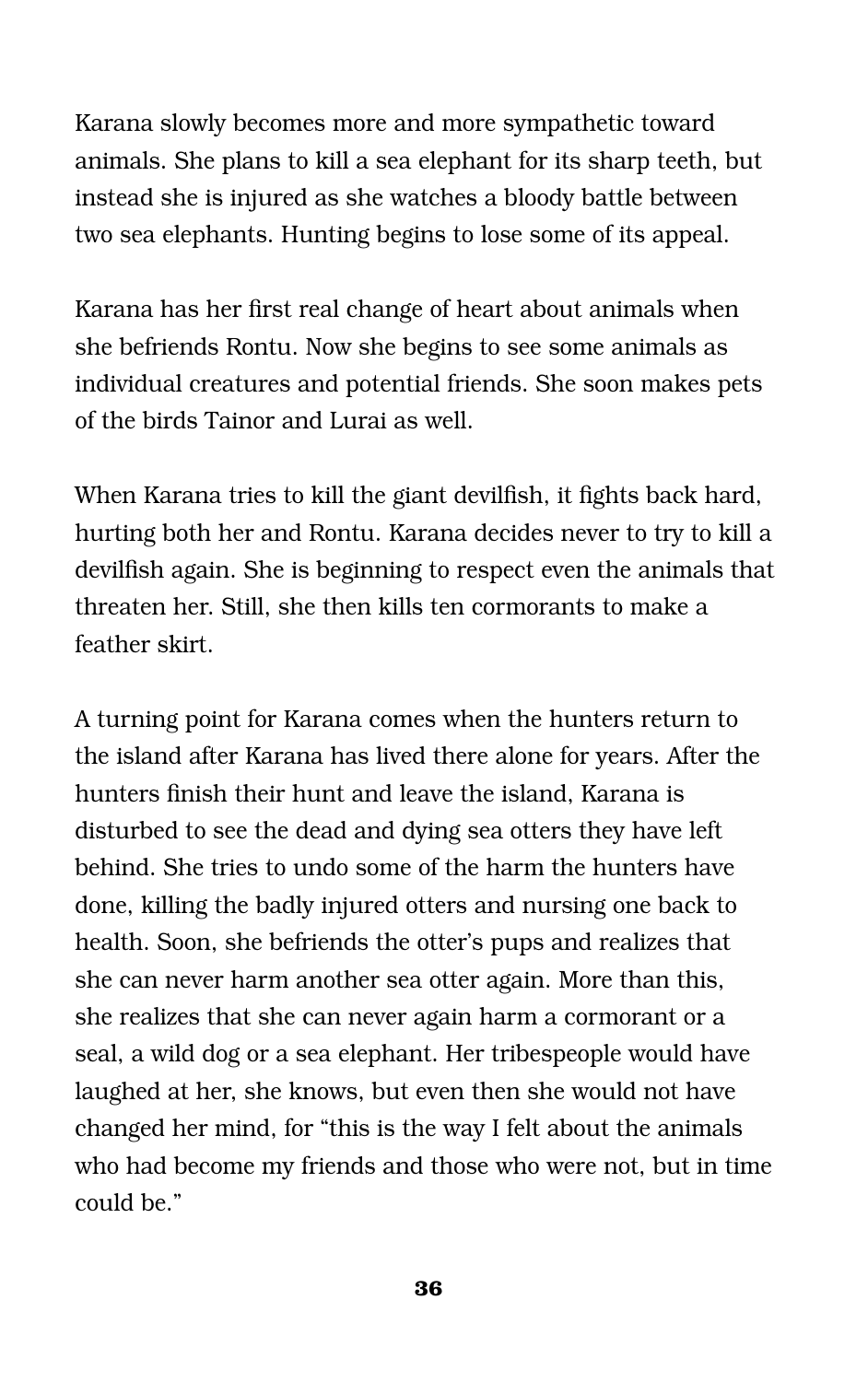Karana must be practical, of course. She must still eat, and she does continue to catch fish and gather shellfish. The author doesn't discuss how Karana will satisfy her other needs. We can imagine how ourselves: She could, for instance, make use of animals that have already died, or she could substitute nonanimal materials for the ones she would have taken from animals.

At the end of the story, the white men who rescue Karana ask her to show them where they can find otters to hunt. Karana will not do it. "I shook my head and acted as though I did not understand." Even though Karana is grateful that the men have rescued her, she will not repay them by helping them kill animals.

#### **Survival**

Another important theme of *Island of the Blue Dolphins* is survival. How will Karana survive alone on the island? Will she ever leave the island and live with other people again?

Karana has many skills because in her culture children are very involved in the tasks of daily living. She knows how to gather and prepare food and how to make clothing, for instance. But after Karana is left alone on the island, she must do many more things that adults once did for her. She has to make a shelter to protect herself from animals and the weather. She has to improvise tools, repair the canoes, and make weapons.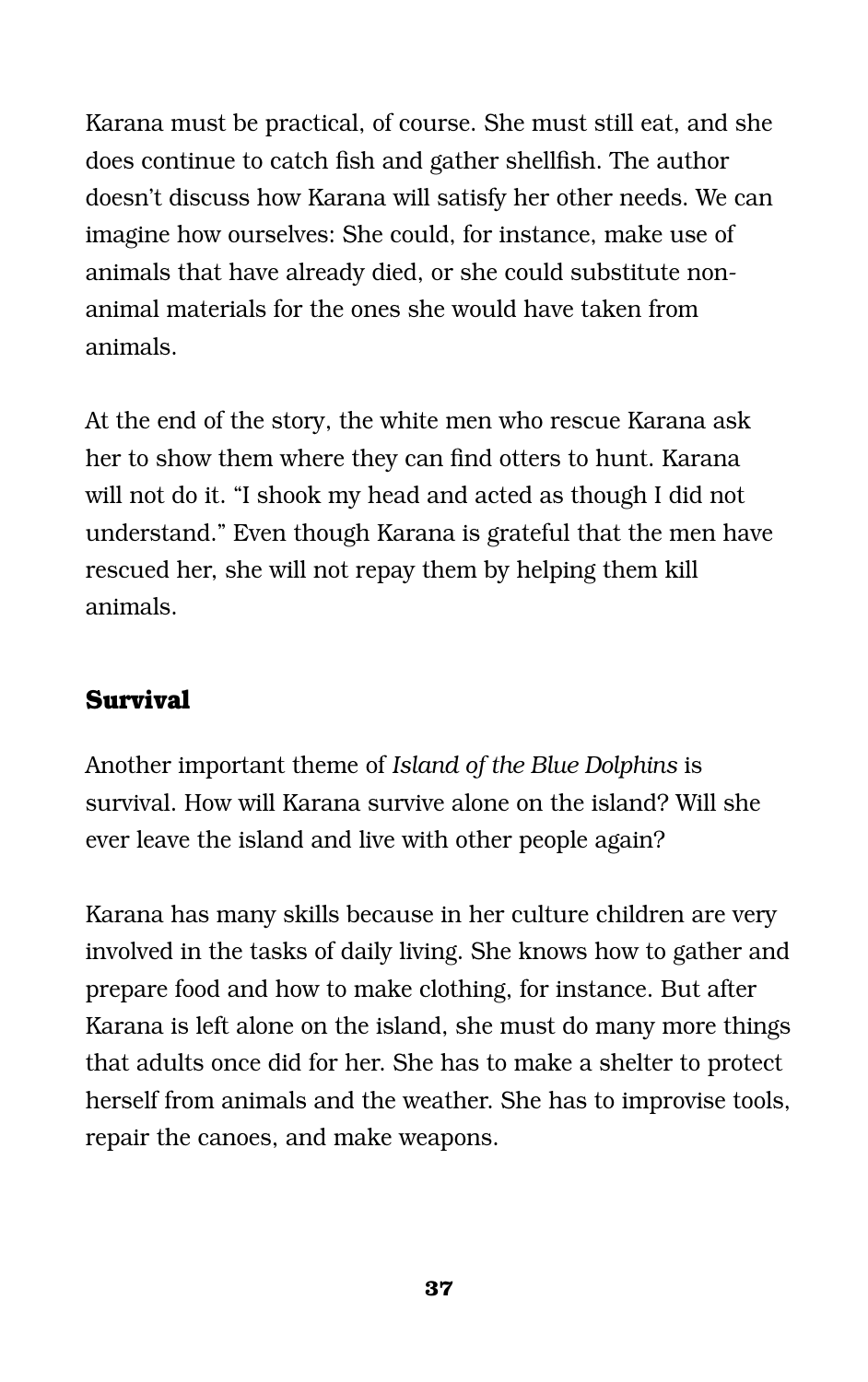Karana also learns that survival means more than just keeping yourself alive. She must take care of her needs for friendship, comfort, and pleasure, too.

Because there are no other humans on the island, she makes friends with the animals, including Rontu, the sea otter Mon-a-nee, and the birds Tainor and Lurai. After Karana befriends Tutok, she realizes how much a human friend means to her, too.

To fulfill her needs for comfort and pleasure, Karana makes herself a comfortable and clean house. She sews herself a beautiful skirt from cormorant feathers and makes earrings to match the necklace that Tutok gives her.

#### **Girls and women in society**

Another theme is that of girls' and women's place in society. O'Dell admired girls and women, and felt that they did not always get the respect they deserved. To do something about this, he liked to make them important characters in his books. In many of his books, a girl is the main character. When O'Dell wrote about girls, he always portrayed them as strong, capable people.

In Karana's tribe, men and women usually do different work. The men hunt, fish, and build canoes. The women are "never asked to do more than stay at home, cook food, and make clothing." But after most of the young men are killed, the women begin to do the men's work, too. It turns out that they do the work well. "So hard did the women work that we really fared better than before when the hunting was done by the men."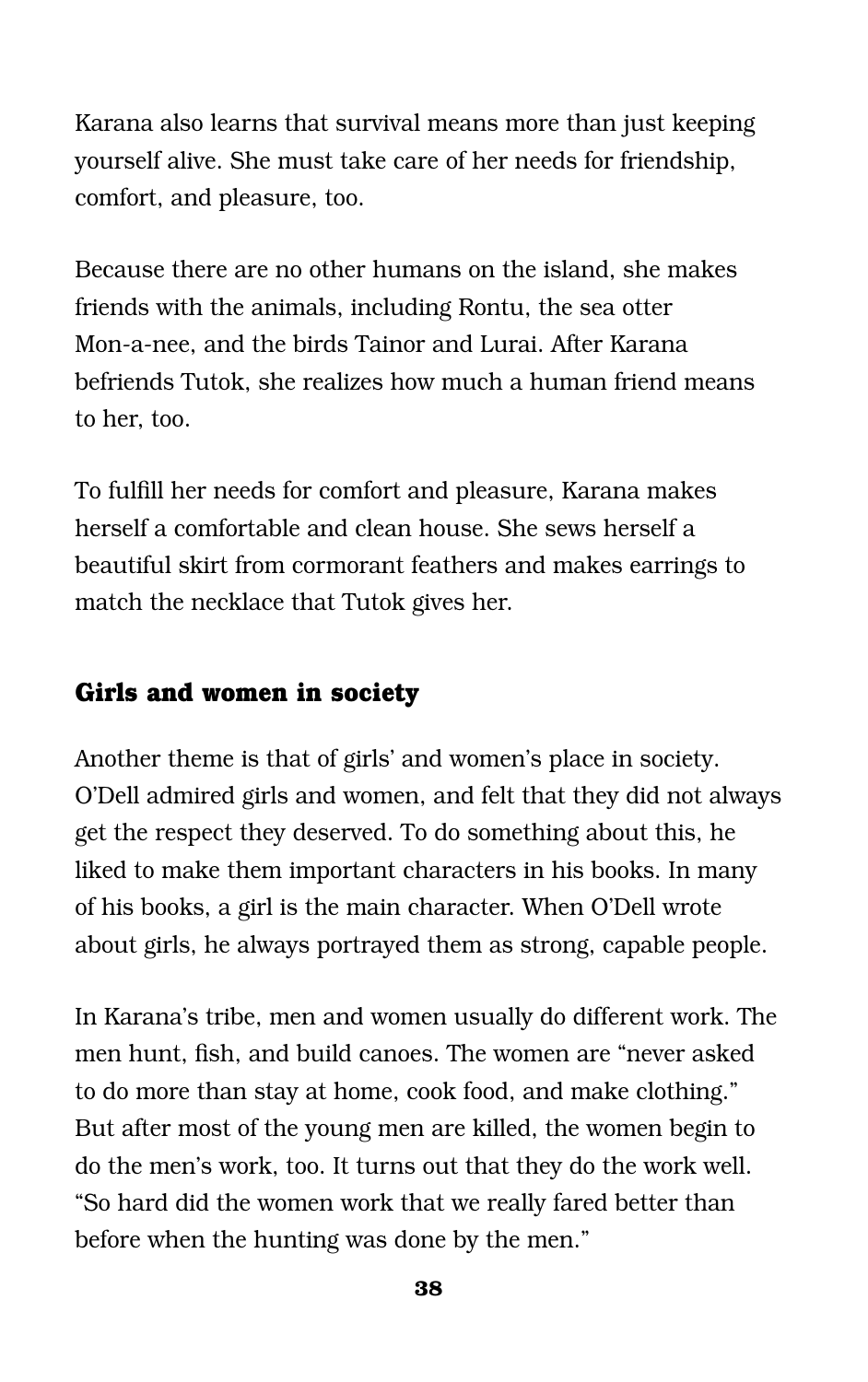But the men do not want to share their work with the women. The chief again forbids the women from hunting. If the tribe had not left the island soon after, this might have become another crisis.

Alone on the island, Karana struggles with her society's rules for women when she needs weapons to defend herself against the wild dogs. In her tribe, women are not allowed to make weapons. Karana asks herself what will happen if she breaks the law: "Would the four winds blow in from the four directions of the world and smother me as I made the weapons? Or would the earth tremble, as many said, and bury me beneath its falling rocks?. . ."

Despite her fear, Karana makes weapons and uses them. When she is not punished, Karana realizes that the law was unfair to women and that it made sense for her to disobey it.

#### **Thinking about the themes**

- What are the two main themes in the book, according to the author?
- What are some other themes in the book?
- Why do Karana's feelings about killing animals change?
- Why do Karana's feelings about enemies change? Do you consider any people or animals your enemies? Did your

feelings about enemies change after you read the novel?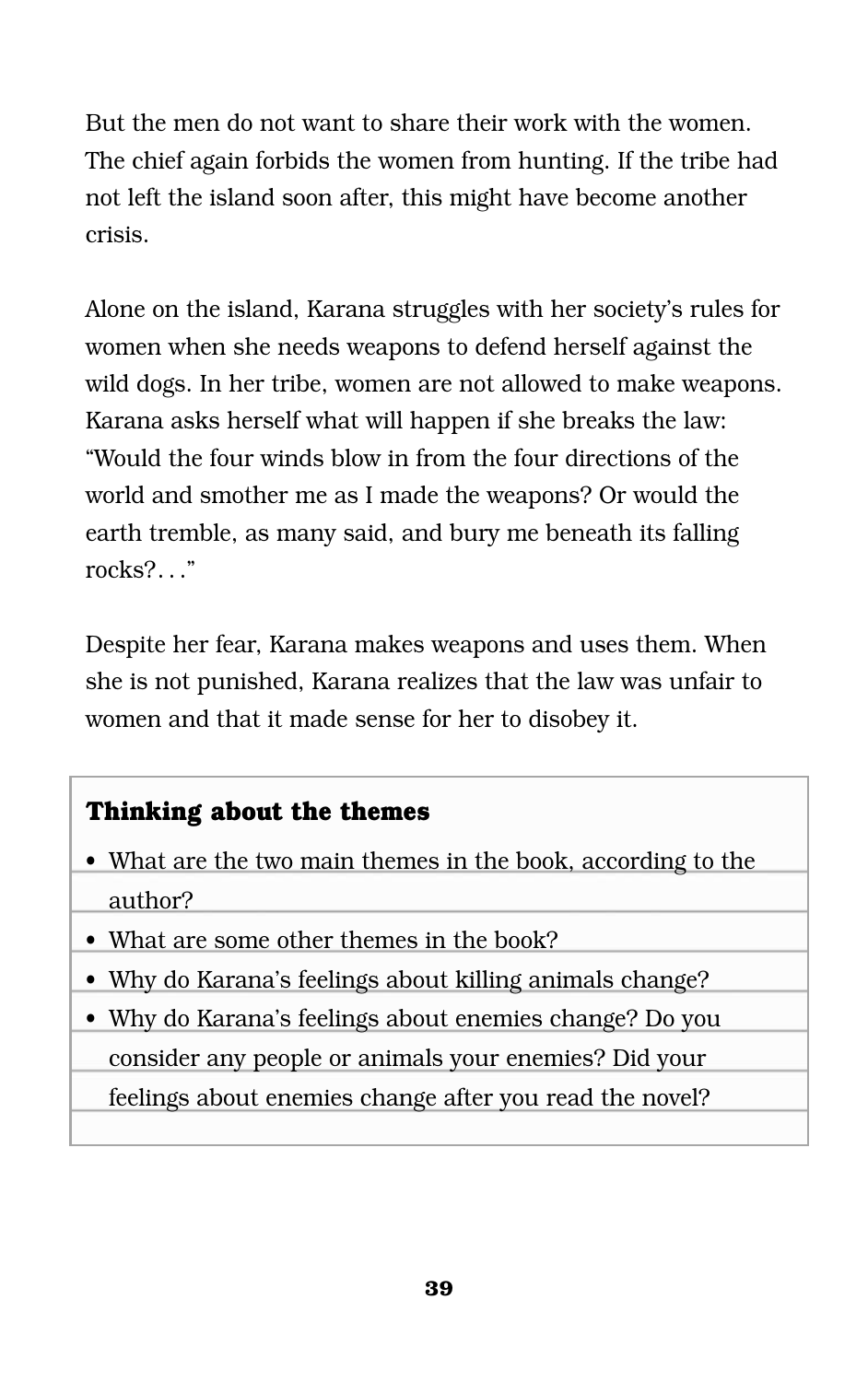There are a number of characters in the novel, although by chapter nine, most of them will no longer appear in the story. The main characters are Karana, Ramo, Rontu, and Tutok.

Here is a list of characters. Following that is a brief description of each of the main characters.

#### **People**

| Karana        | main character, twelve years old when     |
|---------------|-------------------------------------------|
|               | the novel begins                          |
| Ramo          | Karana's six-year-old brother             |
| Chief Chowig  | Karana's father                           |
| Ulape         | Karana's fourteen-year-old sister         |
| Captain Orlov | Russian captain in charge of the hunting  |
|               | ship                                      |
| Aleuts        | hunters who work for Orlov                |
| Kimki         | new chief after Chowig's death; he leaves |
|               | the island by canoe                       |
| Matasaip      | new chief after Kimki leaves              |
| Nanko         | island man whom Ulape loves               |
| Tutok         | Aleut girl who befriends Karana           |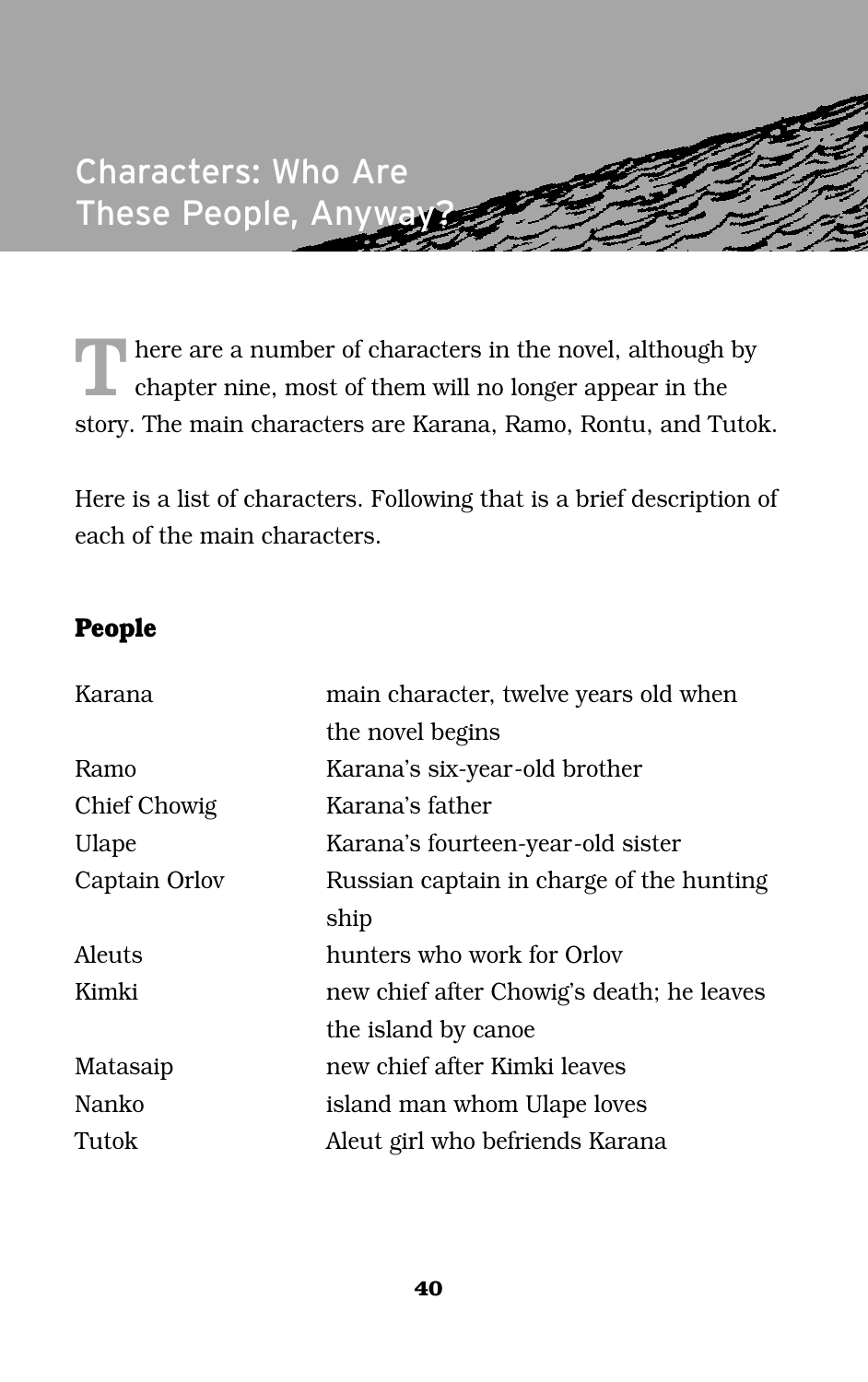| white men              | men who come to take the islanders to    |
|------------------------|------------------------------------------|
|                        | the mainland                             |
| <b>Father Gonzales</b> | missionary Karana meets after she leaves |
|                        | the island                               |

#### **Animals**

| dog that Karana tames                 |
|---------------------------------------|
| birds that Karana tames               |
| otter that Karana helps (later called |
| Won-a-nee)                            |
| Rontu's son                           |
|                                       |

**Karana:** Karana, the main character in the book, is a twelveyear-old girl at the beginning of the novel. She is responsible, loving, and brave. She likes animals and pretty things. She considers the Aleuts and the wild dogs her enemies. As time passes, Karana changes in important ways. She learns that sometimes she has to disobey the rules. She comes to care deeply about animals. And she befriends two former enemies.

Karana is always a responsible girl. Like the other children on the island, Karana has important work to do, and she takes it seriously. At the beginning of the story she is taking care of her brother, Ramo, while gathering food for the tribe. She takes good care of Ramo. Even though he is annoying her, she is patient and cheerful. And though she wants to run off to see the ship coming into the cove, she goes on digging roots until her basket is full, "because they were needed in the village." Only when she finishes her work does she go to see the excitement in the cove.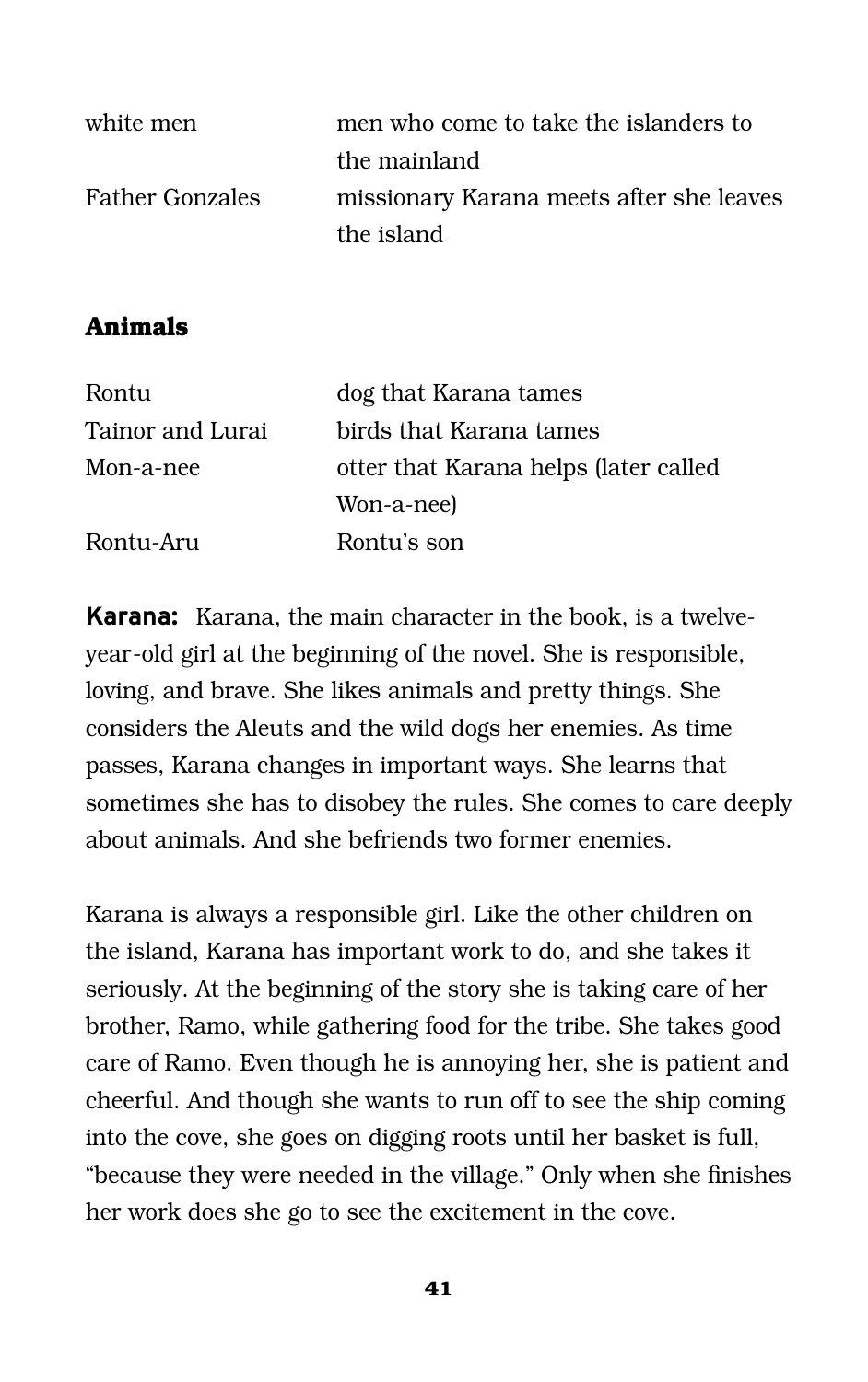After her father and many other island men die, Karana must become even more responsible. She works harder than ever for the tribe and struggles to care for Ramo without her father's help.

Later in the story, Karana still wants to do what is expected of her, but she eventually does something that her tribe would not approve of. She disobeys the law that women cannot make weapons. She decides that it is more important for her to survive than to obey this law.

Karana is brave. She first proves her bravery when she dives back into the sea to go back to Ramo, knowing that he will be frightened and in danger alone on the island. Karana will have many more chances to show her bravery, from fighting the wild dogs to trying to cross the sea alone in a canoe.

We also know that Karana likes animals, even at the beginning of the story when she is still willing to kill them. When she sees the Aleuts killing so many sea otters, she is angry, "for these animals were my friends." Her father laughs at her "foolishness," and so we learn that she is more sensitive to animals than others in her tribe. Karana's love of animals becomes even stronger as she comes to know them better. By the end of the story, she decides that she will never again kill an animal unless she must do so for her own survival.

After Karana's tribesmen are killed by Aleuts and her brother is killed by wild dogs, Karana decides that the Aleuts and the wild dogs are her enemies. She is afraid of them and willing to injure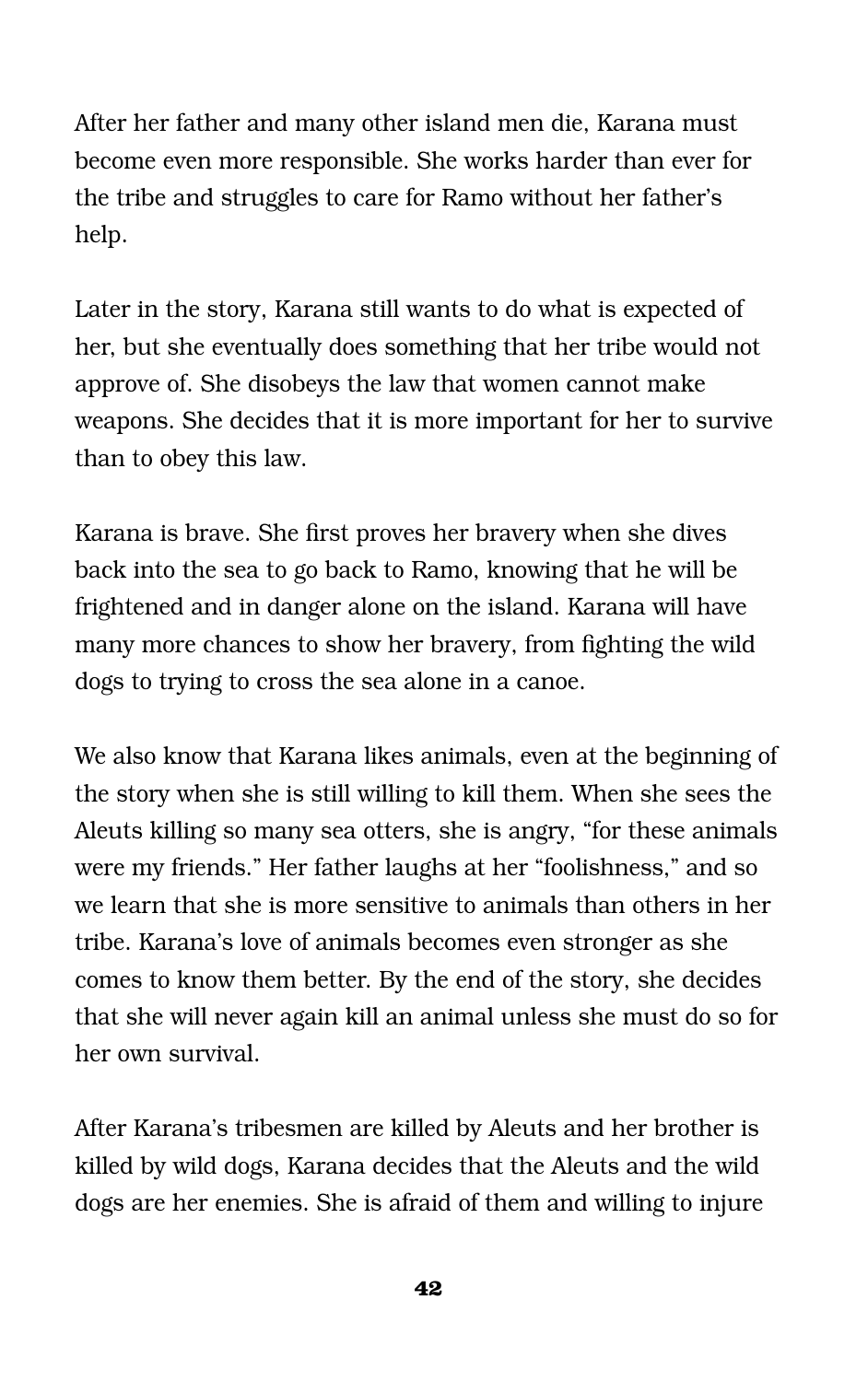or even kill them to protect herself. Later, after she befriends the dog, Rontu, and the Aleut, Tutok, she realizes that enemies can be forgiven and can become friends.

Karana loves pretty clothes and jewelry, and sometimes dresses up just for herself. When the tribe leaves the island, she is told to take only necessary things. But she cannot stop herself from packing her skirt of yucca fiber, "for I had spent many days making it and it was very pretty." As she hides from the Aleuts in the cave, she passes her time making a skirt of cormorant feathers. Finally, when the ship comes to take her from the island, she wears her most beautiful clothes and jewelry and decorates her face with the tribal marks that show she is unmarried.

**Ramo:** Ramo is Karana's six-year-old brother. He is small for his age, but "quick as a cricket." Ramo is smart and observant, too. When he sees a ship for the first time, he has no idea what it is. Suddenly he realizes that it must be something like an enormous canoe and shouts, "A great one, bigger than all of our canoes together. And red!"

Ramo is also "foolish as a cricket" when he is excited. He forgets all about his work collecting roots and rushes off as soon as he sees the ship. He "tossed the root in the air and was gone, crashing through the brush, shouting as he went."

When the boat comes to take the Indians from the island, Ramo, excitable as ever, "hopped along far in front with one of our baskets." But "before long he ran back to say that he had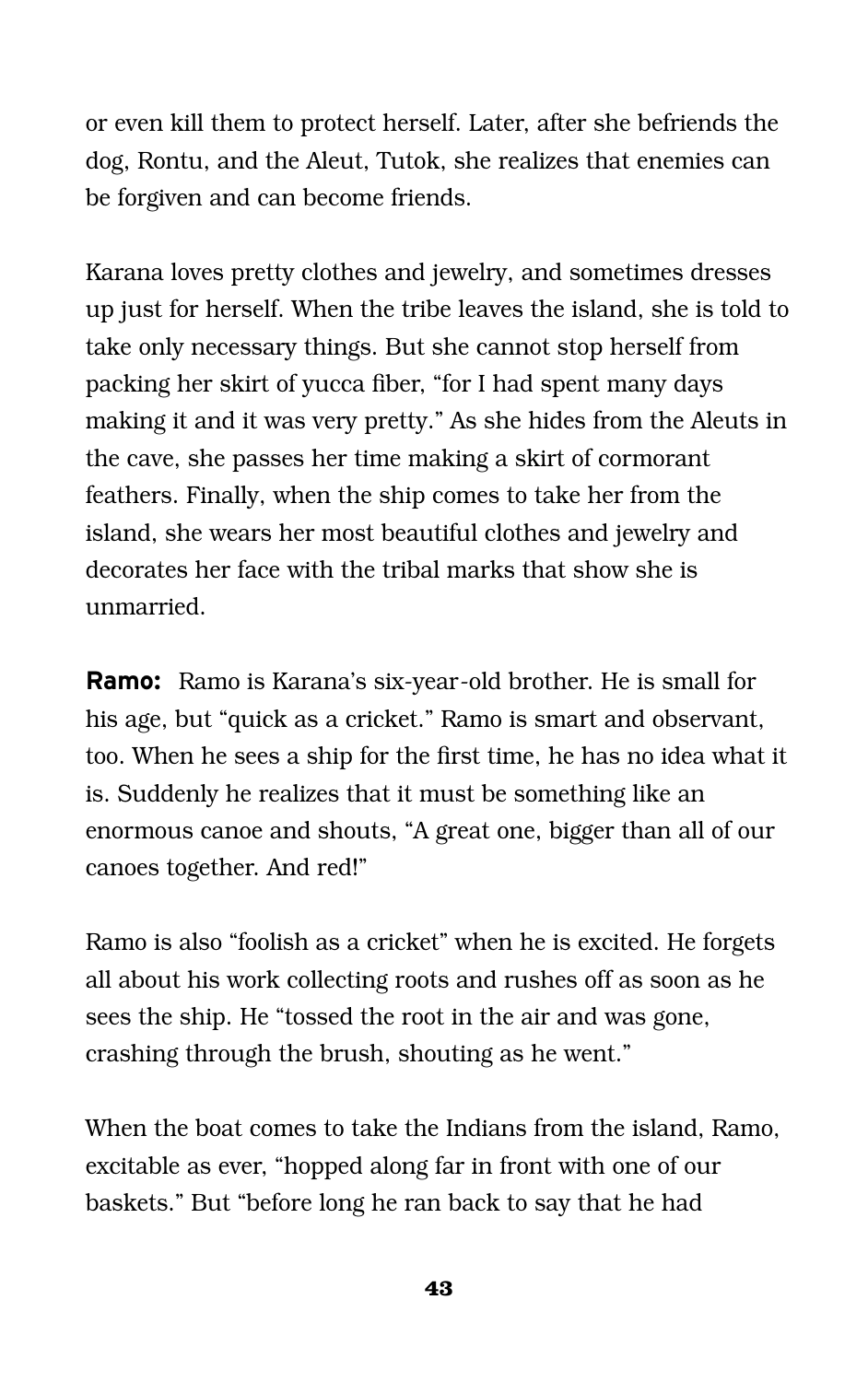forgotten his fishing spear." Karana refuses to let him get his spear. Ramo disobeys her, and the ship leaves without him.

Even after he and Karana are abandoned on the island, Ramo is still excited. He thinks it will be fun to be alone with Karana. He does not realize that he has put them both in danger. He brags that he is now chief of the island. He says that he is strong enough to bring a canoe to the cove and sneaks off to do so. This final, unwise adventure leads to his death. While traveling to the place where the canoes are hidden, Ramo is attacked by wild dogs and killed.

**Rontu:** Rontu is the leader of the pack of wild dogs that kill Ramo. Karana first sees him as she carries Ramo's body back to the village. The dog is "a big gray dog with long curling hair and yellow eyes." He has thick fur around his neck. Because Karana had never seen him before the Aleuts came, she guesses that he is an Aleut dog. The dog is much larger than the native dogs, which all have short hair and brown eyes. Karana thinks that the pack has grown even bolder since the Aleut dog became their leader.

The dog pack threatens Karana many times. Since the Aleut dog is their leader, Karana decides that she must kill him. Still, Karana sometimes sees him watching her quietly, and her special awareness of him lets us know that he will be important to the story.

When Karana finally aims an arrow at him, he is not frightened. Rather than running away, he faces her bravely, "his front legs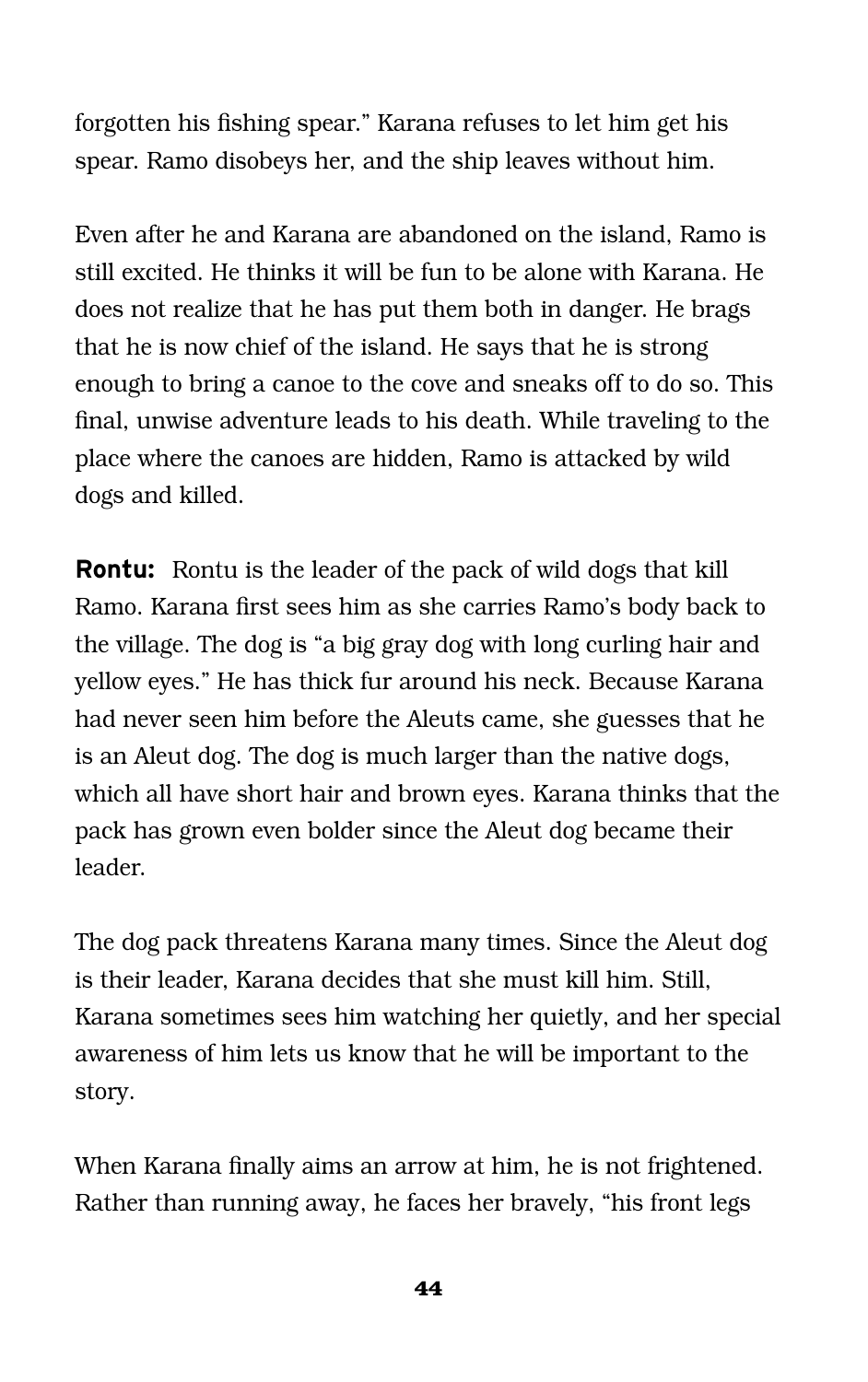spread as if he were ready to spring, his yellow eyes narrowed to slits." After Karana strikes him with an arrow, he runs off into the brush.

When Karana finds him again, he is too weak to defend himself. She takes him home and cares for him. At first he is so weak that he does not respond to her at all. Later, he growls when she holds out her hand to him. Finally, as he begins to recover, he wags his tail at her. Karana names him Rontu, and they become friends.

**Tutok:** Tutok is an Aleut girl who comes with the hunters on both of their trips to the island. During the first trip, we learn very little about Tutok. In fact, Ulape is the only one who sees her. Ulape says that the girl "is dressed in skins just like the men. But she wears a fur cap and under the cap she has thick hair that falls to her waist." None of the other islanders believe that Tutok even exists. But when the Aleuts return on their second trip, Tutok is with them again, as Karana sees for herself.

Soon, Tutok discovers Karana. Tutok is a warm, friendly girl. She agrees with Karana that Rontu is now Karana's dog rather than her own. She tells Karana her name and admires Karana's skirt. Tutok brings Karana a beautiful necklace of black stones. Karana slowly begins to trust Tutok, and finally they become friends.

Tutok visits many times before the Aleuts leave the island. Tutok never returns, but Karana does not forget her or her kindness.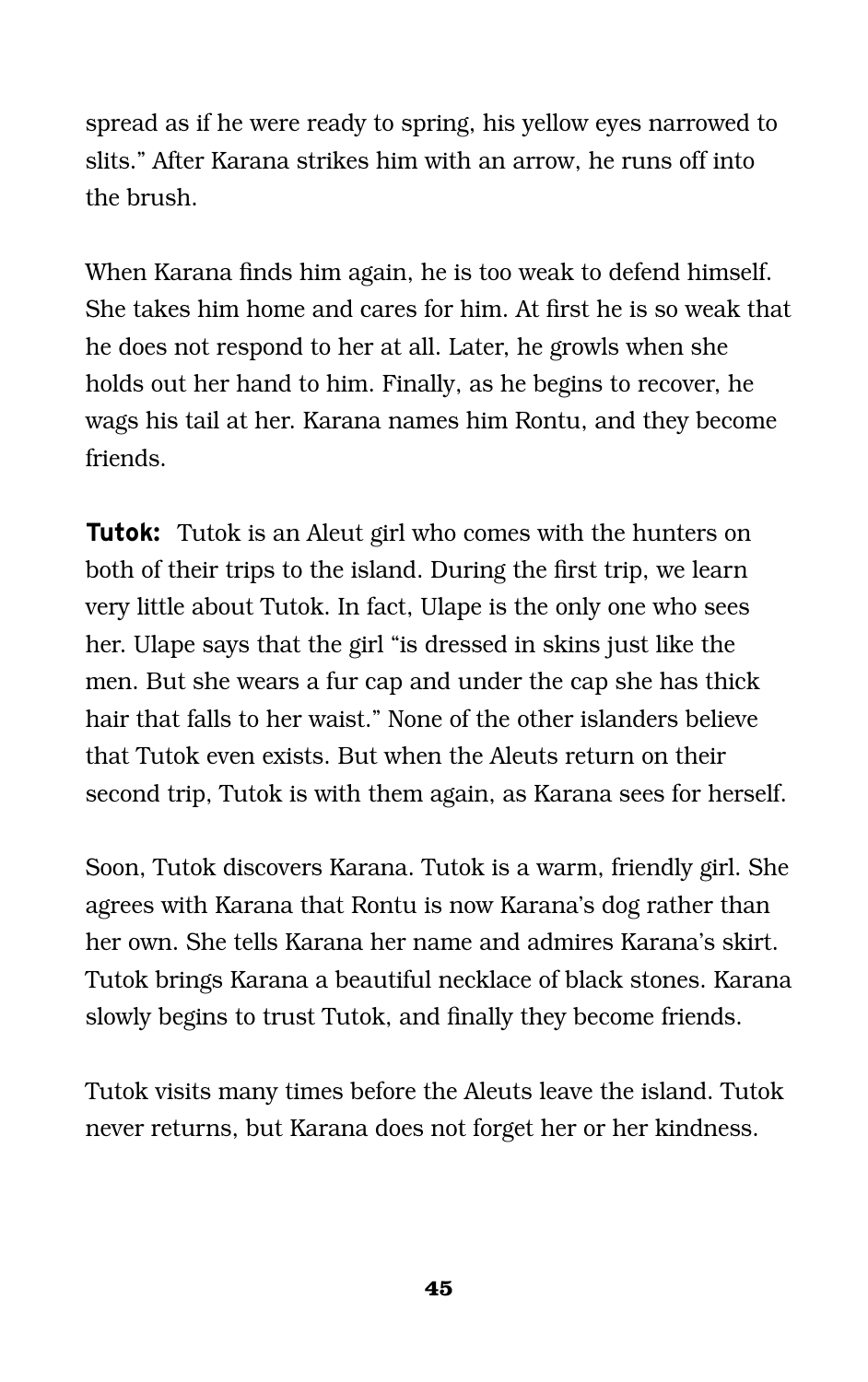#### **Thinking about the characters**

- Is Karana like other twelve-year-olds you know? Do you like or admire her? When she is older, how has she changed?
- How would you describe Ramo? Does he seem like a typical six-year-old? Is he someone you would like or admire?
- Why do you think Ramo adapts so easily to being Karana's dog, after being a wild dog?
- If Tutok had been a less friendly person, what might have happened when she and Karana met?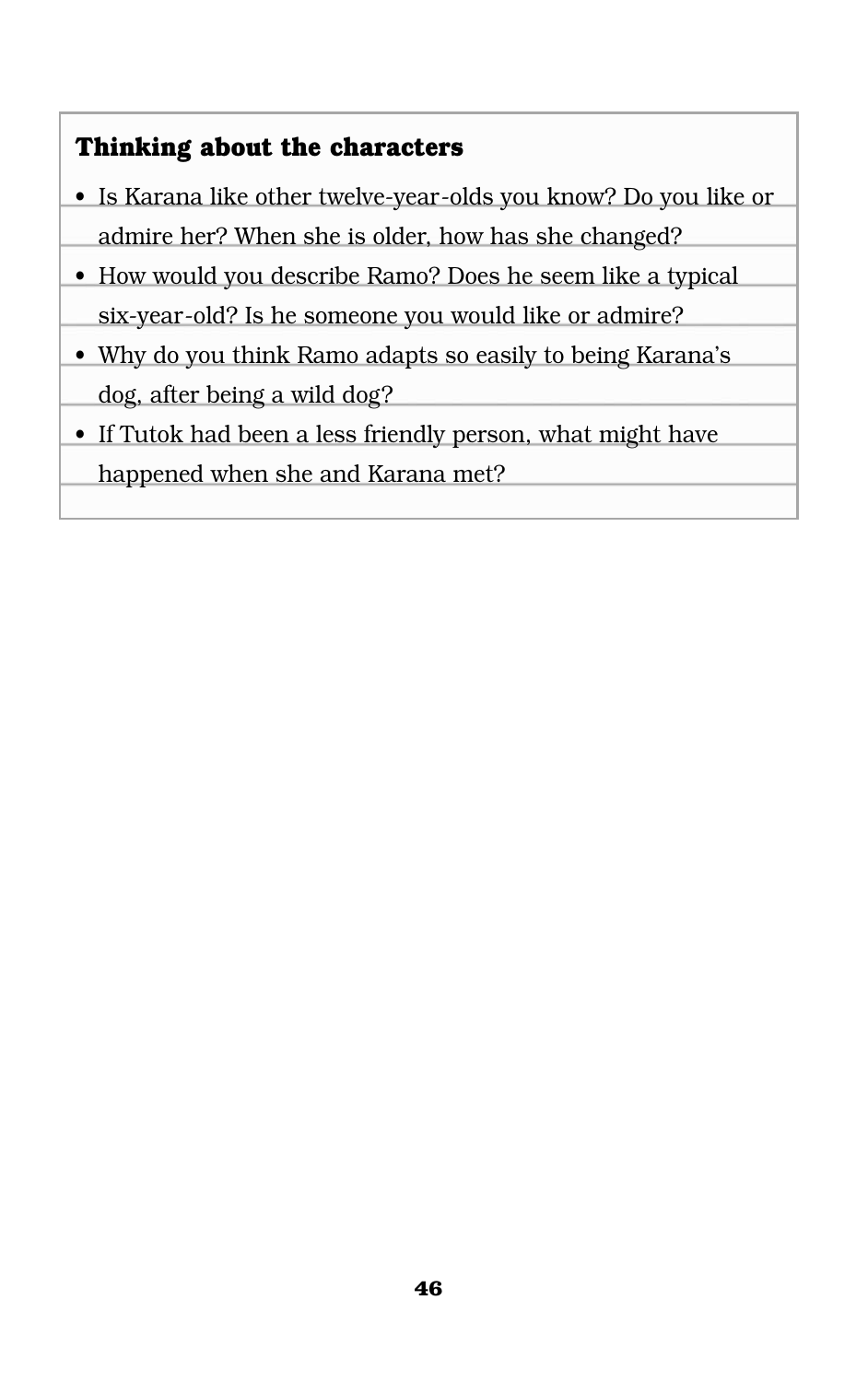

#### **It's an award winner!**

Winning the Newbery Medal for *Island of the Blue Dolphins* was a great honor for Scott O'Dell. The Newbery Medal was the first and most important award the book won, but it was not the only one. Since then, *Island of the Blue Dolphins* has won at least twelve other awards from national and international groups.

Book critics loved the book, too. A writer for *The New York Times* called it "haunting" and said that O'Dell's writing style was "beautifully fitted to his subject." A critic writing in *The Times* of London called it "a novel of the highest excellence."

But as exciting as it was to have adults praise his work, O'Dell was also pleased that children loved his book. *Island of the Blue Dolphins* has been read by children all around the world, and has been translated into at least twenty-three languages.

#### **Is this a true story?**

This kind of question often comes up with a work of historical fiction. How is the reader to know what is fact and what is fiction? Sometimes the reader can only find out by learning more about the historical time described. Often, though, the author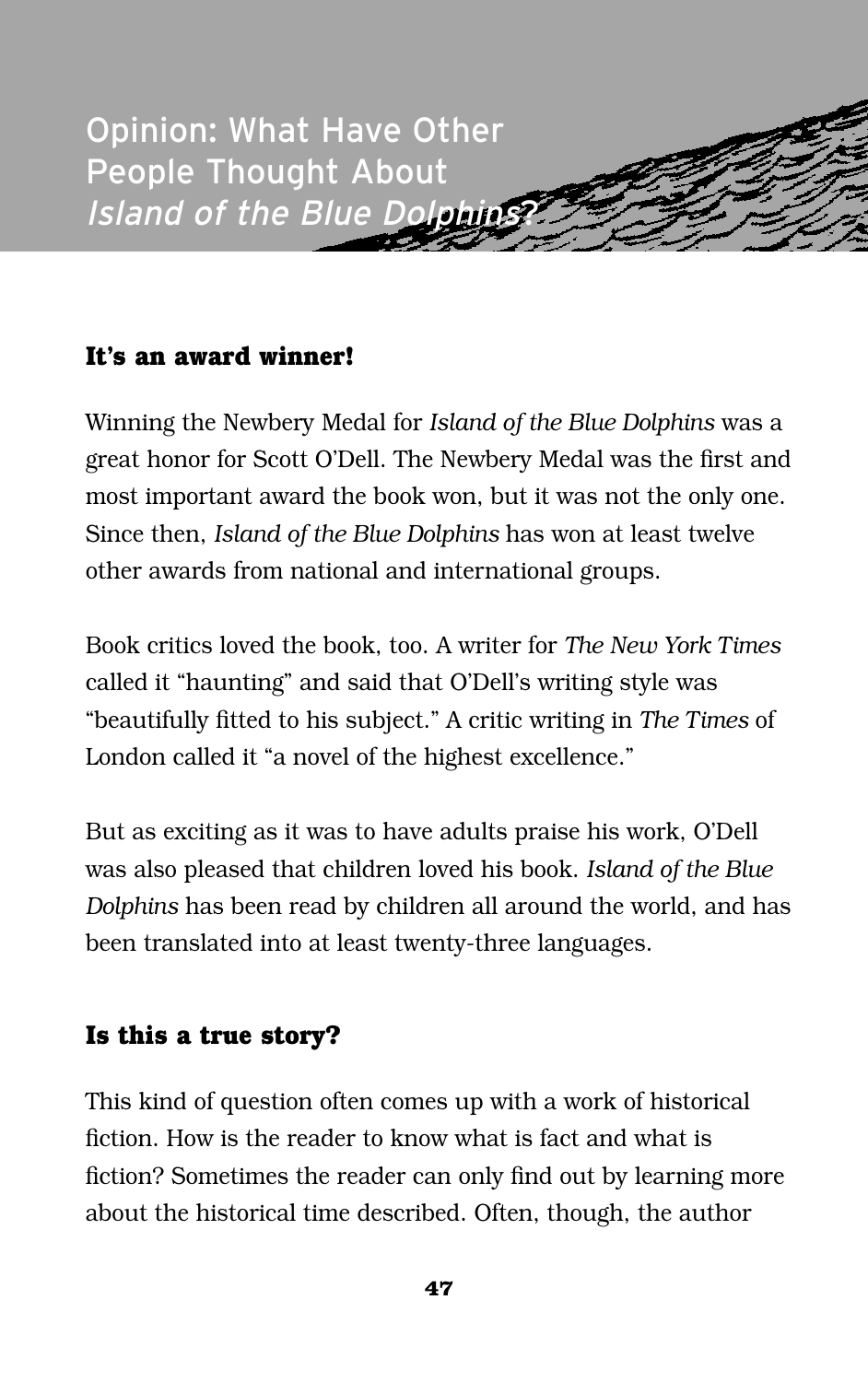will include a section that helps explain what is real and what comes from his imagination, as O'Dell does in his Author's Note at the end of *Island of the Blue Dolphins.*

Scott O'Dell used even more facts than the ones he mentions in his Author's Note. For instance, many details about the islanders' everyday lives came from facts about the real Channel Island Indians.

What we consider to be the "facts" of history sometimes changes over time, too. Since O'Dell wrote *Island of the Blue Dolphins*, a number of researchers have questioned certain facts about the Lost Woman's life. For instance, some think that she might have been in her twenties when she was left behind and that the child she went back for was her son, not her brother. Nevertheless, O'Dell used the facts as he understood them at the time. From the information he had, he wrote a powerful story that realistically describes what it must have been like for a young woman to be left alone on an island for eighteen years.

#### **Is the story too sad for children?**

Many sad things happen in *Island of the Blue Dolphins,* from the deaths of Chowig, Ramo, and the other tribespeople to Karana's loss of Rontu, Tutok, and, finally, her island home. Is this too much sadness in a story for children? Some people think so. Others say that the sadness is brightened by Karana's brave spirit, her exciting adventures, and her final success in leaving the island to be with other people again.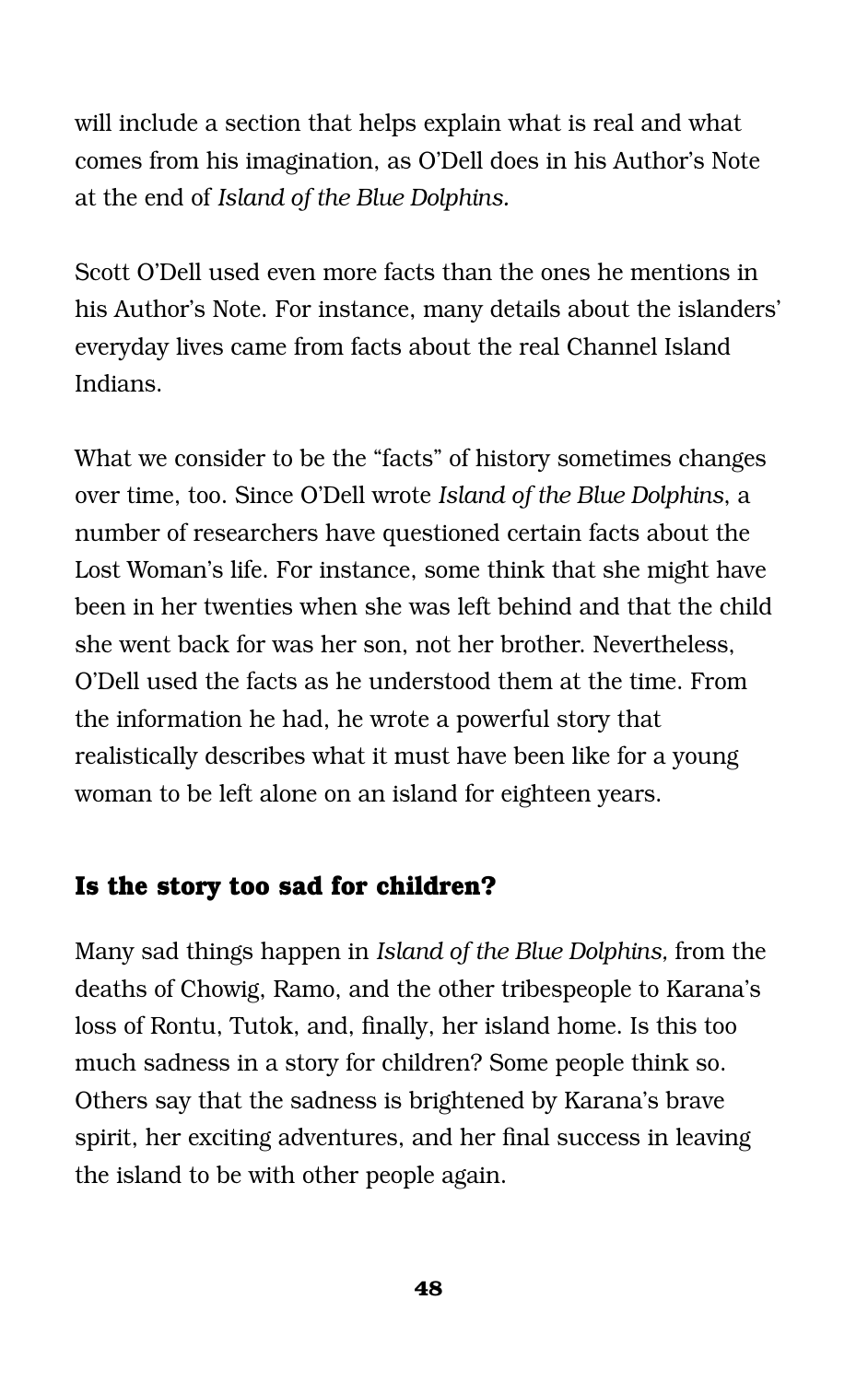#### **Thinking about what others think about**  *Island of the Blue Dolphins*

- Why do you think *Island of the Blue Dolphins* has won so many awards? What makes it special? Did you like it as much as other people seem to like it?
- Do you like historical fiction? When you read historical fiction, do you want to know which part is fact and which part is fiction?
- Overall, did the novel seem too sad to you? Or were only some parts of the novel too sad? If so, which ones?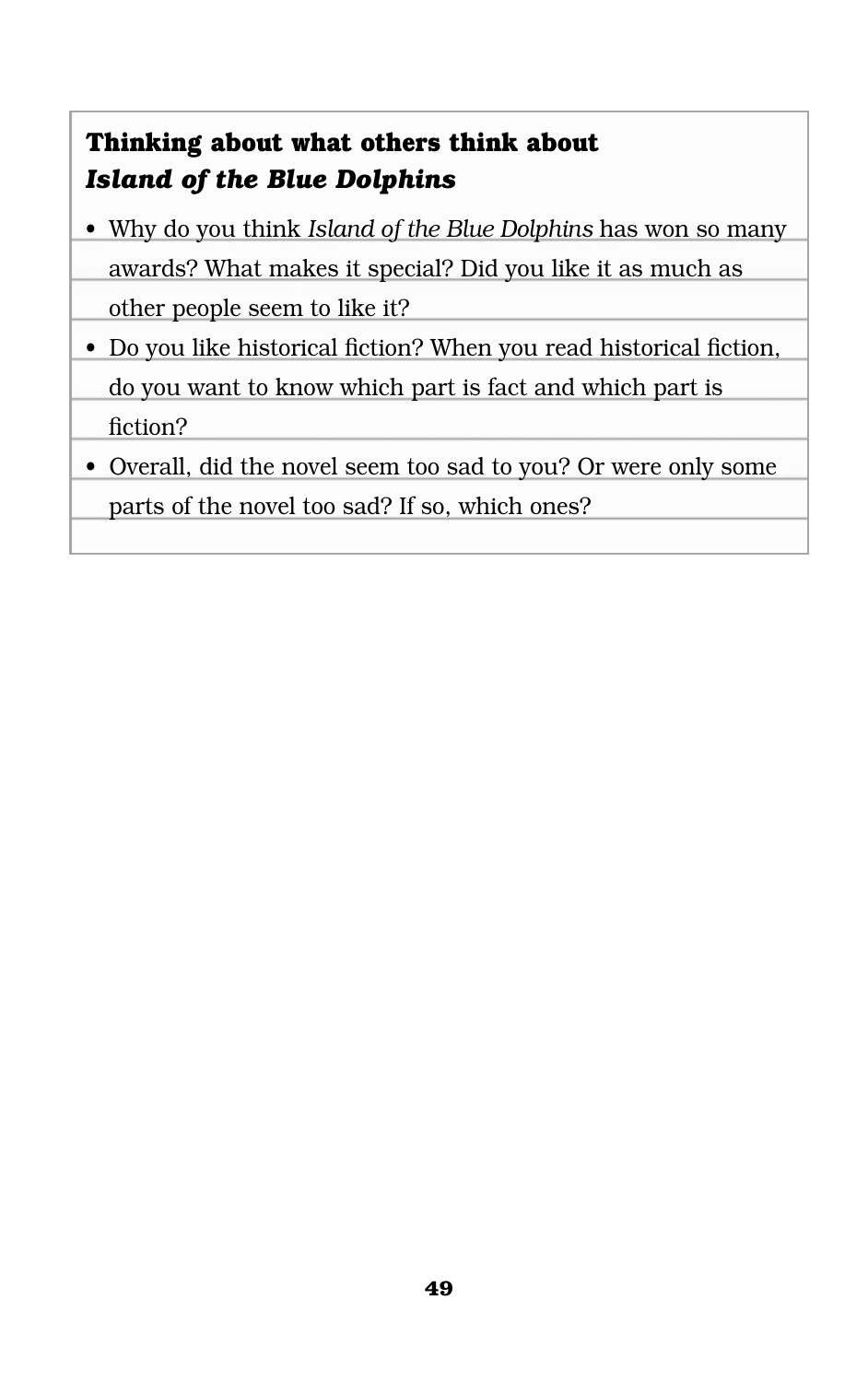### Glossary

- **bales** large bundles tied tightly together
- **brush** land covered with shrubs and short trees

**Charles** 

- **canyon** a deep narrow valley with steep sides
- **carcass** a dead body of an animal
- **cove** a small sheltered bay or inlet along a coast
- **crevice** a crack or split in something
- **fledglings** young birds
- **gruel** a thin meal made by cooking food in water; watery porridge
- **headland** a point of land high above the sea
- **kelp** large brown seaweed
- **lair** a place where wild animals live and rest
- **league** a measure of distance, about three miles (five kilometers)
- **lure** an attraction
- **mesa** a steep hill with a flat top
- **omen** a sign or warning about something that will happen in the future
- **paces** footsteps used to measure distance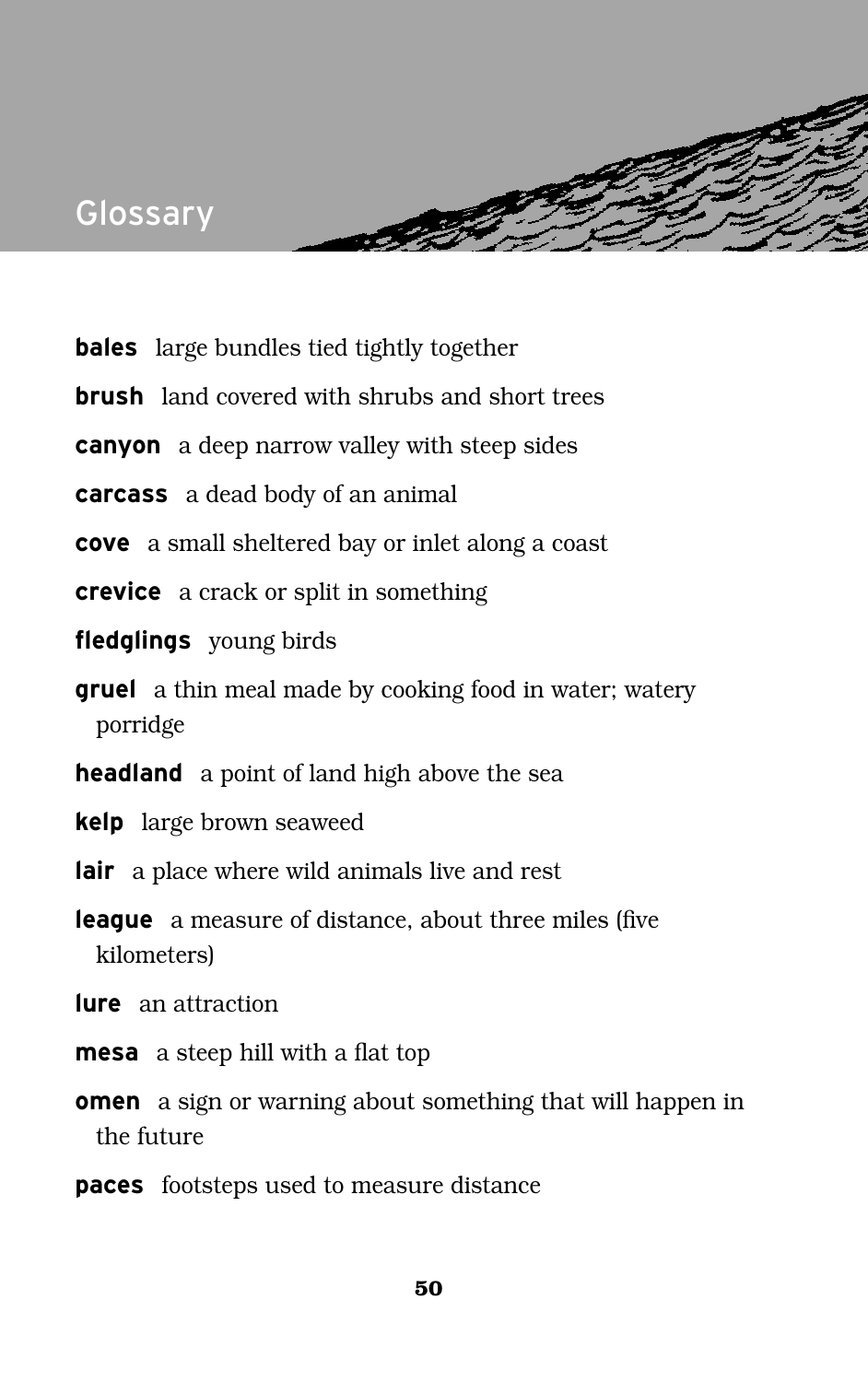**parley** to discuss something you disagree about

**pelt** an animal skin with the fur or hair still attached

**pitch** a dark, sticky substance made from wood or other materials

**planks** thick wooden boards

**ponder** to think carefully about

**ravine** a deep, narrow valley that is smaller than a canyon

**rites** acts done for a ceremony

**shirkers** people who avoid doing what they should do

**shrouded** covered

**sinews** tough cords of tissue that connect muscles to bones or other body parts

snare trap

- **spit** a narrow strip of land that juts out into the water
- **stunted** has not grown properly
- **trinkets** jewelry worth very little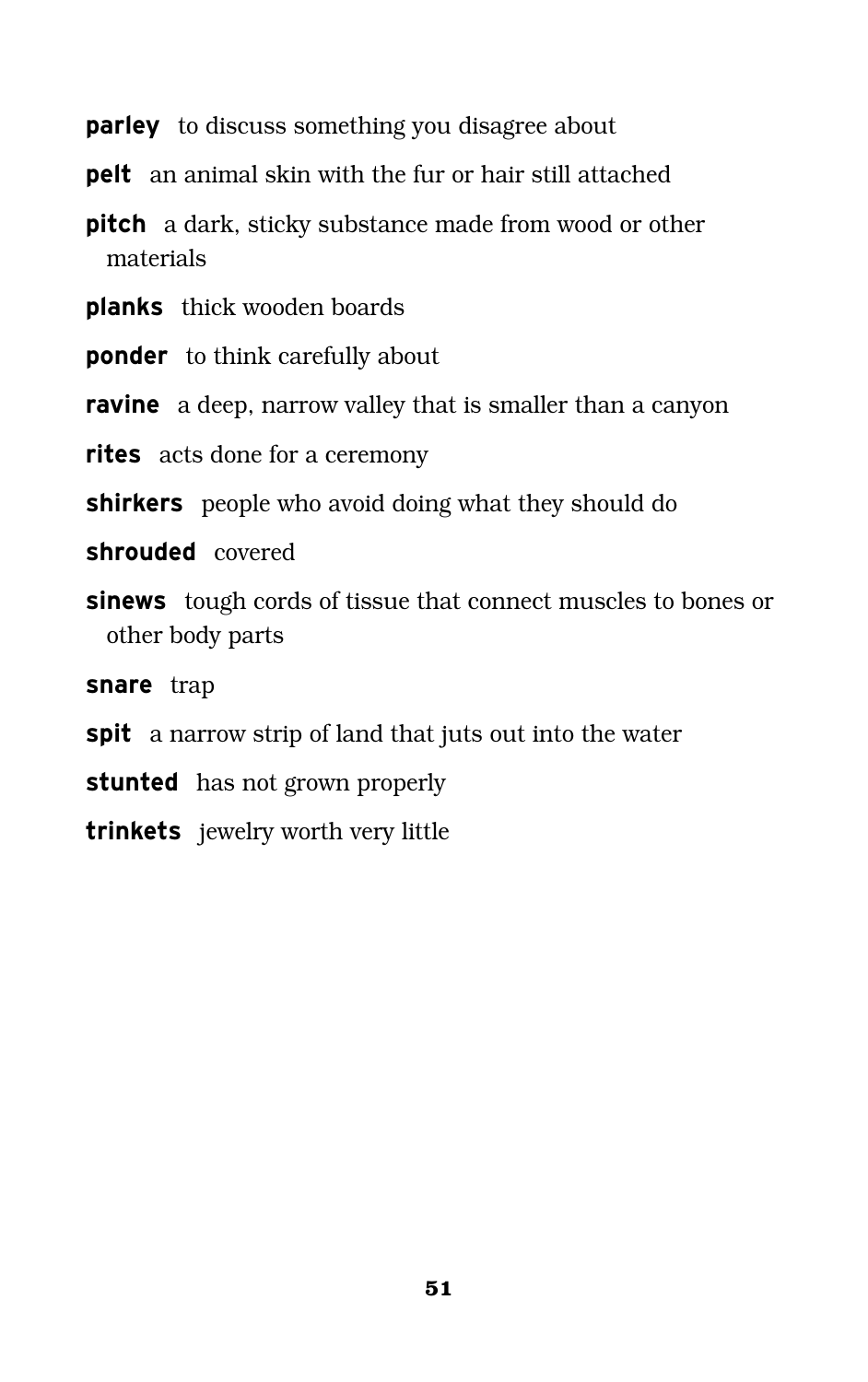

" riting is hard," Scott O'Dell once said, "harder than digging a ditch, and it requires patience." The most important part of writing, he told people, is to discipline yourself to sit down and do the work.

Most of O'Dell's book ideas came from reading history or biography, or from stories people told him. He always did a lot of research before beginning to write. Often, the research alone would take two or three months. O'Dell loved this part of writing and even said, "Research is what I enjoy most. I often write of events, people, and backgrounds that I know little about, just because I want to know more."

After O'Dell researched a topic completely, he began to write. The process of writing the book usually took him another six months.

O'Dell's daily work habits changed over time. When he first began to write, he wrote all day, from 7 A.M. until 5 P.M., and he typed his work on an electric typewriter. Later, he did most of his writing in the morning, and he wrote with a pen on a yellow pad of paper.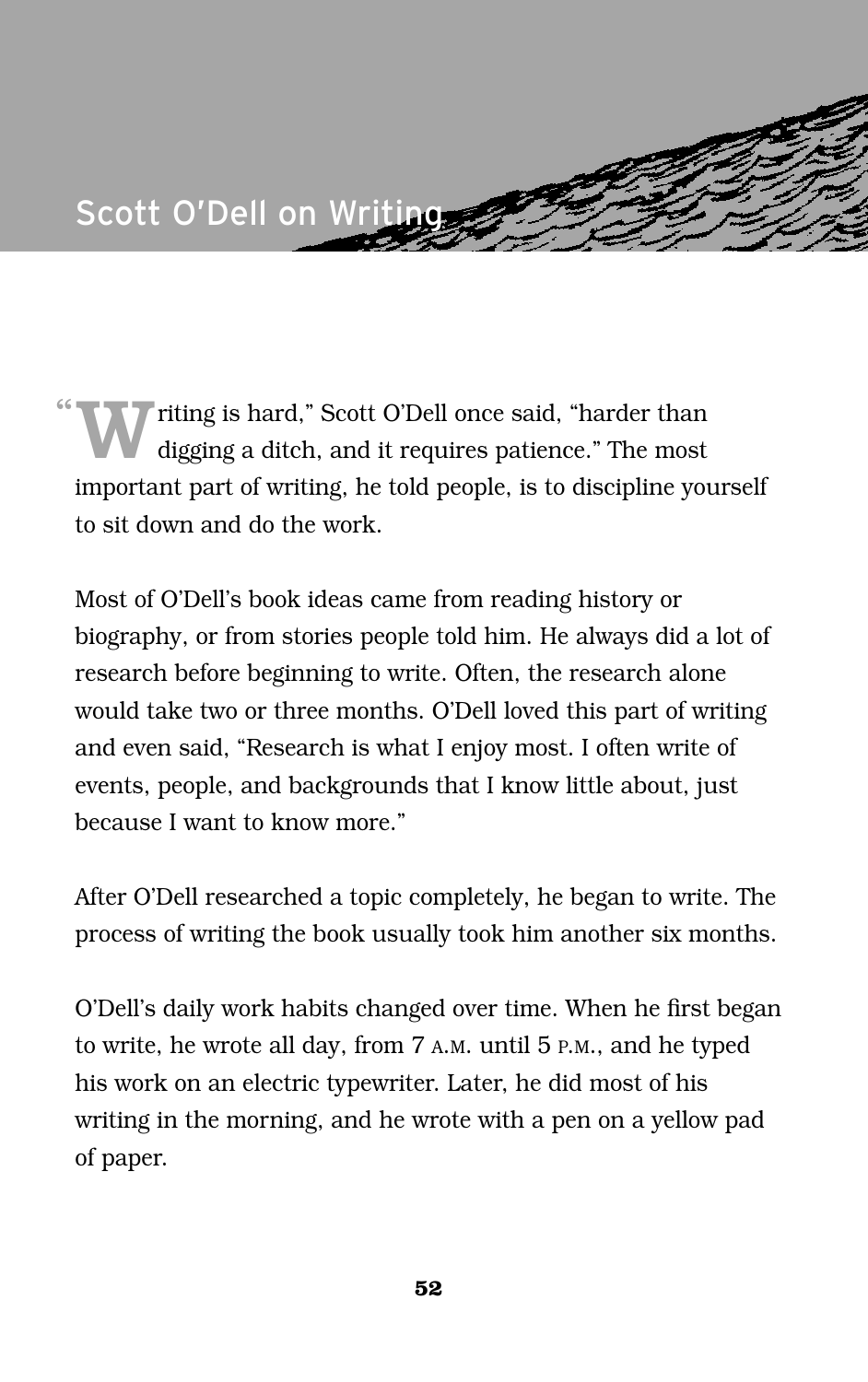During this latter part of his life, he was already awake and thinking about his writing before dawn. His routine, he once said, was "to lie in bed between sleeping and waking, cultivating my subconscious mind, the mind that we dream with. I go over what I'm going to write that day, not line by line but rather thoroughly."

Between 5 A.M. and 5:30 A.M., O'Dell usually began writing at his desk. He wrote until noon or so. At that time, O'Dell always stopped in the middle of a paragraph that was going well so that it was easy to get right back into his work the next day. Sometimes he went back to writing for a few hours later in the afternoon. But whether he went back to work or not, the story was always on his mind.

O'Dell did a lot of revising as he wrote, often rewriting a paragraph over and over before going on to the next paragraph. After a while he could no longer read what he'd written, and he'd have to start over with a clean sheet of paper.

When he was writing a book, O'Dell became very private, often refusing to see friends or to speak in public. Once or twice a week, he would go out to lunch with his wife, and he would discuss his current project with her.

When he had the time, O'Dell loved meeting his readers and writing to them. He received thousands of letters from children and considered this one of the best parts of his work. He loved children's enthusiasm and honesty, and even appreciated their occasionally critical comments.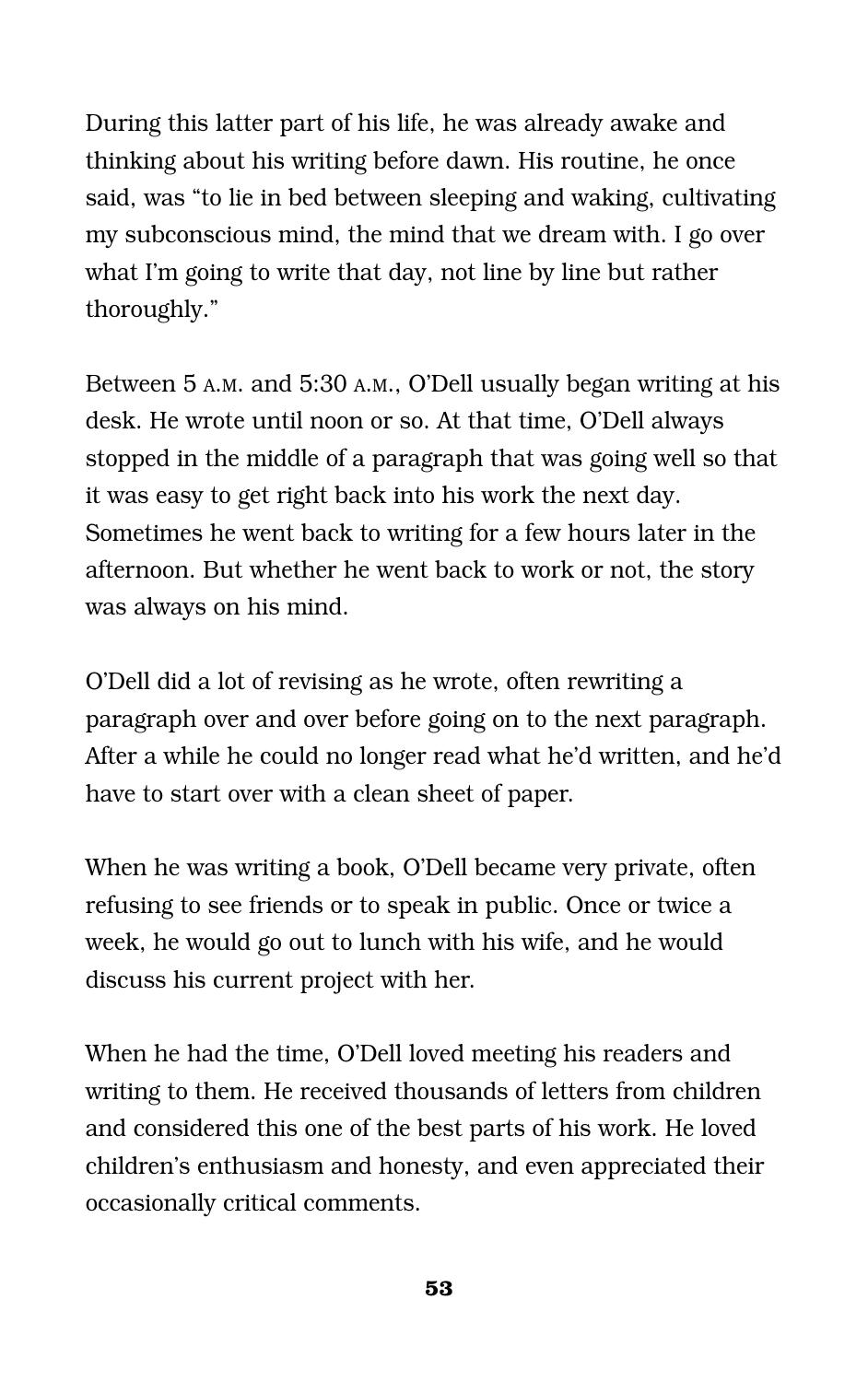#### **For aspiring writers**

O'Dell told aspiring writers that the most important part of writing was putting in the time and effort needed to get the writing done. He himself showed a lot of patience and perseverance in his writing life, not only day to day, but over his lifetime. Though he had written seven books for adults before he wrote his first children's book, these books had not received much attention. He was already more than sixty years old when he turned to children's books and his work finally became well known.

O'Dell offered another piece of advice for aspiring writers: Write one quick first draft of the whole book before you begin revising. This was not his method, of course. He revised his work many times before he had a complete manuscript. But O'Dell felt that most people would benefit from writing a complete draft of the piece first. "There is enthusiasm in that first draft," he said.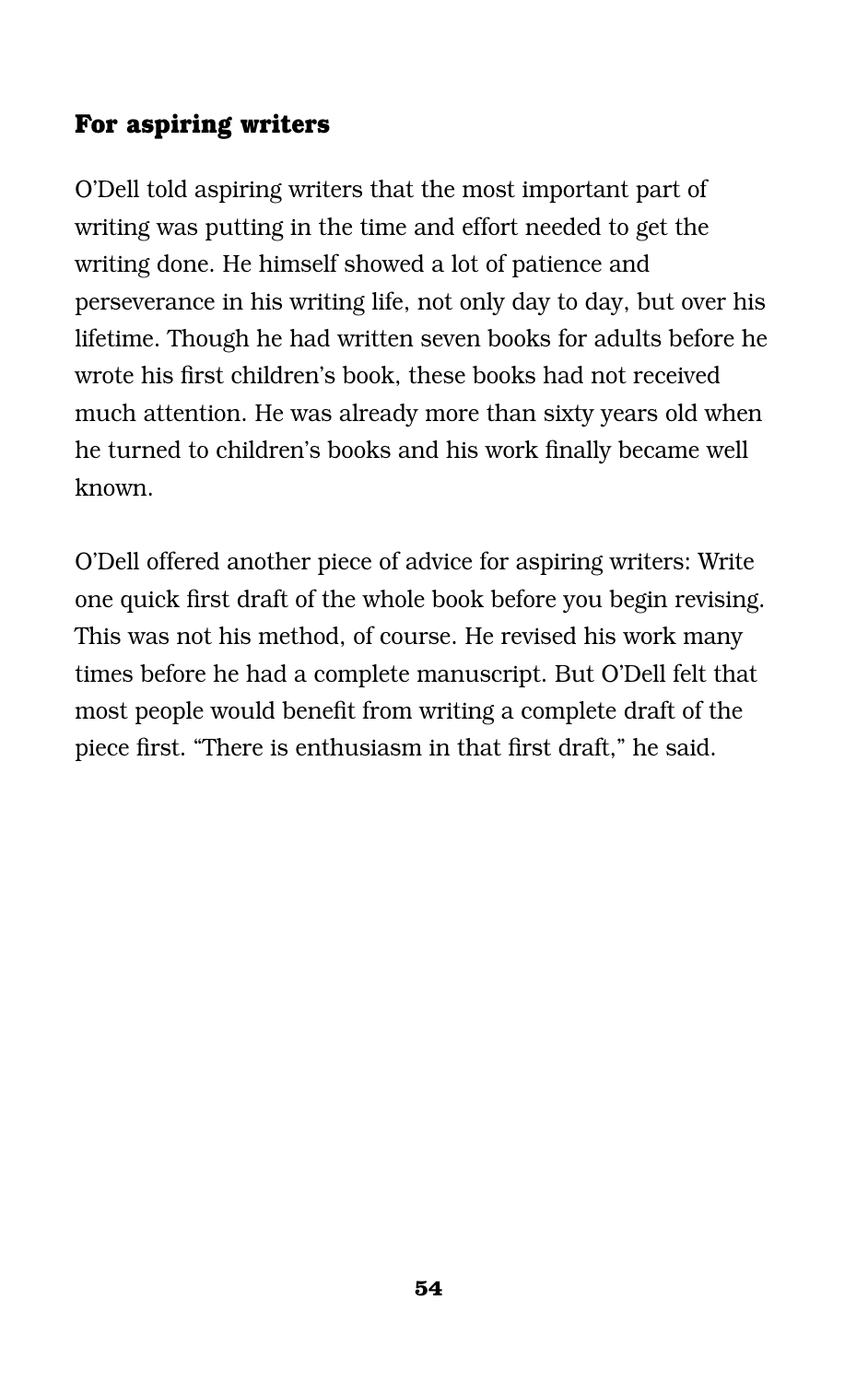**• Survival story:** Survival stories are exciting to read—and to write. Write one of your own! Imagine that you have been left alone someplace. It could be any isolated spot, from an island to a desert to a mountaintop. Write about one or more of the following:

- What happened? Why were you left alone?
- What do you do now? Figure out the basics: food and water, shelter, clothing.
- What skills and objects do you have that will help you survive? What are you missing that you wish you had?
- What dangers do you face? What are you most afraid of? How will you protect yourself?
- How will you be rescued? What will you do to help make a rescue possible?

**• The Channel Island Indians and the Aleuts:** Karana's tribe was one of the Channel Island Indian tribes, which all shared a similar culture. Find out what is known about these people and write about them. What was everyday life like for other Channel Island Indians? How was their culture similar to that of Karana's tribe? What happened to these tribes?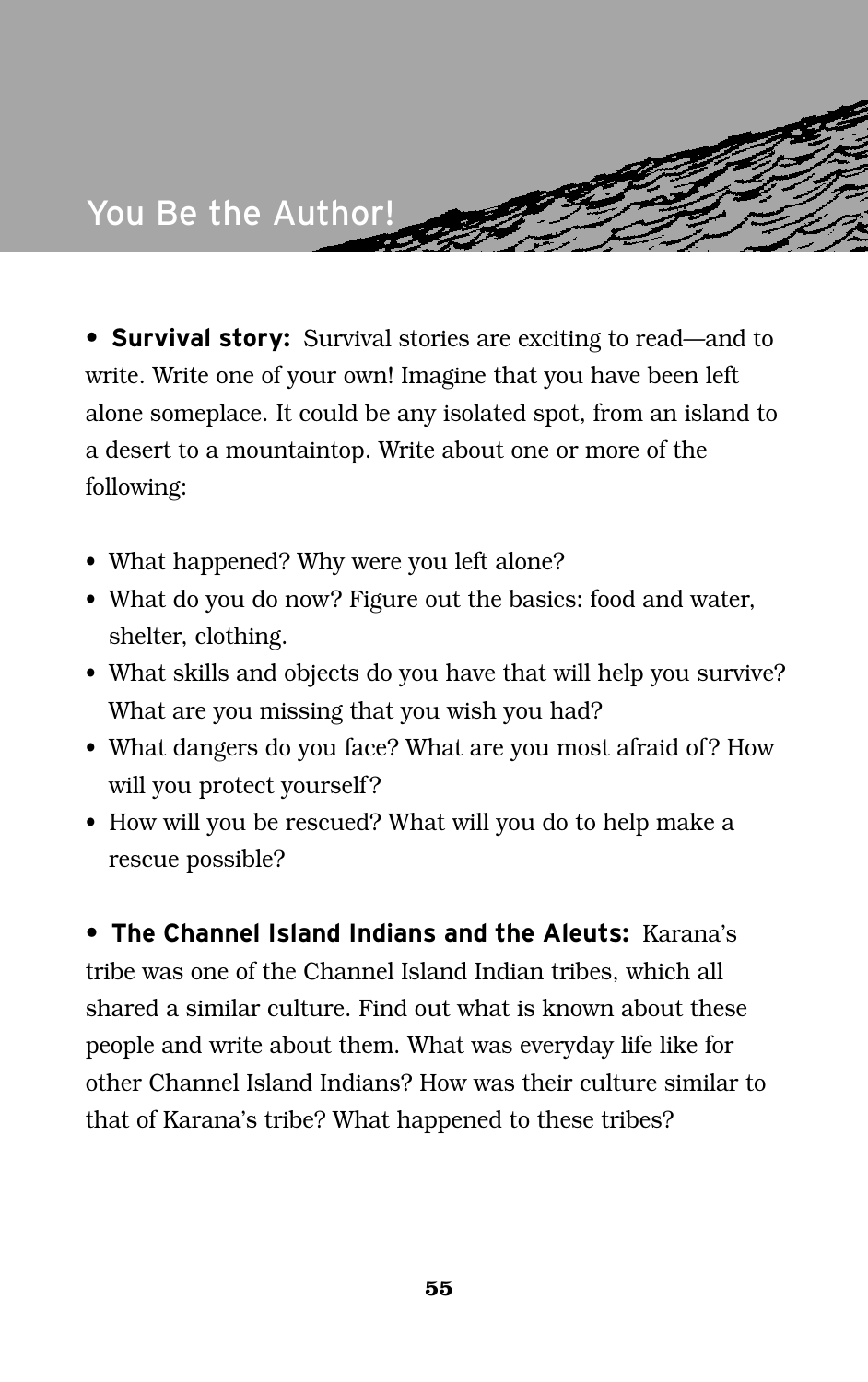You can also learn more about the Aleut Indians. The Aleuts originally came from the Aleutian Islands in southwest Alaska. They also had a fascinating culture during the time when *Island of the Blue Dolphins* takes place. Research and write about the Aleuts during the 1800s, when they sailed to the Channel Islands to hunt for sea otters.

**• Animal tale:** Strong feelings often inspire good stories. Write an essay about an animal you have felt strongly about. Your feelings may have been positive or negative—or they may have changed over time, as Karana's feelings for Rontu changed from fear and hate to love. Write about your relationship with an animal from start to finish, making sure the reader understands how you felt about the animal and why, as time passed.

**• Historical fiction:** In historical fiction, an author mixes history and fiction to help us experience what life was like for people in another time and place. Learn more about a historical time and place that interests you. Then, imagine that you were there and write about it. Put yourself right in the middle of the action! For instance, imagine that it is the early 1900s. You and your family have just immigrated to the United States from your farm in another country. Now you are all cooped up together in a small, noisy city tenement building. Where did you come from, and why did you leave? What will you do next? What is the biggest problem your family faces in this new country? How can you help solve it?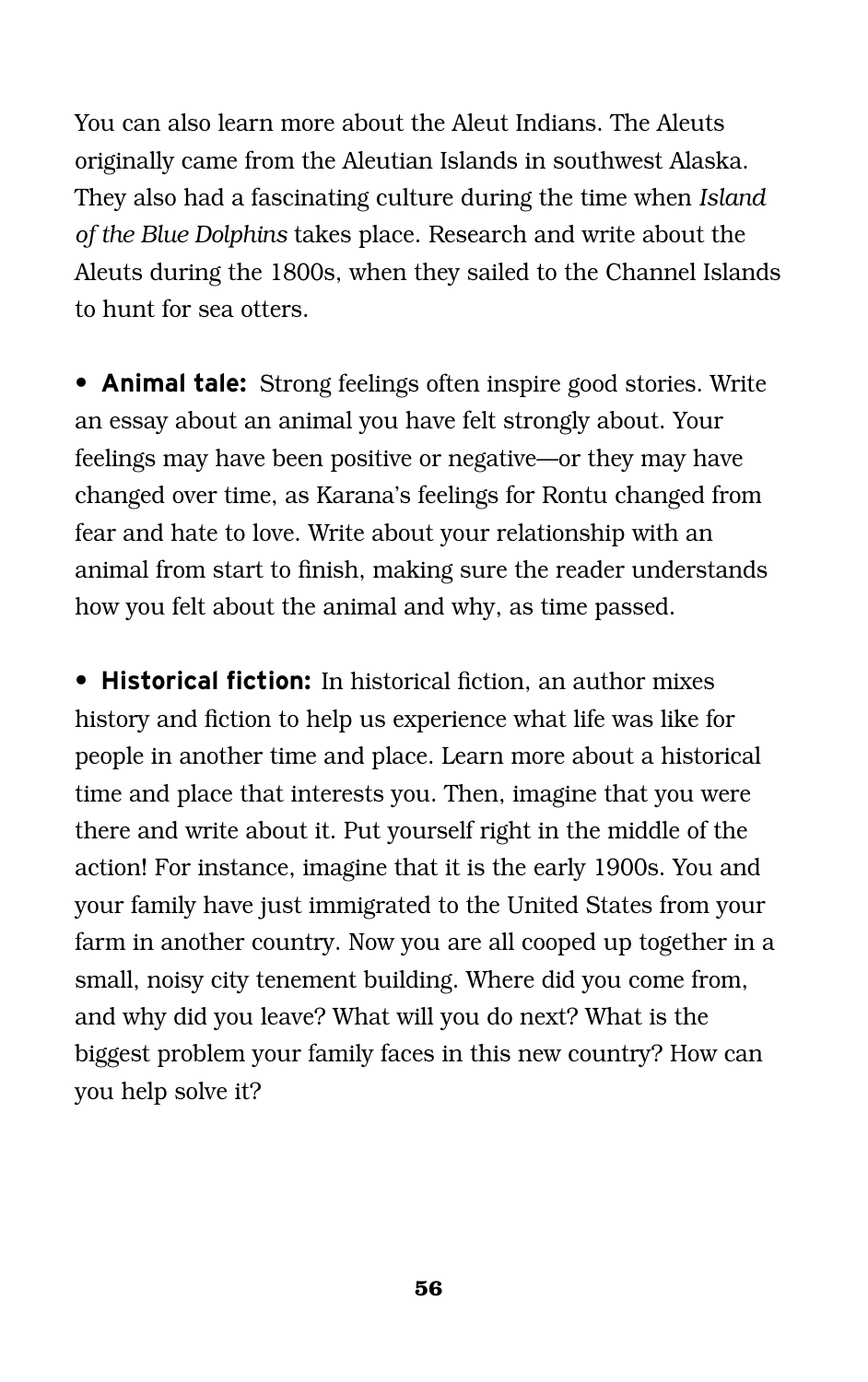### Activities

**• Map the island:** Scott O'Dell describes the Island of the Blue Dolphins so vividly that you can draw a map using his descriptions. Try it yourself. See if you can figure out the correct locations for places such as Coral Cove, the headland where Karana builds her house, the village of Ghalas-at, the cave that Karana uses as a second shelter, the place where the Aleuts camp, Black Cave, and Tall Rock.

**SPIN** 

**• Make a poster of the wildlife:** Many animals live on the Island of the Blue Dolphins or in the nearby ocean. These include wild dogs, red foxes, gray mice, cormorants, red-winged blackbirds, sea otters, blue dolphins, sea elephants, devilfish, whales, starfish, and shellfish. You can find more by looking through the novel. Locate photographs or drawings of these animals. Use what you have gathered or drawings you have created to make a poster of the island's wildlife.

**• Illustrate your favorite scene:** Many of the scenes in the novel would make dramatic drawings, paintings, or dioramas. Illustrate your favorite. Consider such exciting scenes as: the first meeting on the beach between the islanders and the Aleuts, the ship leaving the island as Karana dives into the sea, the dogs circling as Karana sleeps on her rock, Karana paddling out to sea in her canoe, Karana and Rontu trapped in Black Cave, or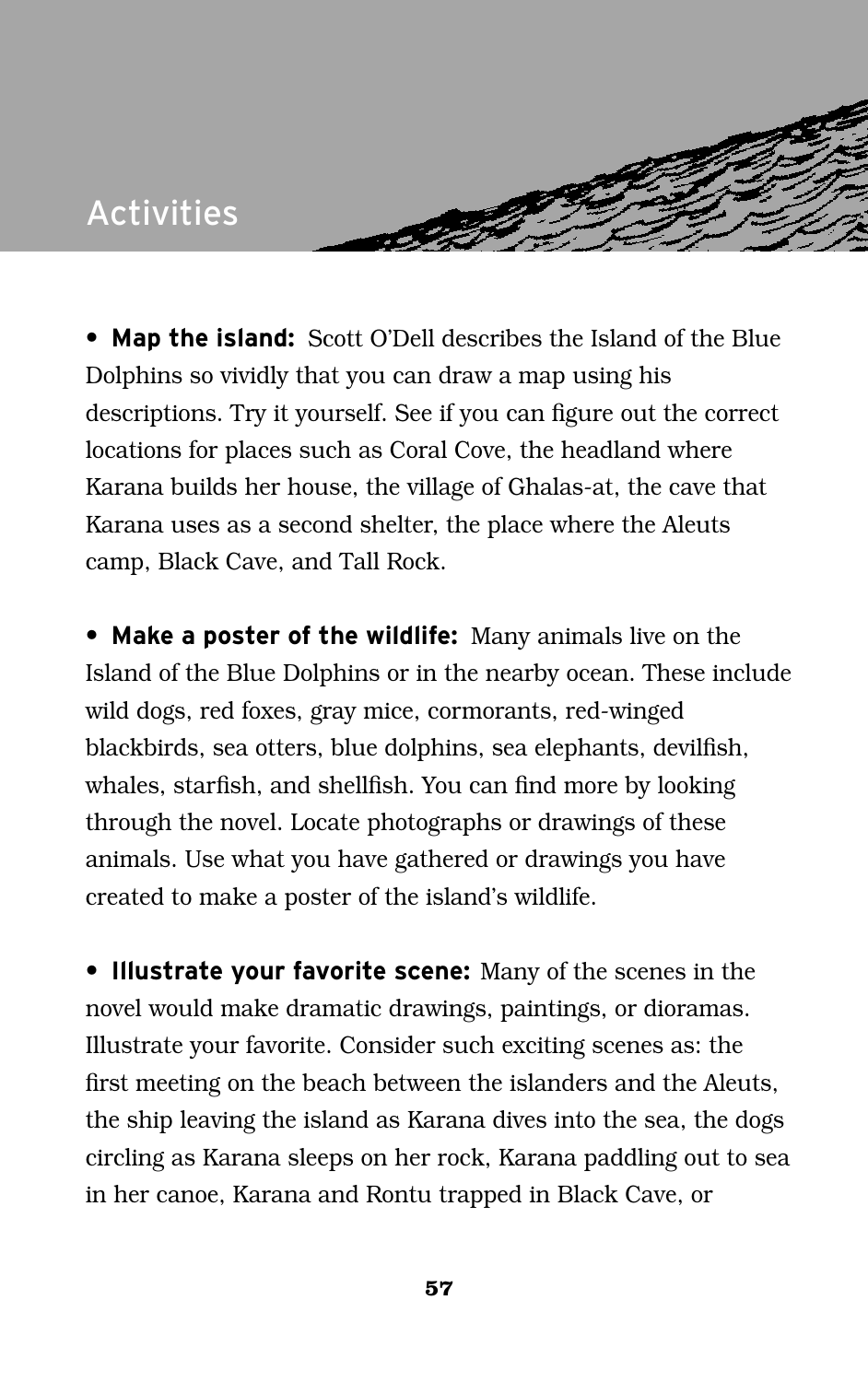Karana in all her finery as she greets the white men who have come to take her from the island.

**• What's in a name?:** Karana's tribe gives each person two names, an everyday name and a special, secret one.

The everyday name describes something about the person. Karana's everyday name is Won-a-pa-lei, which means "The Girl with the Long Black Hair." Pick a new, everyday name for yourself that describes something positive about you.

Each person in Karana's tribe also has a special, secret name that is rarely used, such as Karana and Chowig. What secret name would you choose for yourself? You can also imagine new everyday and special, secret names for everyone in your family or for your closest friends.

**• Make something useful or beautiful or both:** Every object Karana has is made from natural materials. Some of her things are simply useful, such as her spear, and some are beautiful, too, such as her skirt of cormorant feathers and her seashell earrings. Make yourself something useful and possibly beautiful from natural objects. Stick to materials that are clean and dry, such as wood, bark, well-cleaned shells, dried leaves, and stones. You could make something that would help you survive or something that would make your life more comfortable.

**• Discover the wild animals that live near you:** You might be surprised by how many wild animals live near you—even if you live in a large town or city. To find out about them, you can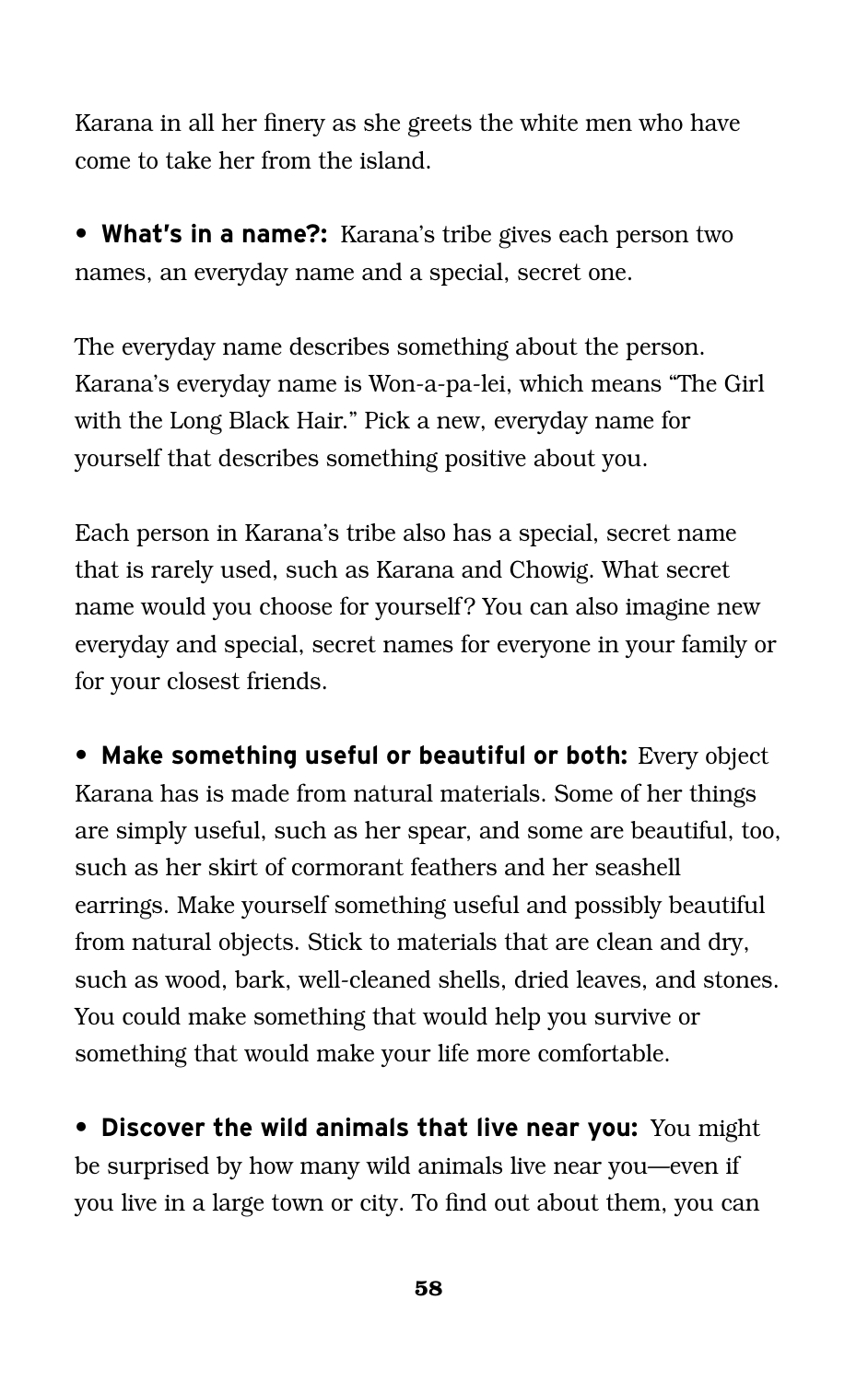begin by talking with a local librarian, a veterinarian, a parks department wildlife expert, or an animal-shelter assistant. What you do with the information you find is up to you: Use it to make a poster illustrating the local wildlife, write a report for school, or make a booklet to give to your friends. You may be inspired to volunteer with an organization that helps protect wildlife.

**• Read the books that won the Scott O'Dell Award:** Scott O'Dell developed the Scott O'Dell Award for Historical Fiction to encourage people to write and read historical fiction. He wanted to inspire children to be more interested in history, which is so important to understanding the world. Besides that, it's exciting! Read some of the books that won the Scott O'Dell Award, and see if you enjoy historical fiction as much as O'Dell did. You will find a list of these award-winning books in the Related Reading section at the back of this book.

**• Read about Karana in another Scott O'Dell book:** O'Dell wrote a novel called *Zia* because he wanted to explore what happened to Karana after she left the island. The sad truth is that the real Lost Woman of San Nicolas Island died seven weeks after she left the island. Read *Zia* to see how O'Dell imagined those last weeks of Karana's life, in a novel narrated by Karana's fictional niece, Zia.

**• Watch the movie:** *Island of the Blue Dolphins* was made into a movie in 1964. You can buy it or borrow it from the library or video store. As you watch it, think about how the movie is similar to the book and how it is different. Which do you like better, and why?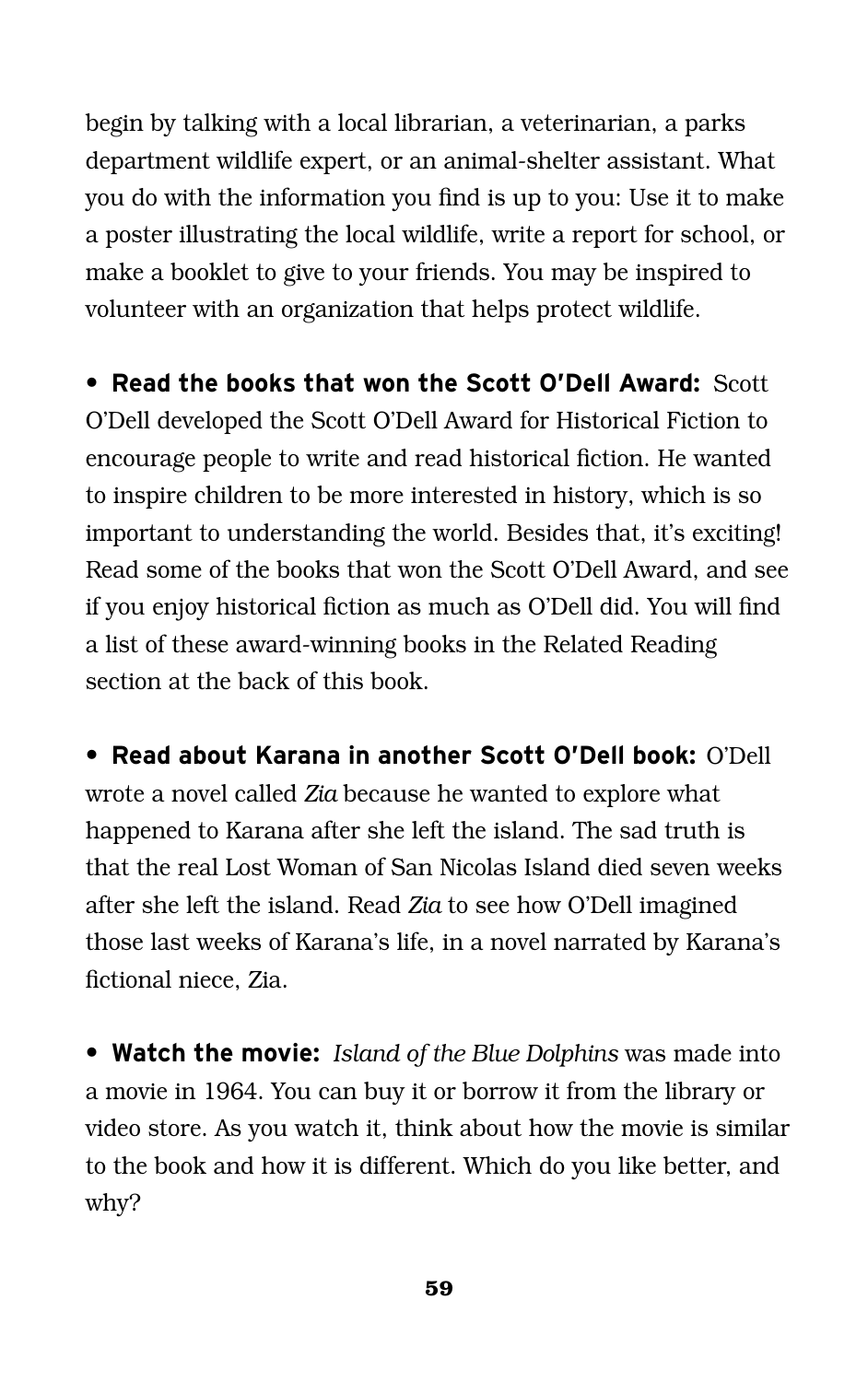### Related Reading

#### **Other children's books by Scott O'Dell**

*Alexandra* (1984) *The Amethyst Ring* (1983) *The Black Pearl* (1967) *Black Star, Bright Dawn* (1988) *The Captive* (1979) *Carlota* (1977) *The Castle in the Sea* (1983) *Child of Fire* (1974) *The Cruise of the Arctic Star* (1973) *The Dark Canoe* (1968) *The Feathered Serpent* (1981) *The Hawk That Dare Not Hunt by Day* (1975) *Journey to Jericho* (1969) *Kathleen, Please Come Home* (1978) *The King's Fifth* (1966) *My Name Is Not Angelica* (1989) *The Road to Damietta* (1985) *Sarah Bishop* (1980) *The Serpent Never Sleeps* (1987) *Sing Down the Moon* (1970) *The Spanish Smile* (1982) *Streams to the River, River to the Sea* (1986)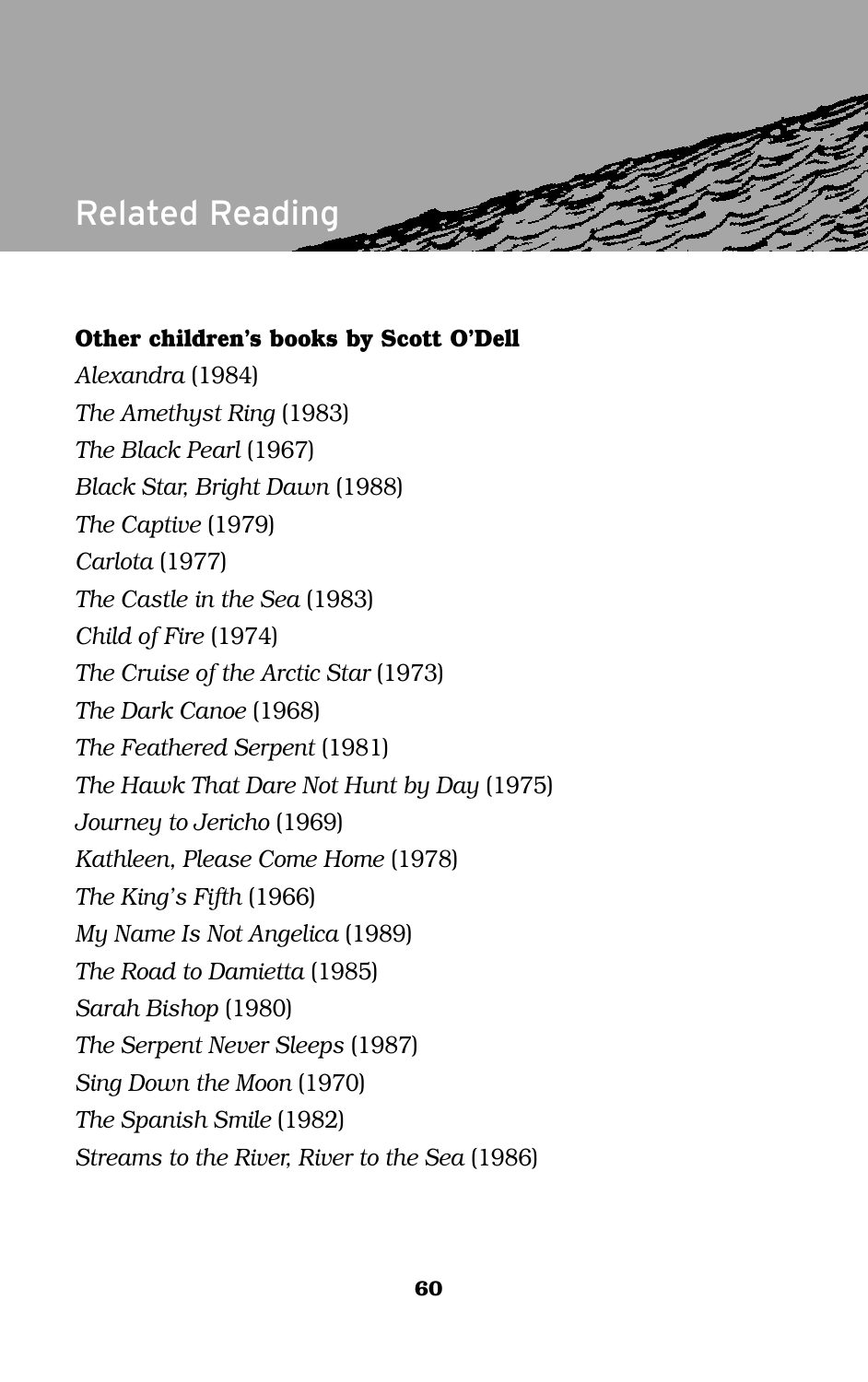*Thunder Rolling in the Mountains* (with Elizabeth Hall) (1992) *The Treasure of Topo-el-Bampo* (1972) *The 290* (1976) *Venus Among the Fishes* (with Elizabeth Hall) (1995) *Zia* (1976)

#### **Movies**

*The Black Pearl* (1978) *Island of the Blue Dolphins* (1964), available on VHS

#### **Survival stories—fiction**

*Brian's Winter* by Gary Paulsen *The Cay* by Theodore Taylor *Hatchet* by Gary Paulsen *Julie of the Wolves* by Jean Craighead George *My Side of the Mountain* by Jean Craighead George *Nory Ryan's Song* by Patricia Reilly Giff *The Sign of the Beaver* by Elizabeth George Speare (also an O'Dell Award winner) *Toughboy and Sister* by Kirkpatrick Hill

#### **Recipients of the Scott O'Dell Award for Historical Fiction**

- 1984 *The Sign of the Beaver* by Elizabeth George Speare
- 1985 *The Fighting Ground* by Avi
- 1986 *Sarah, Plain and Tall* by Patricia MacLachlan
- 1987 *Streams to the River, River to the Sea* by Scott O'Dell
- 1988 *Charley Skedaddle* by Patricia Beatty
- 1989 *The Honorable Prison* by Lyll Becerra de Jenkins
- 1990 *Shades of Gray* by Carolyn Reeder
- 1991 *A Time of Trouble* by Pieter Van Raven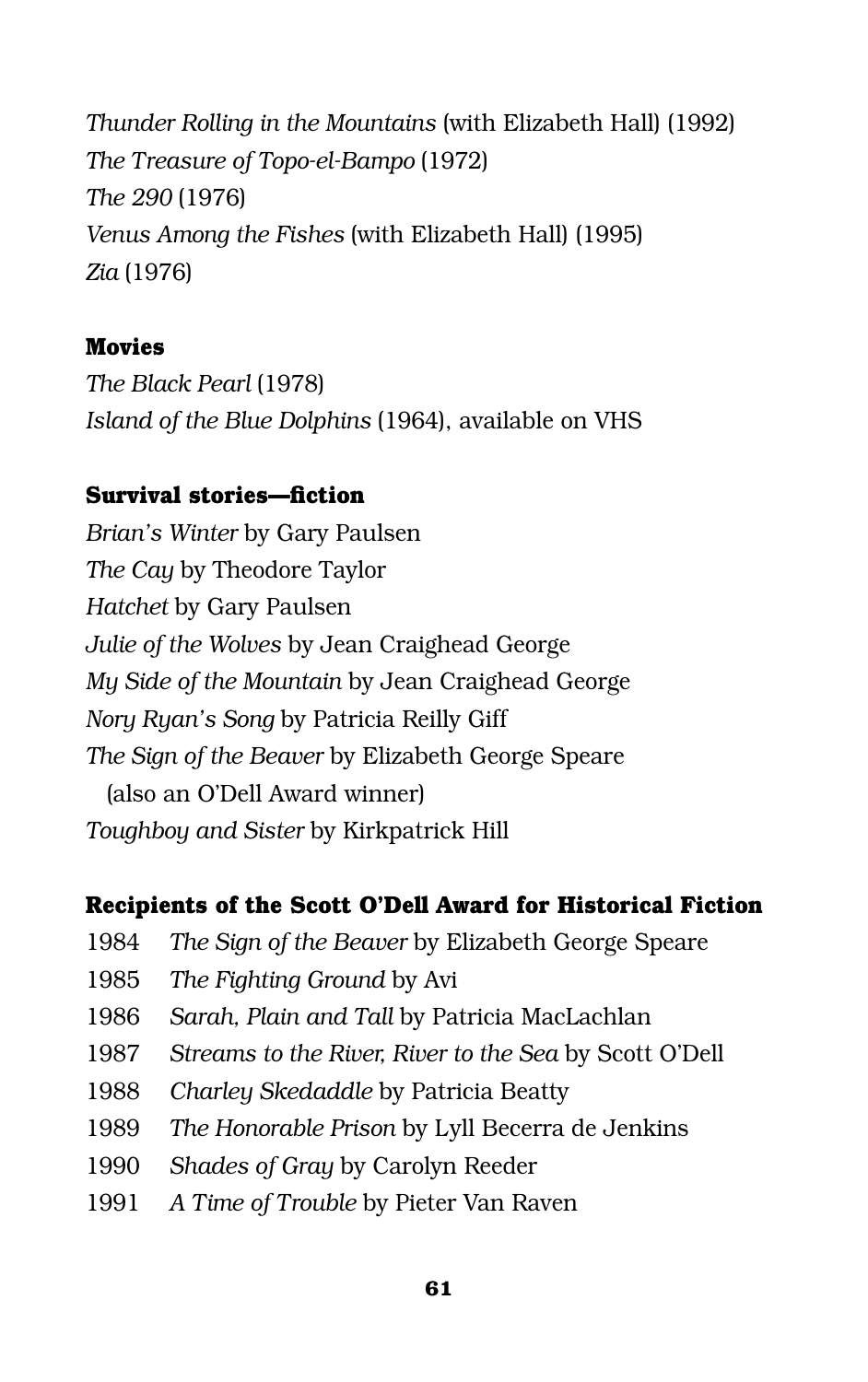- *Stepping on the Cracks* by Mary Downing Hahn
- *Morning Girl* by Michael Dorris
- *Bull Run* by Paul Fleischman
- *Under the Blood-Red Sun* by Graham Salisbury
- *The Bomb* by Theodore Taylor
- *Jip, His Story* by Katherine Patterson
- *Out of the Dust* by Karen Hesse
- *Forty Acres and Maybe a Mule* by Harriette Robinet
- *Two Suns in the Sky* by Miriam Bat-Ami
- *The Art of Keeping Cool* by Janet Taylor Lisle
- *The Land* by Mildred D. Taylor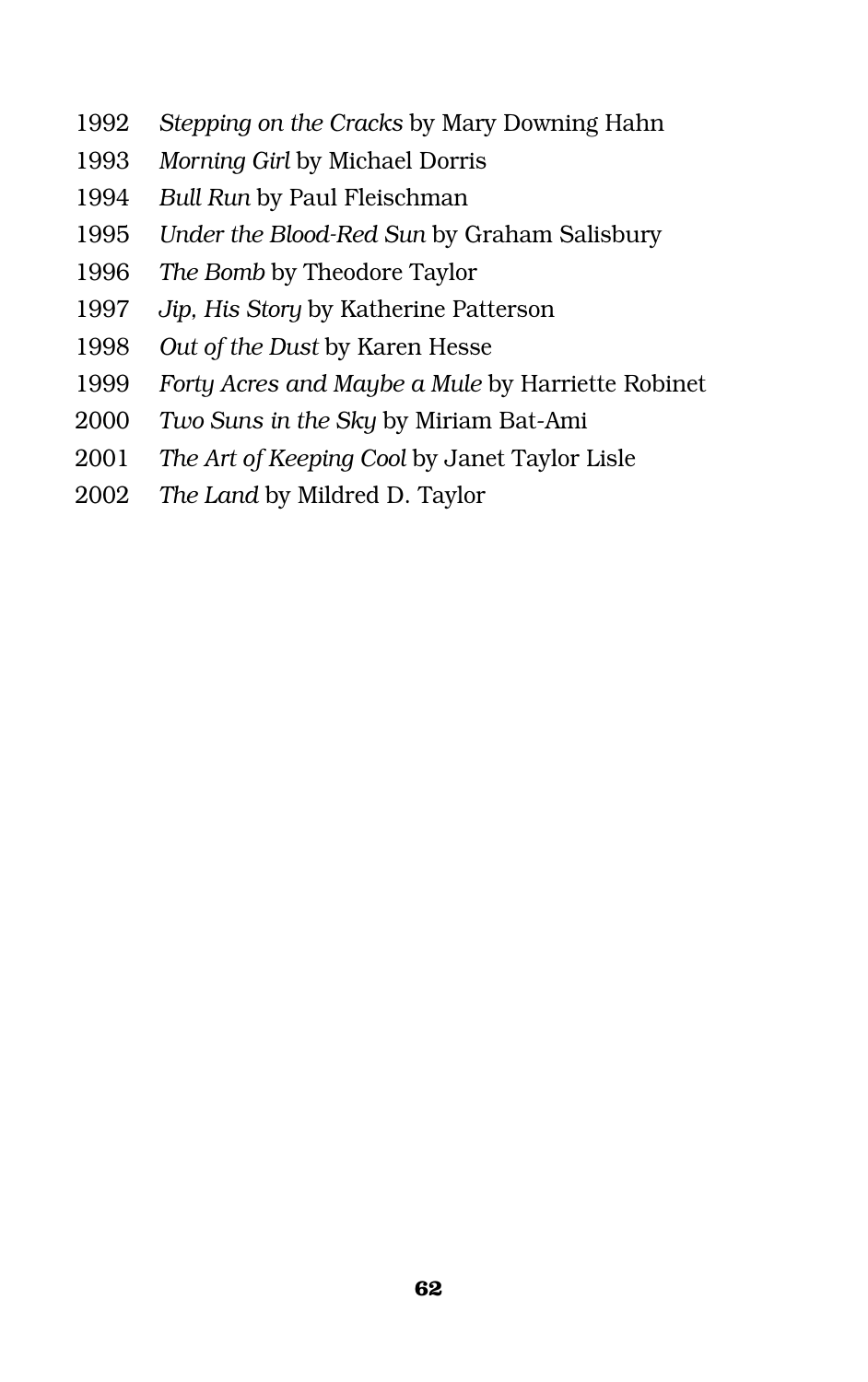### Bibliography

#### **Books**

- Gallo, Donald R., comp. and ed. *Speaking for Ourselves: Autobiographical Sketches by Notable Authors of Books for Young Adults.* Urbana, Ill.: National Council of Teachers of English, 1990.
- Harris, Laurie Lanzen, exec. ed. *Biography Today Author Series*, Vol. 2. Detroit, Mich.: Omnigraphics, Inc., 1996.
- Heinrichs, Ann. *The California Missions*. Minneapolis, Minn.: Compass Point Books, 2002.
- Kingman, Lee, ed. *Newbery and Caldecott Medal Books: 1956–1965.* Boston: Horn Book, 1965.
- O'Dell, Scott. *Island of the Blue Dolphins.* Boston: Houghton Mifflin, 1960.
- Russell, David L. *Scott O'Dell.* New York: Twayne Publishers, 1999.
- Townsend, John Rowe. *A Sense of Story: Essays on Contemporary Writers for Children.* Philadelphia: Lippincott, 1971.

#### **Newspapers and magazines**

*The ALAN Review,* Winter 1999, Volume 26, Number 2, pp. 14–21.

*The Los Angeles Times,* Los Angeles, Calif., Dec. 13, 1990, p. 10. *The Los Angeles Times,* Los Angeles, Calif., Mar. 18, 2001, p. B3.